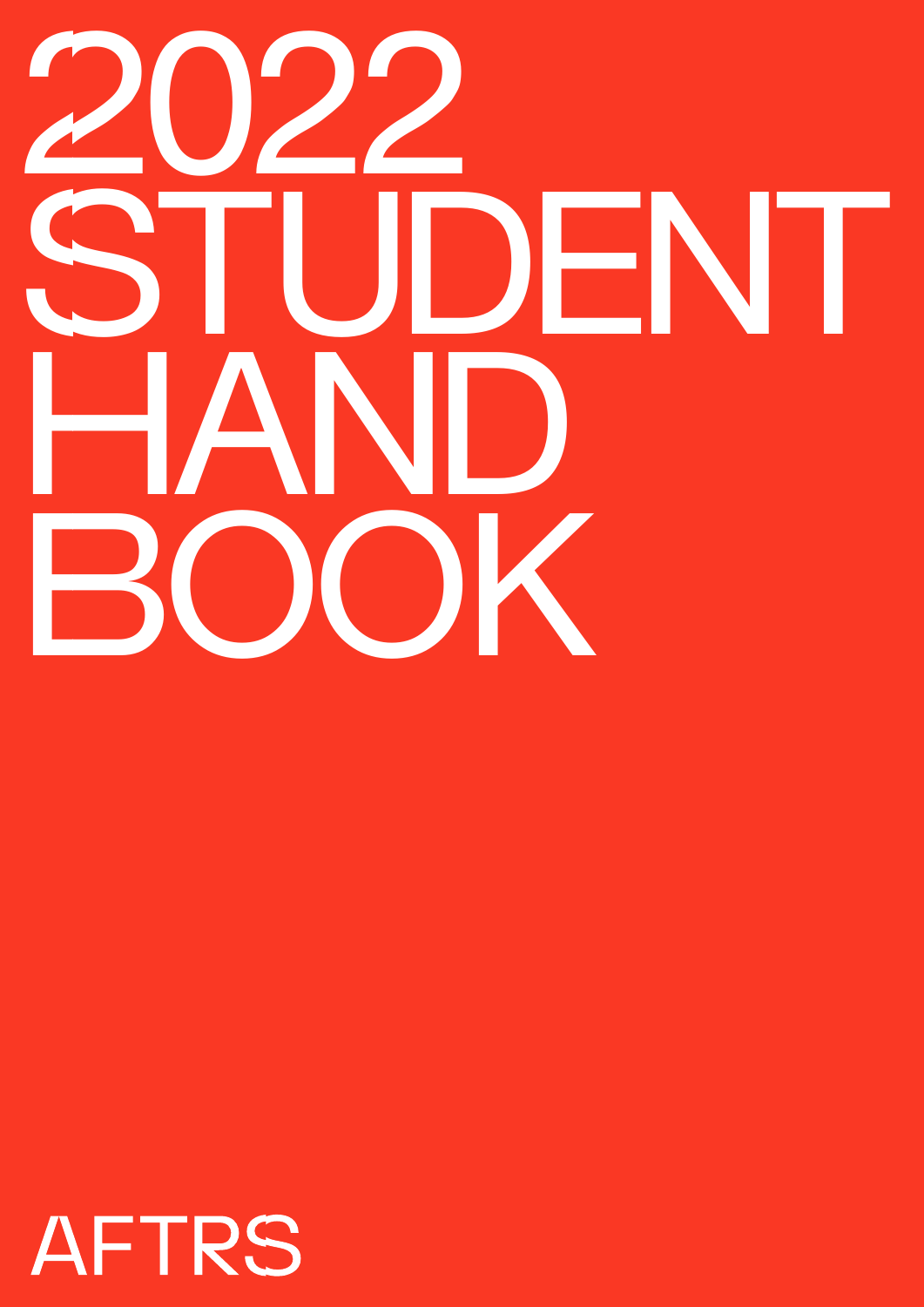## **Contents**

| 4<br>4<br>4<br>4<br>5                               |                                                                                 | Congratulations & Welcome!<br><b>AFTRS Charter of Conduct</b><br><b>Engagement With Course Content</b><br><b>Student Code of Conduct</b><br><b>Teaching at AFTRS</b>                                                                                                                                                                 |
|-----------------------------------------------------|---------------------------------------------------------------------------------|--------------------------------------------------------------------------------------------------------------------------------------------------------------------------------------------------------------------------------------------------------------------------------------------------------------------------------------|
| 5                                                   |                                                                                 | 1. ENROLMENT & FEES                                                                                                                                                                                                                                                                                                                  |
| 5<br>5<br>5<br>5<br>5<br>5<br>5<br>6<br>6<br>6<br>6 | 1.1<br>1.1.2<br>1.1.3<br>1.2<br>1.3<br>1.3.1<br>1.4<br>1.5<br>1.6<br>1.7<br>1.8 | Enrolment<br><b>MASB: Subject Selection</b><br>Bachelor of Arts Screen: Production-Electives<br>Maximum Time to Complete<br><b>Student Records</b><br>Change of Name<br>Communication<br><b>Criminal History Disclosure</b><br>Payment of Fees<br>Fee-Help<br>Re-Crediting Fee-Help Balances or<br><b>Refunding Upfront Payments</b> |
| 7<br>7<br>7<br>7<br>$\overline{7}$                  | 1.8.1<br>1.8.2<br>1.8.3<br>1.8.4<br>1.9                                         | Withdrawing Before Earliest Census Date<br>Withdrawing After Earliest Census Date<br>Application For Refund or Credit<br><b>International Student Fees</b><br>Privacy                                                                                                                                                                |
| 7                                                   |                                                                                 | 2. ORIENTATION                                                                                                                                                                                                                                                                                                                       |
| 7<br>8<br>8<br>8<br>8<br>8<br>8<br>9<br>9<br>9      | 2.1<br>2.2<br>2.2.1<br>2.3<br>2.3.1<br>2.3.2<br>2.3.3<br>2.4<br>2.5<br>2.6      | Orientation<br><b>Student Id Cards</b><br><b>Student Lockers</b><br>Personal Safety, Sexual Assault And Harassment<br><b>Student Rights And Responsibilities</b><br>What Is Sexual Harassment?<br>What Happens When I Tell Someone?<br>Safe Conversation Officers<br><b>AFTRS Counselling</b><br>Social Media Guidelines             |
| 10                                                  |                                                                                 | 3. ATTENDANCE                                                                                                                                                                                                                                                                                                                        |
| 10<br>10                                            | 3.1<br>3.2                                                                      | Attendance<br>Leave For Industry Experience                                                                                                                                                                                                                                                                                          |
| 10                                                  |                                                                                 | 4. EQUIPMENT ACCESS                                                                                                                                                                                                                                                                                                                  |
| 11                                                  |                                                                                 | 5. COPYRIGHT                                                                                                                                                                                                                                                                                                                         |
| 11<br>11<br>11                                      | 5.1<br>5.2<br>5.3<br>12 5.4<br>12 5.5<br>12 5.6                                 | AFTRS Copyright Policy for Student Project Work<br>Using Copyright Material In Student Project Work<br><b>Student Film Distribution</b><br>Use of the AFTRS Logo, Credits<br>Further Development of Student Work<br><b>Student Showreels and Websites</b>                                                                            |
| 12                                                  |                                                                                 | 6. PROGRESSION                                                                                                                                                                                                                                                                                                                       |
| 12<br>13                                            | 6.1<br>6.1.2<br>13 6.1.3<br>13 6.2<br>13 6.3<br>13 6.4<br>14 6.5<br>14 6.6      | <b>Course Progression Rules</b><br>Non-Submission<br>Failing A Subject: 2nd Attempt<br>At Risk<br>Show Cause<br>Exclusion<br>Investigation of Appeals Against Exclusion<br>Early Exit & Alternate Qualification                                                                                                                      |
|                                                     | 14 6.7                                                                          | Offer of Alternate Qualification                                                                                                                                                                                                                                                                                                     |

| 14                                      |                                                                                                                           | 7. ASSESSMENT                                                                                                                                                                                                                                                                                                                                                                                                                                         |
|-----------------------------------------|---------------------------------------------------------------------------------------------------------------------------|-------------------------------------------------------------------------------------------------------------------------------------------------------------------------------------------------------------------------------------------------------------------------------------------------------------------------------------------------------------------------------------------------------------------------------------------------------|
| 14                                      | 7.1<br>15 7.2<br>16 7.3<br>16 7.3.1<br>16 7.4<br>16 7.5<br>16 7.6                                                         | Submission of Assessments<br><b>Grading Scheme</b><br><b>Extension Requests</b><br><b>Extension Request Guidance</b><br>Late Submission and Late Penalties<br>Failing an Assessment<br>Weighted Average Mark (Wam) &<br>Grade Point Average (Gpa)                                                                                                                                                                                                     |
| 17                                      |                                                                                                                           | 8. ACADEMIC APPEALS                                                                                                                                                                                                                                                                                                                                                                                                                                   |
| 17<br>17<br>17                          | 8.1<br>8.2<br>8.3                                                                                                         | Grounds for Appeal and Documentation<br><b>Investigation of Appeals</b><br>Academic Appeals Committee                                                                                                                                                                                                                                                                                                                                                 |
| 17                                      |                                                                                                                           | 9. ACADEMIC INTEGRITY & MISCONDUCT                                                                                                                                                                                                                                                                                                                                                                                                                    |
| 18<br>19                                | 17 9.1<br>9.2<br>18 9.2.1<br>18 9.2.2<br>19 9.3<br>19 9.3.1<br>19 9.3.2<br>9.3.2                                          | Academic Integrity<br>Academic Misconduct<br>Investigation of Academic Misconduct<br>Penalties for Academic Misconduct<br><b>Behavioural Misconduct</b><br>Misconduct Investigation<br><b>Misconduct Appeals</b><br>Misconduct Outcomes                                                                                                                                                                                                               |
| 20                                      |                                                                                                                           | 10. TUITION ASSURANCE EXEMPTION                                                                                                                                                                                                                                                                                                                                                                                                                       |
| 20                                      |                                                                                                                           | <b>11. ENROLMENT STATUS</b>                                                                                                                                                                                                                                                                                                                                                                                                                           |
| 21<br>21<br>21                          | 20 11.1<br>20 11.2<br>20 11.3<br>20 11.4<br>11.5<br>11.6<br>11.7                                                          | Enrolled<br><b>Conditional Enrolment</b><br>Leave of Absence<br><b>Faculty Initiated Leave of Absence</b><br>Returning From Leave of Absence Student<br>Withdrawn<br><b>Faculty Initiated Withdrawal</b>                                                                                                                                                                                                                                              |
| 21                                      |                                                                                                                           | 12. REASONABLE ADJUSTMENT &<br><b>LEARNING ACCESS PLAN</b>                                                                                                                                                                                                                                                                                                                                                                                            |
| 21<br>21<br>21<br>22 <sub>2</sub><br>23 | 12.1<br>12.2<br>12.3<br>12.3.1<br>22 12.3.2<br>22 12.4<br>22 12.5<br>12.6<br>23 12.7<br>23 12.7.1<br>23 12.7.2<br>23 12.8 | Learning Access Plan<br>Carer Support Plan<br><b>Special Consideration</b><br><b>Circumstances For Eligibility</b><br>Possible Study Adjustments<br><b>Special Financial Assistance</b><br>Variation to Study Load<br><b>Fitness to Study</b><br>Medical Certificates And Other<br><b>Supporting Documentation</b><br><b>Students Affected by Medical</b><br>Circumstances or Hardship<br><b>Students Affected by Other Circumstances</b><br>Transfer |
|                                         |                                                                                                                           |                                                                                                                                                                                                                                                                                                                                                                                                                                                       |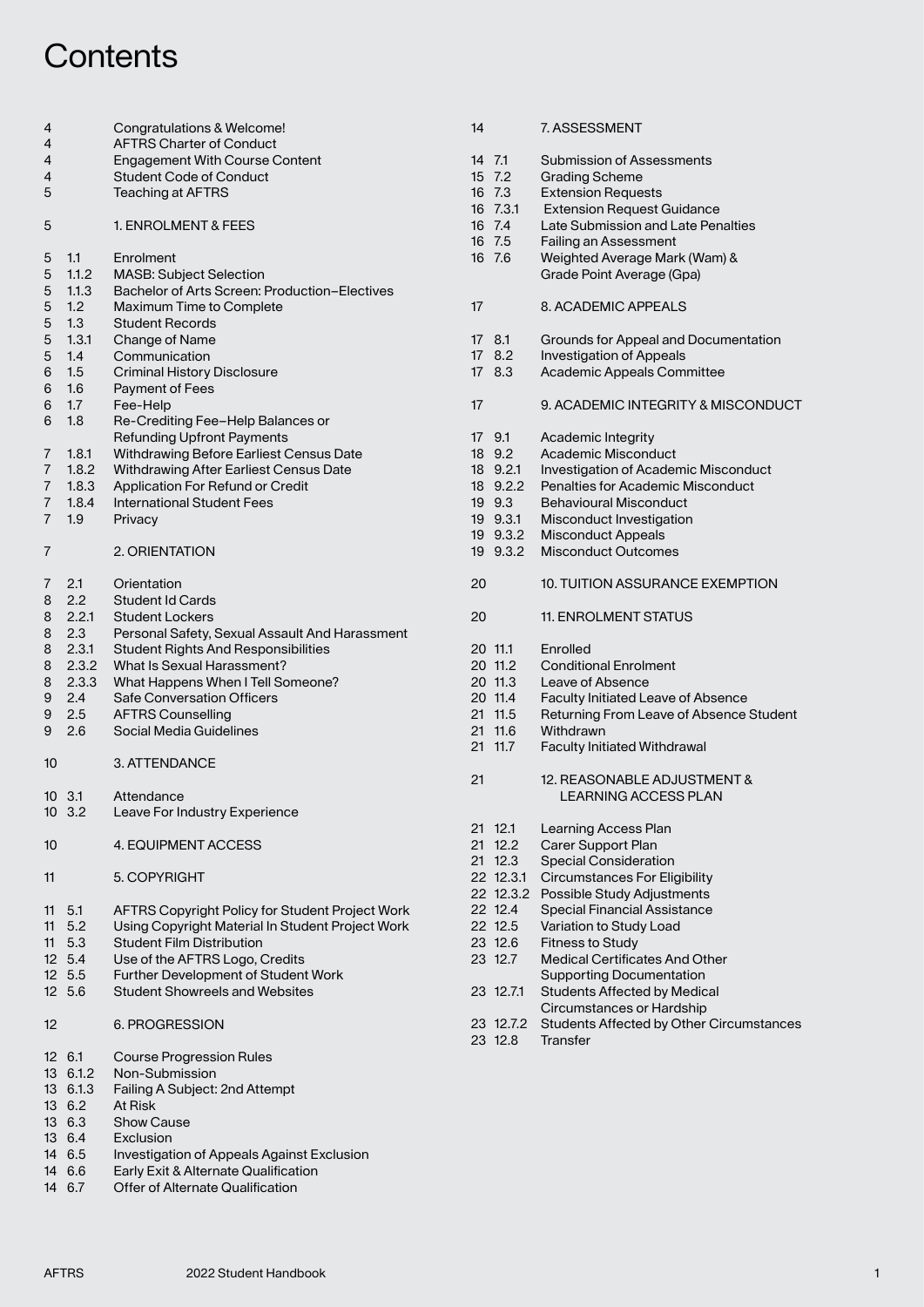## [24 13. COMPLAINTS](#page-24-0)

- 
- 24 [13.1 General Principles](#page-24-0)
- 24 [13.2 Exclusions to This Policy](#page-24-0)<br>24 13.3 Procedures for Lodging
- 24 [13.3 Procedures for Lodging A Complaint](#page-24-0)<br>24 13.4 Stage 1: Informal Procedure For Reso Stage 1: Informal Procedure For Resolution
- [of a Complaint](#page-24-0)
- [24 13.5 Stage 2: Formal Procedure For Resolution of a Complaint](#page-24-0)
- Documents
- 25 [13.8 Record Keeping](#page-25-0)
- 25 [13.9 Communication Regarding These Procedures](#page-25-0)
- [25 14.](#page-25-0) EXITING YOUR COURSE [& GRADUATION](#page-25-0)
- 25 [14.1. Graduand Period & Access to Aftrs Resources](#page-25-0)
- **Exit Clearance**
- 25 [14.3 Graduation](#page-25-0)
- 26 [14.4 Testamurs and Academic Transcripts](#page-26-0)

### 26 15. BUILDING [INFORMATION](#page-26-0)

- 26 [15.1 Hours of Operation and Access](#page-26-0)<br>26 15.2 On-Site Security
- 26 [15.2 On-Site Security](#page-26-0)<br>26 15.3 Smoking
- 26 [15.3 Smoking](#page-26-0)<br>26 15.4 Emergen
- 26 [15.4 Emergency Evacuation](#page-26-0)<br>26 15.5 First Aid
- First Aid<br>Lifts
- $26$  15.6
- [26 16.](#page-26-0) GLOSSARY OF TERMS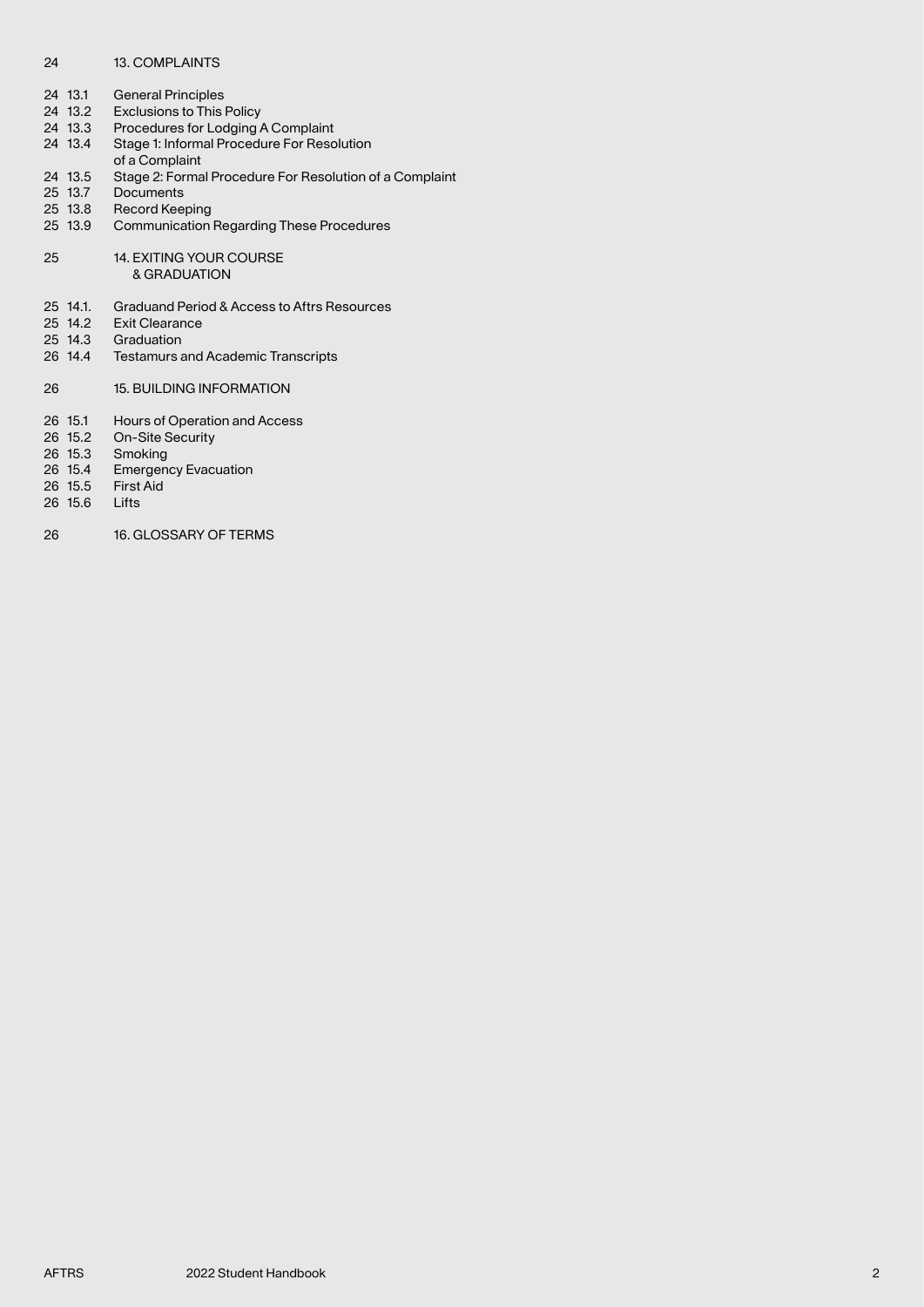## Our Values: **Excellence Courage Community Creativity Generosity**

## EXCELLENCE:

We are leaders in our fields and strive to adapt in the face of an ever-changing Industry.

## COURAGE:

We are curious, resilient and embrace challenge and the unfamiliar with open-hearted perseverance

## COMMUNITY:

We work together with respect, responsibility and reciprocity, recognizing that our strength comes from inclusivity and shared accountability.

## CREATIVITY:

We embrace different ideas. experiences and knowledges in the pursuit of creative excellence and innovation.

## GENEROSITY:

We share our skills and knowledge and are equipped and honoured to help tell each other's stories.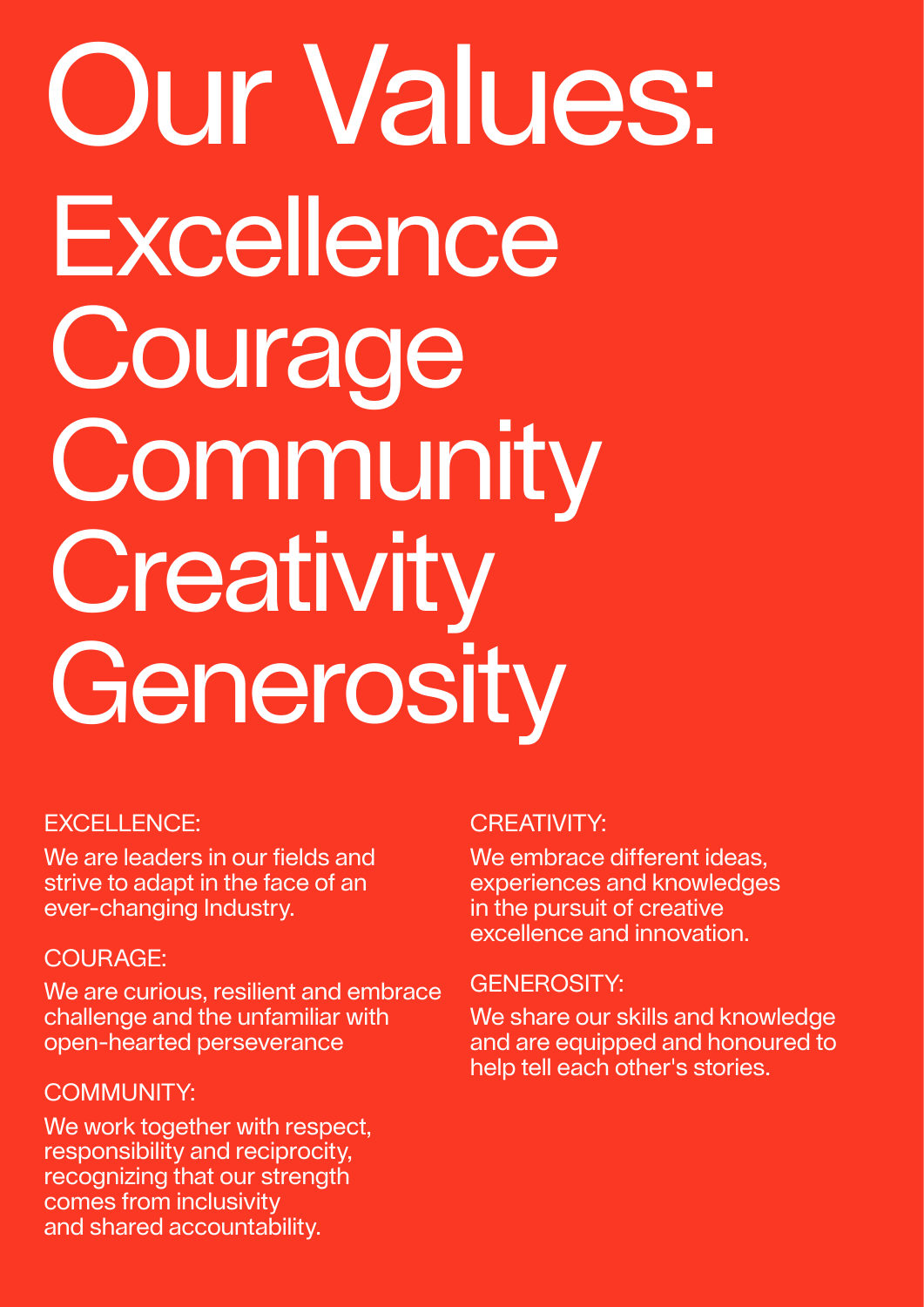## <span id="page-4-0"></span>Congratulations & Welcome!

Being offered a place at AFTRS is a massive achievement. Congratulations! You have been selected by a panel of academic and industry experts, based on the quality of your application, competing against many other talented storytellers from across Australia and overseas to claim your place here. If you have been offered a place, you undoubtedly deserve it, so take a moment to congratulate yourself.

This handbook sets out:

- ɀ Our expectations of you as a learner
- ɀ What you can expect from the School and our staff
- ɀ Supports that are available to you, should you need them
- ɀ The policies, procedures and guidelines that will shape your experience at AFTRS

## AFTRS Charter of Conduct

The AFTRS Charter of Conduct guides everything we do at AFTRS, from the decisions we make to the conversations we have and the behaviours we display. It is a commitment that our school is a safe creative space to work in and we ask that all AFTRS staff and students sign up to it. It extends to our sets, locations, our classrooms and includes all interactions, including in person, phone calls, texts and online.

It is a living document that will evolve and progress to meet the needs of the School, its staff, and students.

## WE BELIEVE:

- ɀ Our creativity is strengthened by contribution from people of all walks of Australian life.
- ɀ Everyone should have the opportunity to develop and contribute their skills.
- ɀ It is all of our responsibilities to ensure these opportunities exist, and to remove obstacles to participation.
- ɀ Leadership in creative practice requires ongoing learning.
- ɀ Without the knowledge that we are safe, we cannot be bold or daring.

## WE COMMIT TO:

- ɀ Sharing our knowledge generously.
- ɀ Ensuring a diversity of content and ideas in our teaching, work and films.
- ɀ Fostering a culture that supports the pursuit of creative excellence free from any physical or psychological harm.
- ɀ Working in ways that support participation, including to:
- ɀ Communicate clear processes for addressing problems.
- ɀ Appoint support officers.
- ɀ Maintain confidentiality where required.
- ɀ Ensure consequences for breaches of the Charter.
- ɀ Maintain a zero-tolerance approach to behaviour that is discriminatory, bullying or harassment.

## Engagement with Course **Content**

The AFTRS Charter pledges to ensure a diversity of content and ideas in our teaching, work, and creative outcomes, while at the same time ensuring that our school is a safe creative space to work in. Learning is about developing new skills and knowledge by being challenged at an appropriate level. During your time at AFTRS you will be asked to engage with material and activities that are challenging. All elements of your course are chosen because they have a lesson your lecturer wants to draw out.

A key part of learning and growing is to notice your own reactions and to use these to enhance your own self-awareness.

Your lecturers will endeavour to provide trigger warnings for certain topics. For audio-visual material we will follow guidelines set in the Australian Classification framework.

Sensitivity to different topics varies from person to person. Only you can know when certain material is going to cross the line from being challenging to being unsafe for you – and we will support your decision. Be aware that monitoring the impact of course content is the joint responsibility of you and your course lecturers. If you need to leave during class or choose not to attend that class because you know the material you will be exposed to will cause distress, please let your lecturer know and they will help negotiate an alternative way for you to approach the topic.

Topics may arise unexpectedly in class discussion. Again, if you need to leave the class, please let your lecturer know. The Student Engagement Managers and AFTRS Counsellor can support you to find strategies to deal with challenging topics or to remove yourself safely from the discussion.

Where possible AFTRS will record lectures and provide records of other learning materials. If you have been unable to attend classes in real time, you must engage with these materials in your own time. Depending on the room you're in, you may be recorded as part of the lecture capture process (both visual and audio, taken in the room immediately prior to the lecture and throughout). Please be mindful that the lecture recording is in progress and that your conversation may be picked up. Please also exercise courtesy when asking questions or taking part in discussions throughout a recorded session, both out of respect for your peers in the space at the time, and for anyone who might be catching up on the recording later.

## Student Code of Conduct

AFTRS expects the conduct of all students to be marked by an open-minded pursuit of excellence, driven by a genuine desire to learn and improve, committed to inclusion and collaboration and guided by an over-arching respect for the ideas and rights of others.

AFTRS expects that you will:

- ɀ Behave honestly and with integrity, and act with care and diligence.
- ɀ Treat everyone with respect and courtesy, embracing equality, diversity, and inclusion.
- ɀ Actively engage in learning (on campus and online) in a positive and respectful manner by attending all scheduled sessions, completing coursework in good time (including assessments) and maintaining communication between yourself and the School.
- ɀ Respect the collaborative nature of the learning environment.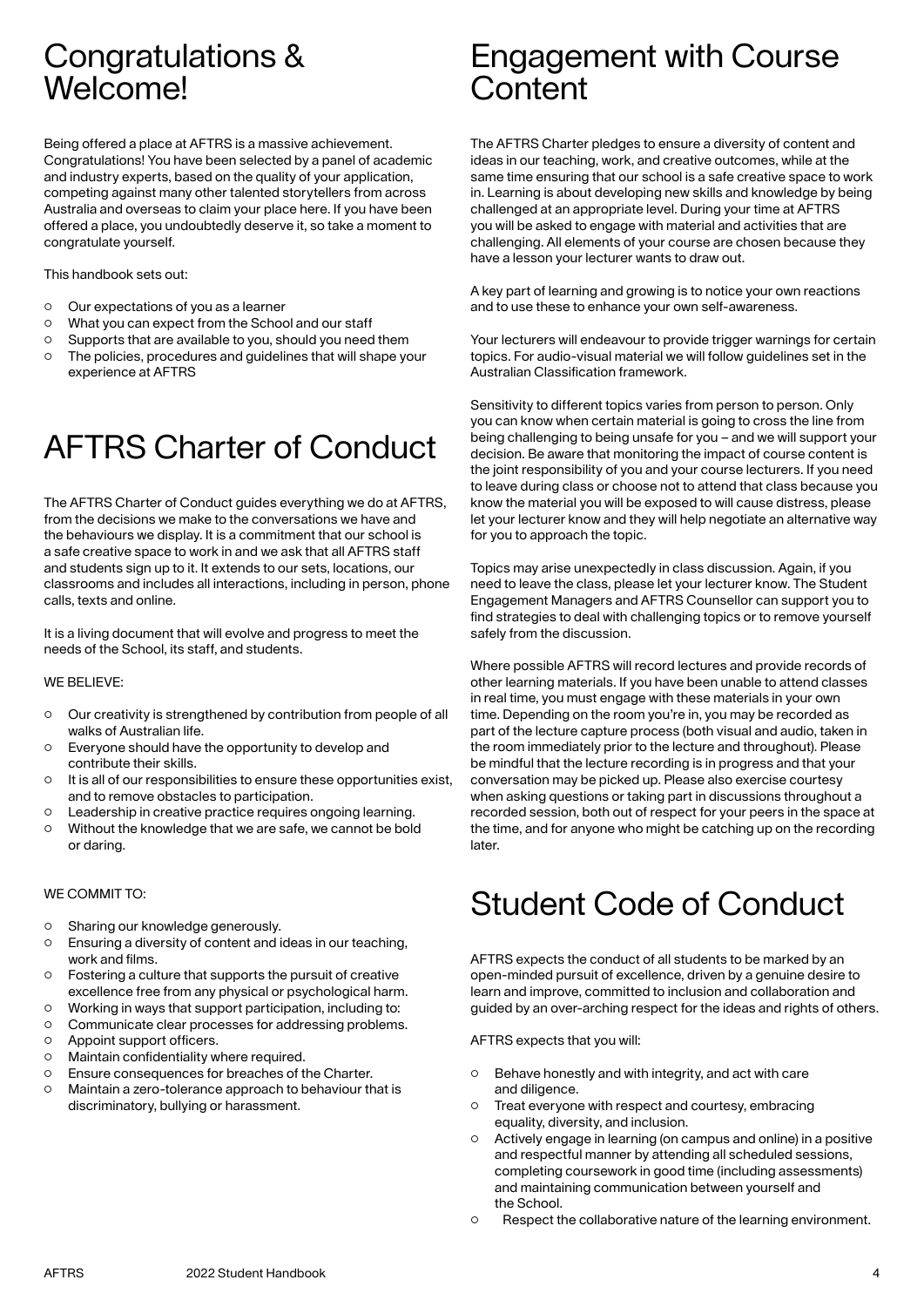- <span id="page-5-0"></span>ɀ Acknowledge the ideas, materials, concepts, processes and practices of others you have used, or developed, in your own work.
- ɀ Comply with all applicable policies, rules and procedures.

If you are found to be in breach of the Code of Conduct, misconduct processes will apply.

## Teaching at AFTRS

AFTRS believes that a student-centred and experiential approach to education best enables learning.

AFTRS courses are career-focused and industry relevant. You will gain an understanding of the key concepts of storytelling for screen and broadcast through the creative application of the latest industry approaches. You will engage in structured, authentic experiences that encourage you to be a creative, innovative practitioner. You will be guided, encouraged, and mentored by lecturers who are also experienced industry practitioners.

Teaching at AFTRS is guided by the principle that reflective practice is the key to developing both professional skills and an individual creative voice. You will learn through a cycle of experience, observation, conceptualisation, and experimentation supported by ongoing reflection.

Most of all, we encourage you to make the most of your time at AFTRS. Make connections (these will last you a lifetime), seek support when you need it and don't be afraid to ask questions!

## 1. Enrolment & Fees

## $\bigcirc$  1.1 ENROLMENT

Please ensure that you accept your offer of a place and complete enrolment by the due date outlined in your letter of offer to ensure your place in the course.

If you are under 18, you must have a parent or guardian complete, sign, and return the ⊼ [Parent/Guardian](https://www.aftrs.edu.au/students/current-students/student-policies-and-forms/) Consent form to enrol.

You are a student at AFTRS from the time you enrol until you complete your course requirements and exit the School on your course's exit date (see Section 14); go on a leave of absence; withdraw from your course; or are excluded from a course of study.

You can enrol in your course online once you have accepted your offer of a place in the course. You must pay the fees and enrol by the specified dates, otherwise you will lose your place at AFTRS.

You will be re-enrolled for each semester on the successful completion of course work from the previous semester.

## $\bigcirc$  1.1.2 MASB: SUBJECT SELECTION

If you are enrolled in the Master of Arts Screen: Business, you can select your study load at the beginning of your first semester, and you may vary it at the end of each semester. Please visit the AFTRS website to find which subjects are available each semester. The website also details the simplest path to completing your degree. Examples of standard study plans and standard study loads are also available on the website.

For the MASB program, the approved study patterns are two subjects per semester for part-time students, and four subjects per semester for full-time students.

## $\bigcirc$  1.1.3 BACHELOR OF ARTS: SCREEN PRODUCTION-ELECTIVES

If you are enrolled in the Bachelor of Arts: Screen Production, you will be provided with the opportunity to enrol in three elective subjects in year 3. There are minimum and maximum capacity numbers for each elective, based on available resources and the best fit of capacity numbers across all elective subjects.

AFTRS reserves the right to re-assign a student into a different elective and students will be chosen based on their attendance throughout the course (i.e., students with the lowest attendance will be re-assigned first). Absences due to approved special consideration or medical certificates will be exempt.

## $\bigcirc$  1.2 MAXIMUM TIME TO COMPLETE

You must complete your program of study no later than the published maximum time to complete that program.

For courses starting in 2022 they are as follows:

- ɀ Bachelor: 6 years
- ɀ Master of Arts Screen Full-Time: 4 years
- ɀ Master of Arts Screen: Business Full-Time: 2 years
- ɀ Master of Arts Screen: Business Part-Time: 4 years
- ɀ Graduate Diploma Radio and Podcasting Full-Time: 2 years
- ɀ Graduate Diploma Radio and Podcasting Part-Time: 4 years

## $\bigcirc$  1.3 STUDENT RECORDS

Your student record is kept within the ⊼ Paradigm Portal and you can access your subject marks and grades via the portal at the end of each semester. You can request copies of any documents in your student record from the Student Centre. Your student record is a confidential record.

Your personal information is available only to relevant AFTRS' staff and will not be distributed other than per AFTRS' Privacy Policy (see below) and any Student Collection Statement) without your consent, unless required or authorised by law.

You can update your personal and contact details via the ↗ [Paradigm](https://aftrs.edu.net.au/php/index.php) Portal. It is your responsibility and a condition of your enrolment to ensure they are correct and remain up to date. Once you have graduated you can update your details by contacting the Student Centre.

## $\bigcirc$  1.3.1 CHANGE OF NAME

Your student record and all official certificate documentation, including your testamur and your academic transcript, are in your legal name provided by you at enrolment.

All official AFTRS documentation will be in your legal name. If you wish to change your name, you will need to provide certified proof of your legal name change to the Student Centre Unfortunately, we are unable to make changes without this. Once you graduate, any replacement official document will be in your legal name at the time of Graduation regardless of whether you have legally changed your name since leaving AFTRS.

## $O$  1.4 COMMUNICATION

You will be issued with an AFTRS student email account. While you are enrolled in your course, all primary communication will be sent to that account. You can find instructions for setting up your AFTRS email on your personal device on the ⊼ [Student](https://libguides.aftrs.edu.au/StudentHub) Hub. Please check this email on an ongoing basis and respond to any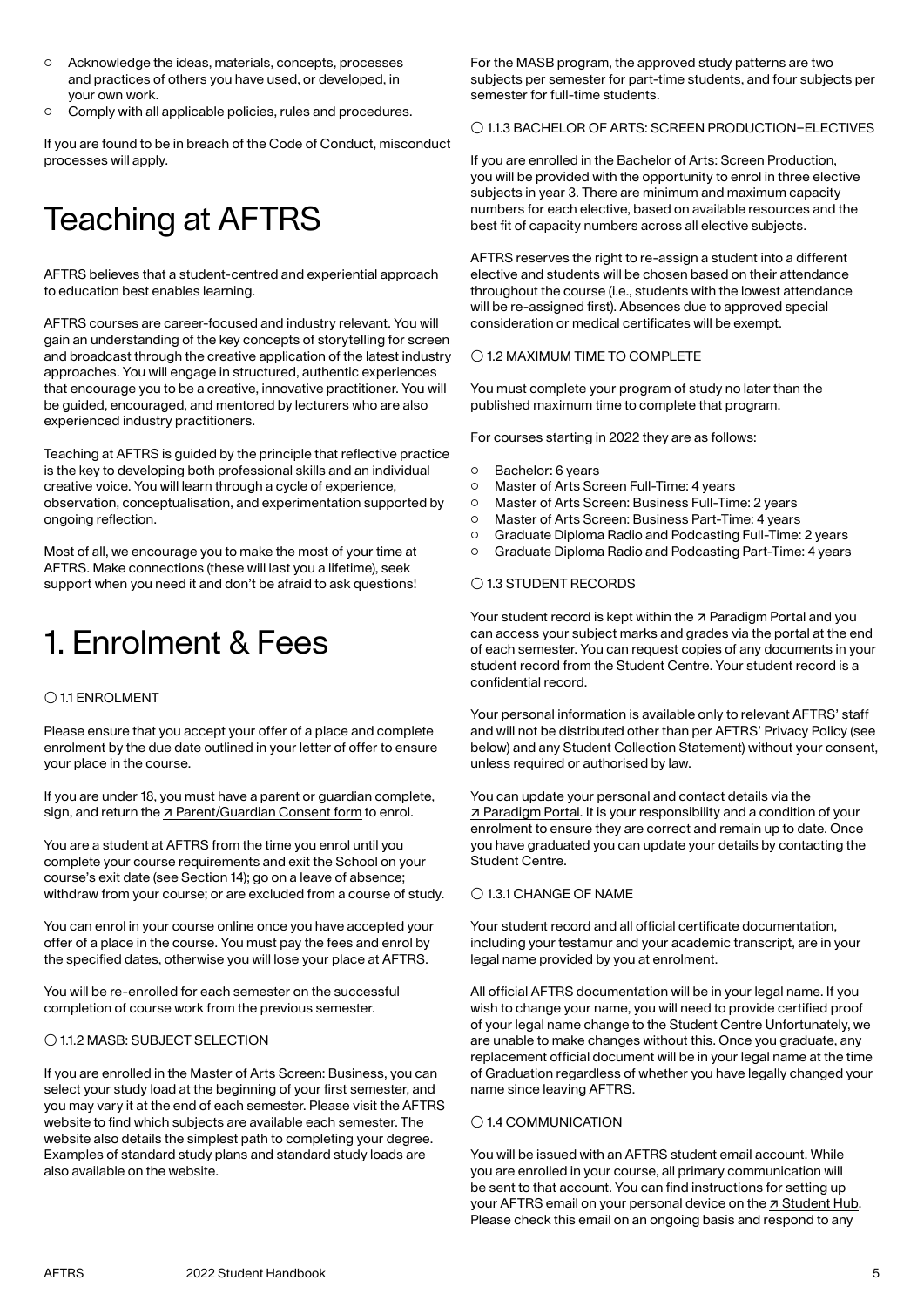<span id="page-6-0"></span>request for information as soon as you can to ensure that lines of communication are kept open between you and AFTRS.

If you are requested to meet with AFTRS staff, please ensure you attend at the time mutually agreed to. You are encouraged to bring a support person with you if required.

## $\bigcirc$  1.5 CRIMINAL HISTORY DISCLOSURE

All commencing students must disclose any previous criminal convictions (excluding any spent convictions).

Disclosing previous criminal convictions does not prevent you from studying at AFTRS. This information is used to assist in the School's ongoing Work Health and Safety obligations to other staff and students. Depending on your circumstances, you may be

required to agree to additional conditions of enrolment set up in consultation with you and any relevant support professionals.

You must also notify the Student Centre if you are charged with any indictable offence with a maximum penalty of more than two years imprisonment while enrolled at AFTRS.

If you are unsure about whether you need to disclose a conviction or have questions about how this information will be used by the School, you are encouraged to contact the Student Engagement Managers for a confidential conversation.

## $\bigcirc$  1.6 PAYMENT OF FEES

Course fees apply to all award courses. The current schedule of fees can be found on the AFTRS website:  $\pi$  Fees page.

The tuition fees outlined in your letter of offer are the indicative course tuition fees, expressed as both a total course cost and per annum cost. They are reviewed each year and you are liable for the additional tuition costs if the tuition fees rise during the course of your enrolment.

You must pay the full fee, set by AFTRS, for a course of study.

The fees must be paid by the specified date as advised in the letter of offer and on the  $\pi$  Fees [page](https://www.aftrs.edu.au/students/future-students/fees/) of the AFTRS website:

- ɀ Fees are payable upfront on a per semester basis; or
- ɀ Eligible students may defer payment of the full course fee through FEE–HELP (see section 1.7 below)

If you are experiencing financial difficulties, you may apply to the Student Centre to pay your fees in instalments (if choosing to pay fees upfront).

If you do not pay your fees by the specified date, you may be excluded from your course by the Chief Financial Officer who oversees finance for the school.

Specific rules relate to enrolment and the payment of fees for international students – refer to the Fees Policy on the

↗ [Student](https://www.aftrs.edu.au/students/current-students/student-policies-and-forms/) Policies and Forms page on the AFTRS website for more information

## $O$  1.7 FEE-HELP

FEE–HELP is the Australian Government's student loan scheme that helps students to pay course fees, up to a lifetime limit, for eligible courses at approved higher education providers. The loan is repaid through the tax system once your income reaches the minimum threshold for compulsory repayment.

You are eligible for the FEE–HELP loan scheme if you are:

- ɀ an Australian citizen; or
- ɀ a permanent humanitarian visa holder resident in Australia for the relevant time.

If you are a New Zealand citizen and a Special Category Visa (SCV) holder and meet the requisite criteria, you may be eligible for FEE-HELP. You need to meet the long-term residency requirements which are:

- ɀ first entered Australia as a dependent child aged under 18 years of age.
- ɀ have been ordinarily resident in Australia for the previous 10 years (that is, you have been physically present in Australia for at least eight out of the past 10 years) and 18 months out of the last two years at the time of application for the loan; and
- ɀ are otherwise eligible for the loan.

You are not eligible for the FEE–HELP loan scheme if you are:

- ɀ a New Zealand citizen (other than NZ citizens with a SCV); or
- ɀ a permanent resident (other than permanent humanitarian visa holder resident in Australia for the relevant time).

In 2022, a loan fee of 20% (or as varied by legislation) applies to FEE–HELP loans for undergraduate courses of study.

The FEE– HELP limit does not include the loan fee.

This is a guide only. For more information on all matters concerning FEE–HELP refer to the ⊼ Study Assist [website](https://www.studyassist.gov.au/).

*Disclaimer: AFTRS has made every attempt to ensure the information provided here about FEE–HELP is as accurate as possible as of January 2022. However, this information may change. To the extent allowed by law, AFTRS gives no guarantee and accepts no responsibility for the information's accuracy, reliability, currency or completeness. Individuals are responsible for evaluating the information provided for their own purposes, and for confirming the currency of the FEE–HELP information on this page by referring to the Australian Government's [↗ Study Assist website.](https://www.studyassist.gov.au/help-loans/fee-help)*

## $\bigcirc$  1.8 RE-CREDITING FEE–HELP BALANCES OR REFUNDING UPFRONT PAYMENTS

AFTRS policy on re-crediting FEE–HELP balances, or upfront payments is in accordance with the requirements of the Higher Education Support Act 2003 (HESA) and the FEE–HELP Guidelines 2017.

Particular circumstances are outlined below; however, you should consult the Fees Policy on the ⊼ [Student](https://www.aftrs.edu.au/students/current-students/student-policies-and-forms/) Policies and Forms page on AFTRS website.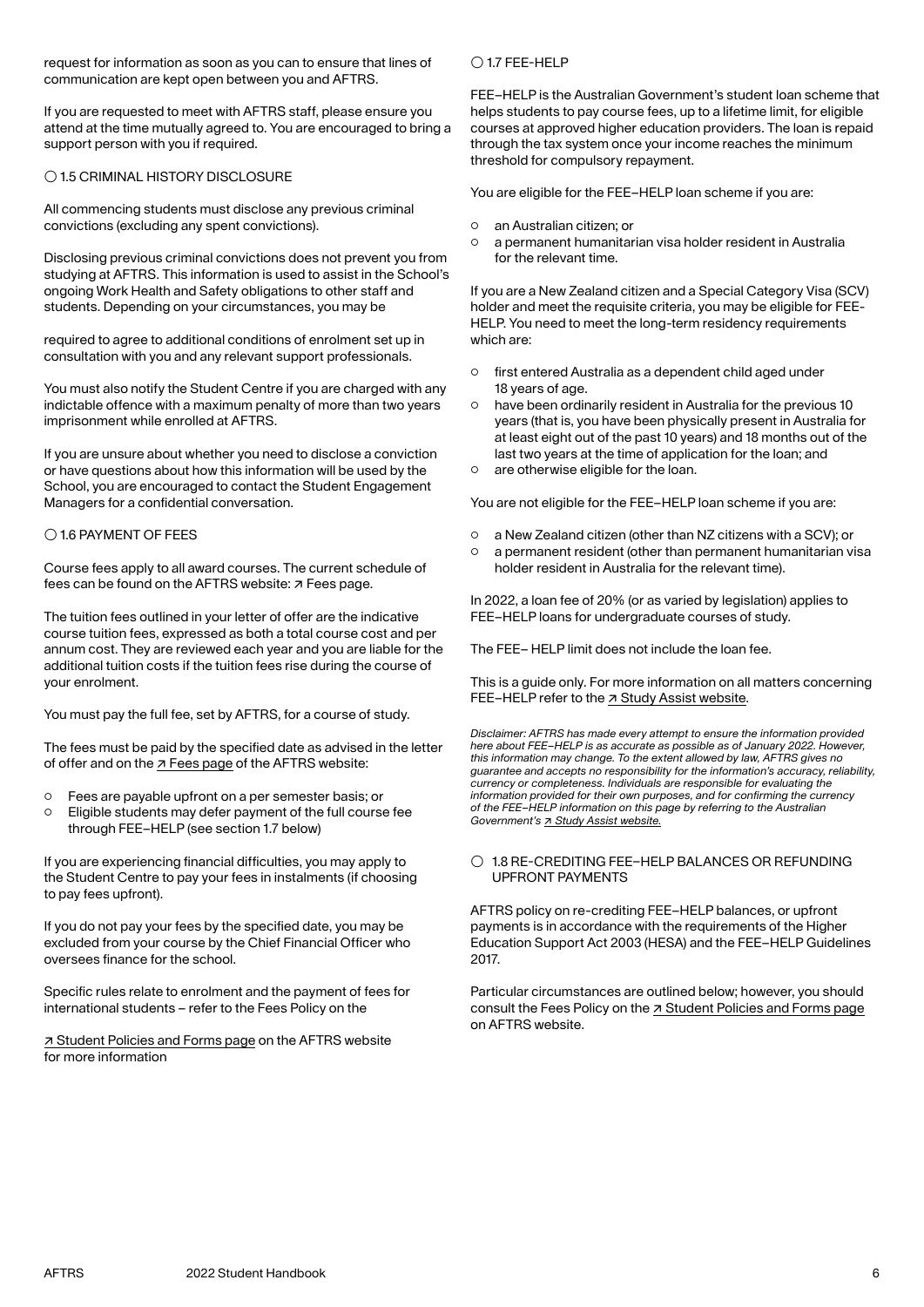## <span id="page-7-0"></span> $\bigcirc$  1.8.1 WITHDRAWING BEFORE EARLIEST CENSUS DATE

If you have paid your fees upfront and you withdraw before the earliest subject census date in each semester, you will receive a refund of the full amount of the tuition fee you have paid for that semester.

If you have obtained FEE-HELP and you withdraw before the earliest subject census date in each semester, your FEE-HELP debt will be reduced by the full amount of the tuition fee for that semester.

## $\bigcirc$  1.8.2 WITHDRAWING AFTER EARLIEST CENSUS DATE

If you withdraw from a course after the earliest subject census date in each semester, you can apply, in certain circumstances, to have some or all of:

- ɀ your FEE–HELP balance re-credited; or
- ɀ your upfront payment refunded.

If you withdraw after a subject's census date but have successfully completed the subject, you cannot be re-credited with your

FEE– HELP amount for that subject or receive a refund of any upfront fees.

## $\bigcirc$  1.8.3 APPLICATION FOR REFUND OR CREDIT

You must apply to AFTRS to have your FEE–HELP re-credited or upfront fee refunded, in writing within 12 months of your withdrawal date.

You may only apply for a re-credit for a FEE–HELP balance or a refund of fees in special circumstances that are:

- ɀ beyond your control; or
- ɀ did not make their full impact on you until on, or after, the census date; or
- ɀ made it impractical for you to complete the requirements of the semester.

These circumstances may include medical, family/personal, employment or could be course related.

The following provides guidance for medical condition and employment circumstances (refer to Section 12.7 Medical Certificates and Other Supporting Documentation for more detailed information):

- ɀ You must provide documentary evidence supporting your application that may include clinical diagnoses and treatments relating to the timeframe and special circumstances outlined in the application. A personal statement (even a statutory declaration or affidavit sworn on oath or affirmed) is NOT medical evidence.
- ɀ For work related circumstances you must show that relocating for work purposes (for example, interstate, a remote location or overseas), or having to undertake or perform duties that is beyond your normal role such that it would be "unusual, uncommon or abnormal"; and/or undertaking mandatory higher duties or extended hours, i.e., where one's job would be in jeopardy had one refused to take on these added functions.

AFTRS will consider the application within 28 days of its receipt and will let you know of its decision and the reasons for making that decision.

If you are not satisfied with the decision you may appeal to AFTRS for a review by the CEO of the decision stating the reasons for a re-consideration. You must do so within 28 days from the day you received the notice of the decision.

AFTRS will inform you of its decision within 45 days of receiving your application for reconsideration.

You may make an application to the Administrative Appeals Tribunal (AAT) for a review of AFTRS' decision to refuse to re-credit.

## $\bigcirc$  1.8.4 INTERNATIONAL STUDENT FEES

If you are an international student and you withdraw from the course before or on the census date, you will receive a refund for fees paid less an administrative fee as specified in the International Students Fees Schedule on the  $\overline{2}$  Fees page of AFTRS [website](https://www.aftrs.edu.au/students/future-students/fees/). The administrative fee will not be applied if you are unable to commence study on the grounds that the course is no longer being offered, that you are unable to be obtain a student visa, or that you have experienced significant illness or misadventure.

In the event of significant illness or a misadventure that prevents you from continuing to study, you may be granted a full or partial refund of fees on application. No refunds will be available in the event your student visa is cancelled.

For more information on re-credits and refunds, you should consult the Fees Policy on the

↗ [Student](https://www.aftrs.edu.au/students/current-students/student-policies-and-forms/) Policies and Forms page on the AFTRS website.

## $O$  1.9 PRIVACY

AFTRS may collect, use, disclose and hold your personal information to receive and process your application and enrolment, to teach and communicate with you, for course monitoring, evaluation and surveys, for student support, for record- keeping and reporting, and for certain other purposes including enabling you to be placed on AFTRS' electoral rolls. Your personal information may include your name, postal and email addresses, telephone numbers, date of birth, education and academic records, production credits, work experience and health information.

AFTRS respects your privacy and deals with your personal information according to the Privacy Act 1988 and AFTRS Privacy Policy. Complaints about privacy may be sent to AFTRS' Privacy Officer at **7** [privacyofficer@aftrs.edu.au](http://privacyofficer@aftrs.edu.au). You may also complain to the Australian Information Commissioner. However, the Information Commissioner will commonly not investigate a complaint if you have not first raised it with AFTRS.

## 2. Orientation

## $O$  2.1 ORIENTATION

In 2022, Orientation (O-Week) will take place in the week beginning Monday February 28 2022. Dates vary by course. Participation in Orientation is compulsory as it introduces you to your course, your learning cohort and to the School. If you have studied at AFTRS previously you will still need to attend Orientation for your new course of study.

O-Week is an opportunity to meet your peers and begin to form friendships that will last beyond AFTRS and into your careers, as well as get a better understanding of the requirements of your course and AFTRS.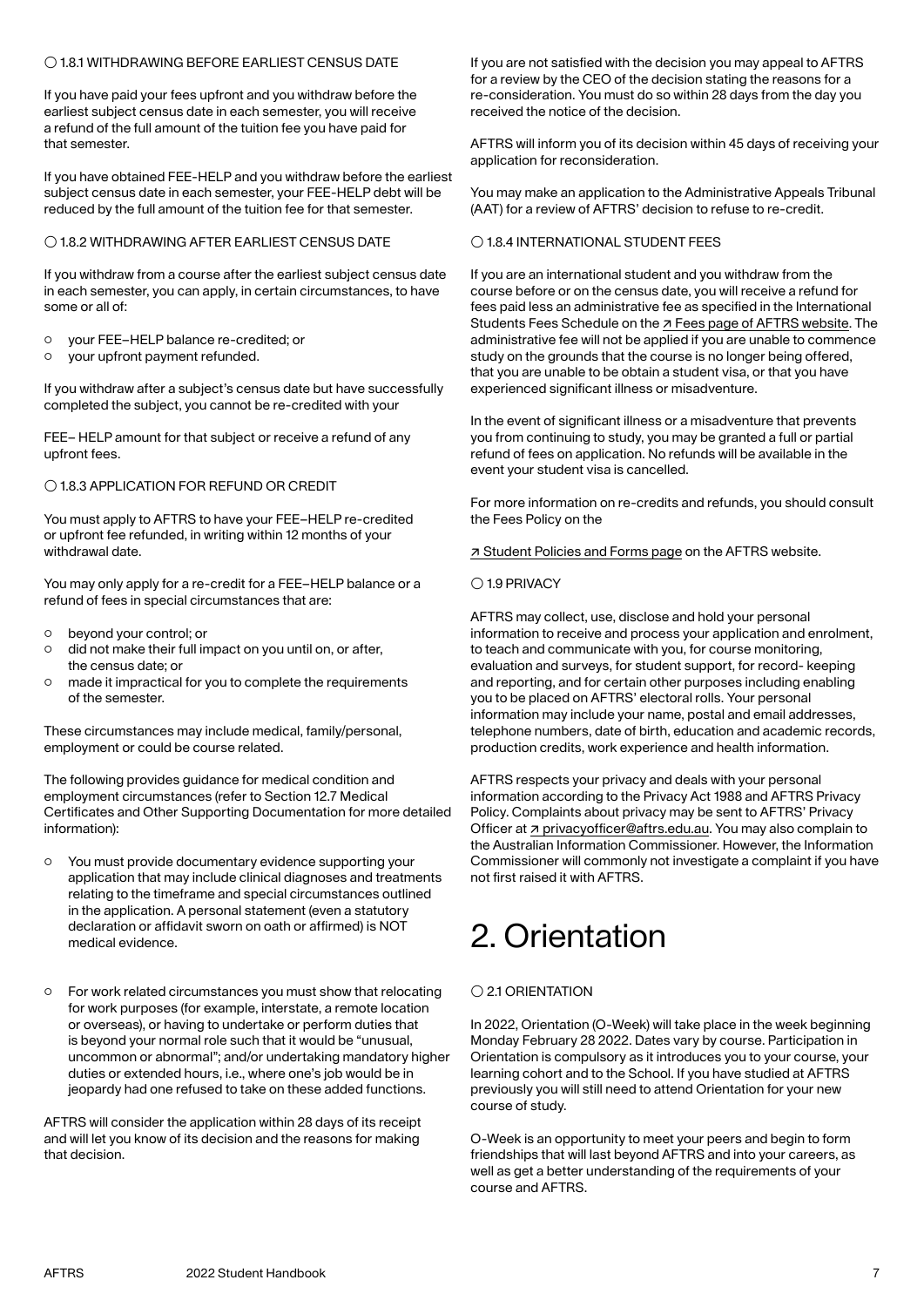<span id="page-8-0"></span>Unfortunately, we cannot have large groups of students on campus due to current social distancing guidelines, so we have built a schedule of online and on campus sessions and activities that will allow you to meet and interact with your lecturers and peers while introducing you to AFTRS and your course in a COVID-safe way.

We will deliver on-campus collaborative and "hands on" inductions in the building in smaller groups during O-Week, bringing you together with people who will be in your learning group. If you can't be in the building for those – don't panic, you are not alone. We will schedule your inductions to happen when you next come to AFTRS.

You will receive an email from Student Centre the week before O-Week matching you with a buddy. Your buddy will be someone from your learning group – and you are encouraged to touch base and have a coffee (virtually or in person) before O-Week starts. You will receive more matches via email as O-Week progresses to ensure that you get an opportunity to make those important new connections. Whilst it may feel slightly forced, engaging with colleagues online and in the virtual world will be a key skill when you enter the Industry, so use this opportunity to get used to meeting and getting to know people in different ways.

## $\bigcirc$  2.2 STUDENT ID CARDS

Your Student ID Card is a multi-purpose card used as a means of identification for AFTRS purposes including secure building access, printing, and borrowing from the Library.

You must always wear your ID card. If you cannot present your card, you can get a temporary visitor pass from Reception. If you have lost your card, please report it to Student Centre as soon as possible to receive a replacement. You will receive a Student Card during Orientation and you will receive one replacement card (if needed) free of charge during the duration of your course. Further replacement cards will be charged at \$10 per card. You may also be charged for a damaged Student ID card.

## $\bigcirc$  2.2.1 STUDENT LOCKERS

Lockers are available to all award course students on a first-come, first-served basis. To be assigned a locker please speak to the Student Centre team. The lockers can be found outside the large studios on the ground floor and near the editing suites on Level 1.

Separate lockers are available for Masters students in the Masters' area.

Lockers and keys are issued by Reception and will be yours for the duration of your course. Lost or non-returned locker keys will incur a fee of \$50.

## $\bigcirc$  2.3 PERSONAL SAFETY, SEXUAL ASSAULT AND HARASSMENT

All members of the AFTRS community have a responsibility to create a working and learning environment free from sexual harassment, where all students, staff, visitors and contractors are treated with dignity, courtesy and respect. This applies to any form of contact or communication that is relevant to AFTRS activities, whether occurring on campus or by telephone, social networking sites, or through another means.

## $O$  2.3.1 STUDENT RIGHTS AND RESPONSIBILITIES

As a student at AFTRS, you have the right to study in an environment free of sexual harassment, including the right:

To expect that AFTRS will work to create an environment free of sexual harassment. This includes but is not limited to providing training and awareness raising programs for both staff and students To be treated with compassion and dignity if you do experience sexual harassment

To be provided with any relevant support services to assist in the aftermath of sexual harassment

To expect AFTRS to act on complaints in a timely, fair and appropriate manner

To not be victimised for making disclosures or complaints of sexual harassment, and that any acts of victimisation or retaliation will be investigated and dealt with properly.

As a student at AFTRS, you also have a responsibility to:

- ɀ Follow the AFTRS sexual harassment policy and code of conduct
- ɀ Report incidences of sexual harassment that you witness
- ɀ Offer support to anyone who is being harassed and advise them on where to seek help and support
- ɀ Maintain confidentiality of information provided during the investigation of a complaint.

## $\bigcirc$  2.3.2 WHAT IS SEXUAL HARASSMENT?

Sexual harassment is any unwanted or unwelcome sexual behaviour where a reasonable person would have anticipated the possibility that the person harassed would feel offended, humiliated, intimidated, or unsafe.

Sexual harassment can take many forms and may include physical contact, verbal comments, jokes, propositions, the display of offensive material or other behaviour which creates a sexually hostile working or learning environment.

Sexual harassment is not behaviour which is based on mutual attraction, friendship or respect. If an interaction is consensual, it is not sexual harassment. Behaviour can become sexual harassment if the interaction becomes non-consensual or unwelcomed.

## $\bigcirc$  2.3.3 WHAT HAPPENS WHEN I TELL SOMEONE?

AFTRS aims to provide effective procedures for complaints, where both disclosures and formal reports are treated in a sensitive, fair, timely and confidential manner.

You can make a disclosure of sexual harassment via the [Confidential online Form Submission], by speaking with Student Centre, the AFTRS counsellor, or Safe Conversation Officers (see section 2.4 below). When you make a disclosure, you will be offered support including free and confidential counselling, access to appropriate Special Consideration [see section 12.3], and the ongoing support of Student Centre. You will be provided with a Student Safety card, which has key contact phone numbers that you can use when you feel that your safety is compromised or when required.

A disclosure is not a formal report and is not investigated as one. A person who makes a disclosure may choose not to make a formal report. Formal reports are made, investigated and determined following the Complaints process outlined in Section 13.

AFTRS will treat all disclosures and reports seriously and sensitively. Some forms of sexual harassment are also a criminal offence and should be reported to the police. This includes sexual assault, physical assault and molestation, indecent exposure, stalking and obscene communications. Referring a matter to the police does not prevent AFTRS from dealing with a matter through an internal complaint procedure.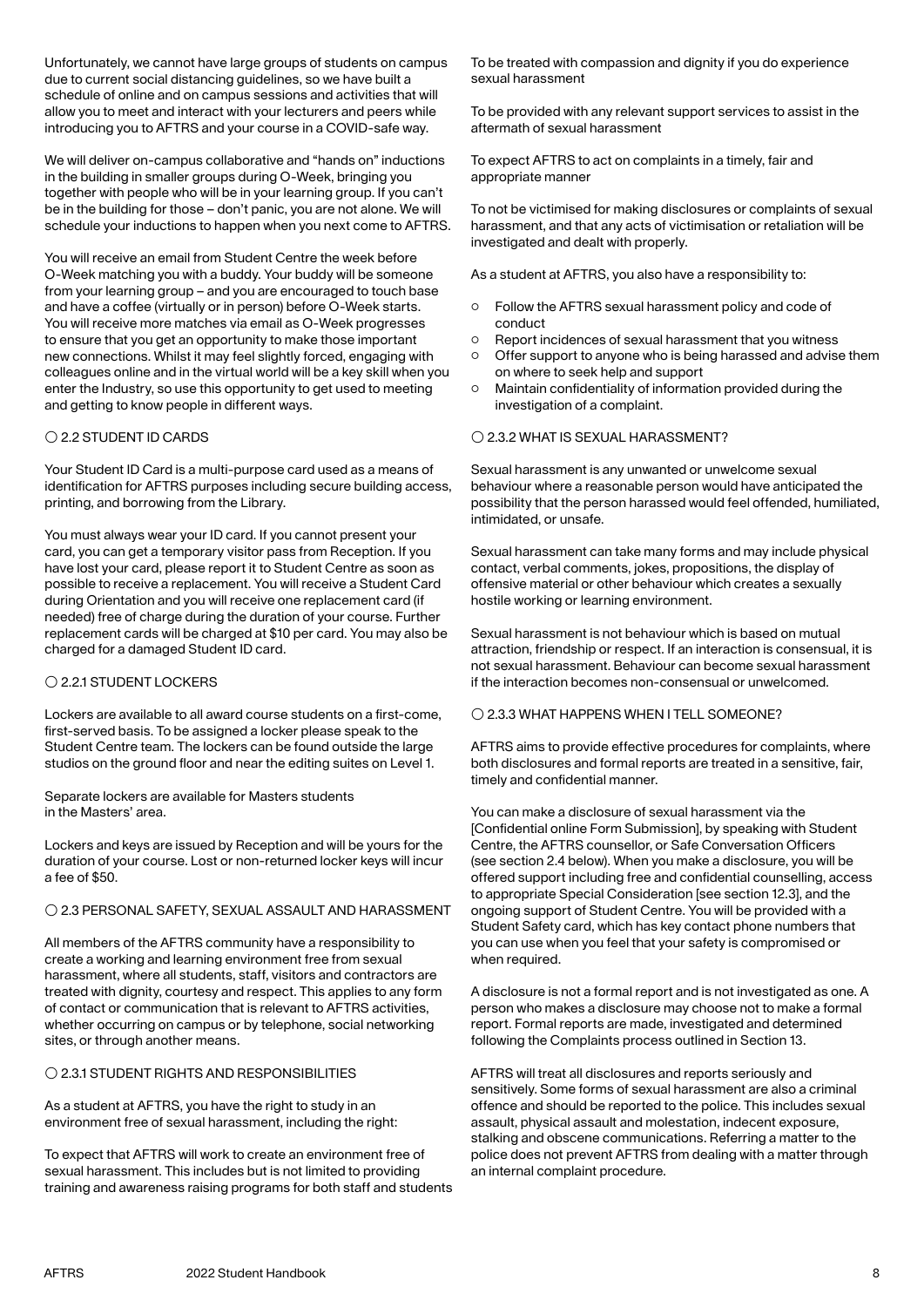<span id="page-9-0"></span>Collection and storage of information about individual disclosures and reports of sexual assault and sexual harassment is confidentially maintained.

## $O$  2.4 SAFE CONVERSATION OFFICERS

The Safe Conversation Officer (SCO) network provides points of contact to all students so you can feel safe to disclose any issues that arise for you during your time with us or if you need someone to have a conversation with. The Safe Conversation Officer team are fully trained to support you and provide another layer of support across AFTRS and compliments the work of the Student Centre.

## SCOs provide:

- ɀ Confidential, non-judgmental listening and support.
- ɀ Information and referrals.
- ɀ An opportunity to chat with staff who are trained.
- ɀ Advocacy on your behalf if required. For example, they can act as a first responder to complaints.
- ɀ Information to Student Centre on developing issues if you give permission to disclose this.

SCOs are available during business hours, normally Monday to Friday 9am–5pm. If you are a part-time student or online you can access them by calling, contacting them online or by email. You can find the list of current SCOs  $\overline{z}$  here.

## PRODUCTION PERIODS

SCOs will be available when you are out on location, however this will only be during school core hours. You can discuss an issue with the SCOs over the phone or call in to see them once you are back at the School within school core hours.

- ɀ If it is an emergency or you need support, follow the normal procedures in terms of escalating the issue. Phone numbers are on call sheets, so please use them.
- ɀ The Head of Production is your go-to person if you have serious issues or incidents on location.

SCOs are committed to maintaining your privacy and confidentiality. They will ask you if they can disclose your information but there may be instances where they need to disclose information as follows:

- ɀ The incident is misconduct under the Student Code of Conduct and may need to be dealt with under Misconduct guidelines.
- ɀ The incident is serious and AFTRS may make a decision on further action.
- ɀ The incident may cause harm to you or other students.

The SCO will ask your permission to disclose the information you give them, and you can request to remain anonymous. In that instance they will discuss this with the Director, People & Culture who will act. All material will be dealt with sensitively and confidentially.

## $O$  2.5 AFTRS COUNSELLING

Free and confidential counselling is available to you to help with managing any personal issues that could affect your studies. If you are experiencing difficulties that are impacting on your ability to take part in the course, AFTRS provides this service free of charge for all students. You can self-refer to see the AFTRS Student Counsellor, and you can easily book sessions online. The Counsellor may refer you to specialist services, with your permission, where appropriate.

Counsellors can help you with a wide range of issues including:

- ɀ Assisting with personal issues affecting your studies
- ɀ Adjusting to change (new culture, higher education, new city, learning expectations)
- ɀ Managing stress, anxiety and depression
- ɀ Learning about motivation, time management and exam stress
- ɀ Support following a crisis or trauma
- ɀ Managing a personal or family crisis

You can book an appointment with our in-house Counsellor, here:

### ↗ https://[aftrs.libcal.com/appointments/counselling/counsellor](https://aftrs.libcal.com/appointments/counselling/counsellor)

↗ [https://www.aftrs.edu.au/students/current-students/student](https://www.aftrs.edu.au/students/current-students/student-%20support/)[support/](https://www.aftrs.edu.au/students/current-students/student-%20support/)

## $\bigcirc$  2.6 SOCIAL MEDIA GUIDELINES

Social media is a key part of our social and professional lives. It enhances the student experience, but it should be used with care and consideration for others. You are expected to treat others with respect and courtesy, upholding the same standard of behaviour online as you would uphold on campus, regardless of whether the activity takes place "officially" on an electronic communication platform used as an official part of course delivery, or "unofficially" on one used informally by students.

Official use constitutes the use of social media when done under the banner of AFTRS, for the purposes of your learning, whether this is through AFTRS supported technology, in an AFTRS web supported environment or through an external vendor/ external site. Please ensure that you engage with these platforms in a professional manner. Any inappropriate usage of these platforms will be investigated by the Director, People & Culture, and you may be subject to disciplinary proceedings.

Unofficial use constitutes the personal use of social media outside the realms of AFTRS and not for the purpose of your learning. In these cases, please ensure that your personal posts or comments do not reveal confidential or sensitive information about any AFTRS staff or students without their express permission. If such instances were reported, you may be held accountable for any comments that breach AFTRS policies, in particular, the AFTRS Charter, the Bullying and Harassment policy and the Code of Conduct.

You are reminded that it is illegal to harass, menace, defame, libel, vilify or discriminate against any person: such behaviour is also a violation of the Student Code of Conduct and published misconduct processes will apply.

In both work and study at AFTRS, all staff and students are encouraged to express their opinions and ideas. We remind you that you are expected to do this in a way that is appropriate, respectful and relevant to the topic being discussed. Please consider the impact of your online interactions.

Core to our school values, as well as our Charter and Code of Conduct, is that we act with respect and generosity. Negative and/ or personal derogatory comments on social media can be harmful – even if harm is unintended. Online attacks can cause real and deep emotional and psychological distress. Comments that would be considered inappropriate in normal conversation are no different in the online or social media environment. And in the online space, it can be harder to gauge the day someone is having, or the lived experiences people are bringing to the conversation. Please always pause and think about what you want to say before responding or commenting. Consider all your posts and comments through the lens of the AFTRS Charter, Code of Conduct and Bullying & Harassment Policy.

You are reminded that social media is a public space and there are potential risks when sharing information. Take care when tagging the School in your own messages or posts. If you are unhappy with AFTRS, your course or a particular activity or group, lodging a complaint is more effectively done through proper formal channels.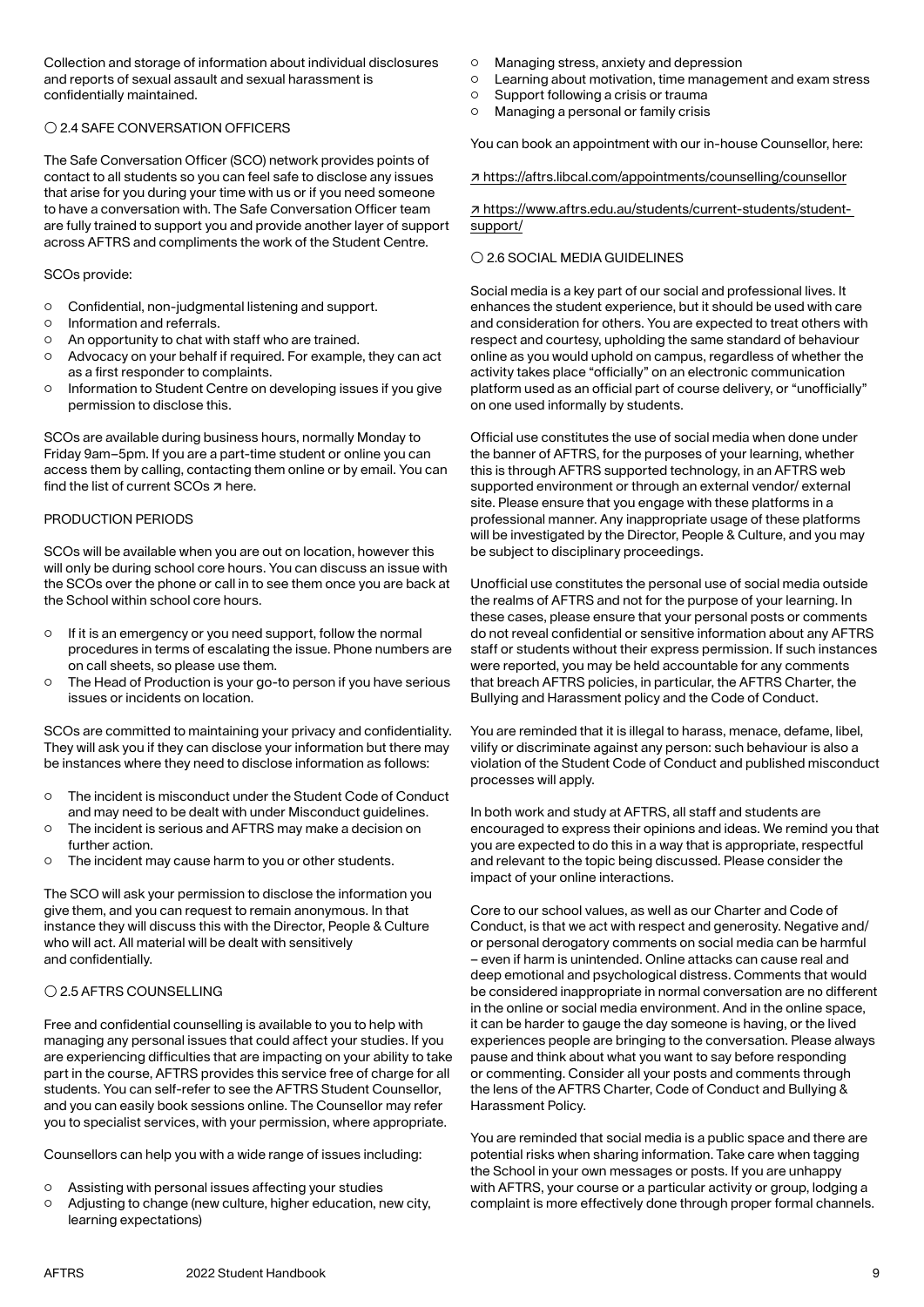<span id="page-10-0"></span>Be mindful about the tone you use as well as cultural differences in your comments.

## 3. Attendance

## $\bigcirc$  3.1 ATTENDANCE

Regular in-class or online attendance, as well as ongoing engagement in learning activities, is an essential part of practice- based learning, and central to engaging in respectful collaborative practice.

Attendance and ongoing engagement with online activities is compulsory and will be monitored on an ongoing basis. We understand that attendance is not always possible for reasons outside of your control. Because of that, you must attend a minimum of 80% of all timetabled sessions for each subject, including lectures, inductions, workshops, seminars and tutorials, or engagement with 80% of online learning activities (course dependant) before being deemed At Risk (see section 6.2).

If your course of study includes online study, regular engagement and participation through Moodle is required and will be monitored too.

Where your attendance falls below 80% without reasonable communication from you or identification of an existing arrangement, we may arrange a meeting to discuss what may be preventing you from attending class.

Sustained unauthorised absence from any course, including persistent lateness or failure to engage in online activities, will be considered grounds for being identified as At Risk. If absences continue this may be considered grounds for exclusion from your course of study (refer to Section 6). You will be notified by email to your AFTRS email about any issues with your attendance or engagement.

All timetabled teaching sessions begin promptly at the scheduled time. If you arrive more than 15 minutes late for class, you may be recorded as absent and/or not be permitted to participate in the class. Ongoing absence from class without notice may affect the ability of other students to achieve their learning outcomes and will be considered misconduct.

We are committed to supporting all students and you can ask for support and assistance when required.

If you are attending medical / health appointments, you must advise your subject leader / tutor / Student Centre for the missed session at least the day prior to their appointment.

If you have a medical certificate or other form of documentation that certifies the reasons for your absence, please send it to the Student Centre.

If you miss three consecutive sessions / days, you may have to provide evidence as to your absence, such as a medical certificate.

You can contact the Student Centre on ⊼ [studentinfo@aftrs.edu.au](mailto:studentinfo%40aftrs.edu.au?subject=Student%20Inquiry).

## $\bigcirc$  3.2 LEAVE FOR INDUSTRY EXPERIENCE

In some circumstances, you may be approved to be absent from studies for longer than 20% of total course time if you are pursuing significant professional opportunities. Applications must be received at least one week prior to the planned absence, by submission of a Leave for Industry Experience Request form to your Couse Leader. This form is available from the Student Centre or on ↗ AFTRS website.

You may only apply for one approved leave period per semester and your application must show how the proposed opportunity meets the following two professional practice eligibility criteria:

- ɀ The proposed activity is a unique opportunity that can only be undertaken during semester dates.
- ɀ The proposed activity is with established industry professionals.

Leave will not be approved for students intending to undertake work on other student productions (regardless of course level) or to work on independent creative projects that could be scheduled at another time.

To have leave approved, you must provide details of how you plan to meet assessment requirements while away from the School (by the due date via the submission method specified in your Course Outline). Extensions to assessment dates will be authorised for students only in exceptional circumstances and will be assessed on a case-by-case basis.

In most circumstances, the maximum approved leave period will be no more than four weeks in any one semester and the Convenor will consider your academic performance to date when making their determination. The decision of the Convenor will be final.

Leave for Industry Experience is not available to international students.

If you undertake leave for approved industry experience any additional absences during that semester (excluding documented medical leave and absence due to compelling or compassionate circumstances) may be subject to additional scrutiny.

If you are unable to attend classes for a period longer than one third of the learning and teaching activities in subject or course in a semester, you may be advised to withdraw from the program or take a leave of absence—depending on the course and your academic performance to date.

## 4. Equipment Access

You can access AFTRS equipment and resources based on your level of permission achieved through training on the course. You can book via the Equipment Booking System to:

- ɀ Complete assessments or other tasks given by a lecturer (Course Work)
- ɀ Develop your technical skills and gain confidence in using equipment (Course Related Practice)

Course Related Practice encompasses all student-initiated work done outside the classroom.

When you borrow AFTRS equipment via the Equipment Booking System you will be asked to identify the reason for borrowing and the subject or course your proposed usage relates to. If you identify the reason for borrowing equipment as Course Related Practice, this request will be sent to the relevant Convenor, Subject Leader, Head of Discipline or Lecturer for approval.

AFTRS equipment is provided for education purposes only. AFTRS will own copyright of any work produced (refer to Section 5 for more information).

The maximum loan period for Course Related Practice is two days.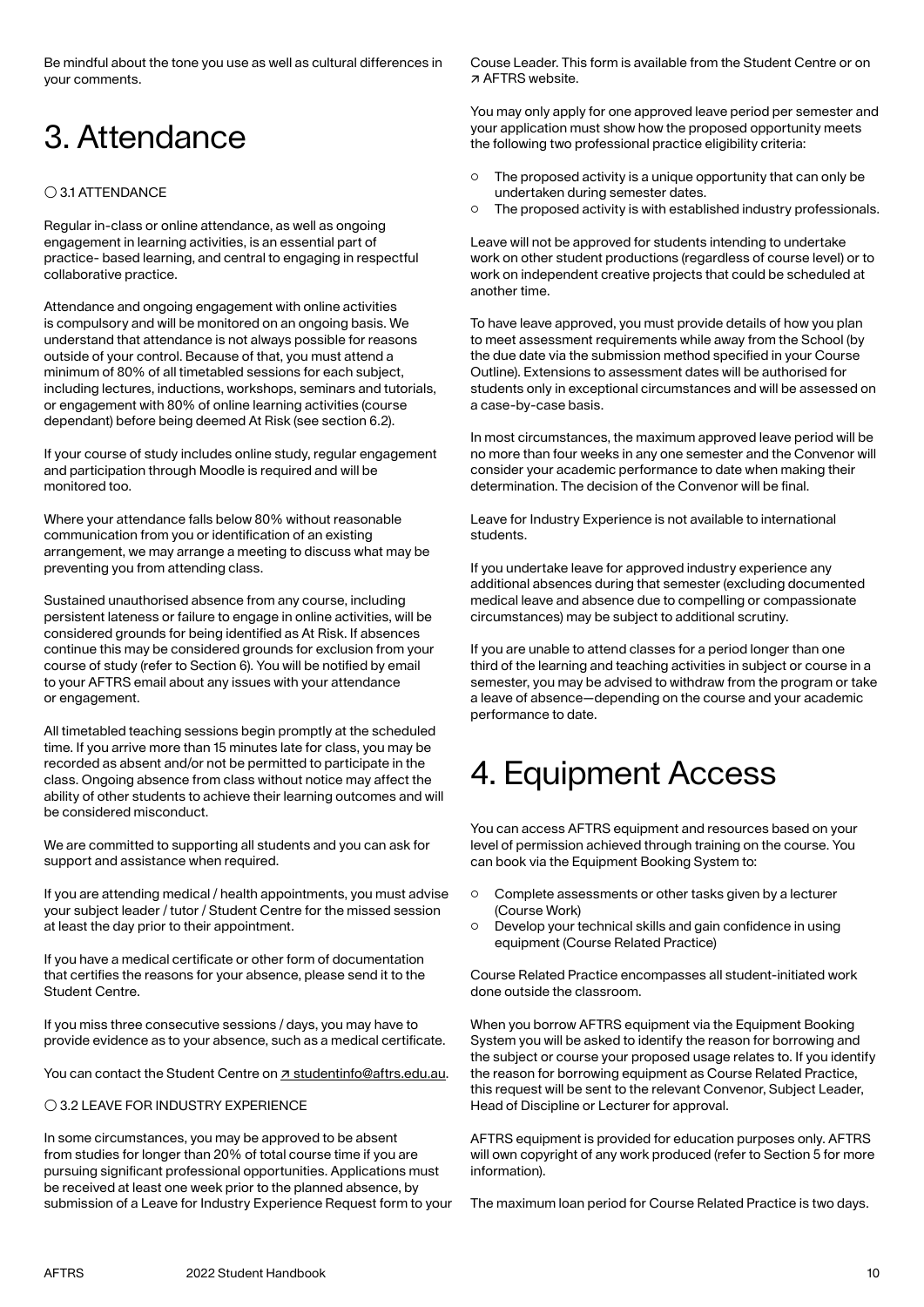<span id="page-11-0"></span>If you require equipment for a longer period, for example, due to work commitments, this will need to

be approved by your Convenor, Subject Leader, Head of Discipline or Lecturer.

To access equipment for Course Related Practice, your proposed use must:

- ɀ Directly relate to your course or subject or relate to your Learning Plan negotiated with your Convenor, Subject Leader, Head of Discipline or Lecturer.
- ɀ Be conducted in your own time.
- ɀ Have no commercial benefit or benefit to a third party.
- ɀ Be largely self-sufficient.
- ɀ Demonstrate that the activity conducted is deemed low risk in a Risk Assessment.
- ɀ Ensure equipment is only operated by AFTRS students.
- ɀ Be compliant with all AFTRS WHS Policies, Fraud Control Policy and Access & Equity Policy.

For further information about the guidelines for access to equipment refer to the Student Access to Equipment Facilities Policy and Procedure on the Student Policies and Forms page on the **z** AFTRS [website](https://www.aftrs.edu.au/).

For further information on Course Related Practice and how to book refer to 'How to Book Equipment for Course Related Practice' found on **⊼** [Moodle](https://moodle.aftrs.edu.au/login/index.php#section-1).

## 5. Copyright

Copyright is a legal right that allows the person or organisation that owns it to control certain uses of particular kinds of material, generally for a limited time. Material protected by copyright includes the following: articles and books, song lyrics, music, audiorecordings, photographs, drawings, artworks on movie posters, and audio-visual material such as films.

 $\bigcirc$  5.1 AFTRS COPYRIGHT POLICY FOR STUDENT PROJECT WORK

By enrolling in a course, you agree to AFTRS' Copyright and Distribution Policy that covers your Student Project Work and agree to follow any related procedures and guidelines.

AFTRS policy position on copyright is:

- ɀ AFTRS owns the copyright in your student work where the School has provided funds, facilities, equipment or staff supervision to enable you to create films and sound recordings (Student Project Work).
- ɀ AFTRS will sometimes consider requests to assign part of the copyright back to you, where this supports or enhances course learning outcomes, for example, where entrepreneurship is a Graduate Capability in a Master's degree course. AFTRS may impose terms for such assignment.
- ɀ AFTRS does not own your scripts, scores, lyrics, essays or any other work that is not Student Project Work. However, as a student of AFTS, you permit AFTRS to use your work for AFTRS' educational, promotional, library, reporting and archival purposes and to meet AFTRS' obligations as an Australian government statutory authority, such as by providing examples of student works to overseas embassies.
- ɀ AFTRS does not own any work produced by students in any non-Award courses.

Even though AFTRS owns the copyright in a Student Project Work, you are always permitted to use up to 3 minutes or 10% (whichever is the lesser) to promote yourself on your websites and showreels. This permission is subject to:

- ɀ each excerpt including a copyright notice referring to AFTRS as the copyright owner; (AFTRS logo not permitted)
- ɀ you are responsible for clearing all material and doing anything else necessary to use excerpts of the Student Project Work in this way without contravening applicable laws or third-party rights; and
- ɀ you respect the moral rights of all authors who hold moral rights in the Student Project Work.

This policy does not apply to films and sound recordings that you make in your own time using your own equipment: you own this work.

 $\bigcirc$  5.2 USING COPYRIGHT MATERIAL IN STUDENT PROJECT **WORK** 

If you intend to use copyright material in your work, you need to seek permission from the copyright owner to use it, unless:

- ɀ copyright has expired; or
- you are using less than a substantial part of the material. A substantial part is an important, distinctive or vital part of the material, not necessarily a large part.
- ɀ the copyright owner has already given permission; or
- ɀ there are specific exceptions in the Copyright Act 1968 that allow its use.

As a student, you are likely to rely on the specific exceptions that permit free fair dealings with copyright material for the purposes of research or study, or criticism or review. You may also rely on the 'free dealing' exceptions for parody or satire or reporting news. In each case, the use of the copyright material must be fair, and the specified conditions attached to the exception must be followed.

Even though you may be able to rely on free exceptions in the Copyright Act to include copyright material in your Student Project Work submitted for assessment, permissions may need to be obtained from copyright owners to enable the projects to be distributed outside the School.

These are general guidelines. For more information, you can explore the resources for students on copyright on Moodle and the resources available at the ⊼ [Australian](https://www.copyright.org.au/) Copyright Council's website.

## $\bigcirc$  5.3 STUDENT FILM DISTRIBUTION

AFTRS may distribute Student Project Work as it deems appropriate.

A selection committee reviews Student Project Work and determines which works will be actively distributed by the School (refer to Copyright and Distribution policy on↗ AFTRS [website](https://www.aftrs.edu.au/students/current-students/student-policies-and-forms/) for more information).

If you wish to apply for permission to Self-Distribute, you must contact the AFTRS Sales and Distribution Manager 4 weeks prior to starting to distribute the material. When contacting the Sales & Distribution Manager, the request must be in writing, detailing the work and the distribution plans. If AFTRS gives you a licence to Self-Distribute your Student Project Work, you are responsible for all Chain of Title clearances and for all fees and other charges incurred to distribute the Production and you will be required to indemnify AFTRS in this regard. Whether it is AFTRS or you that distributes your Student Project Work, any prizes awarded by a festival or competition are given to you and not held by AFTRS.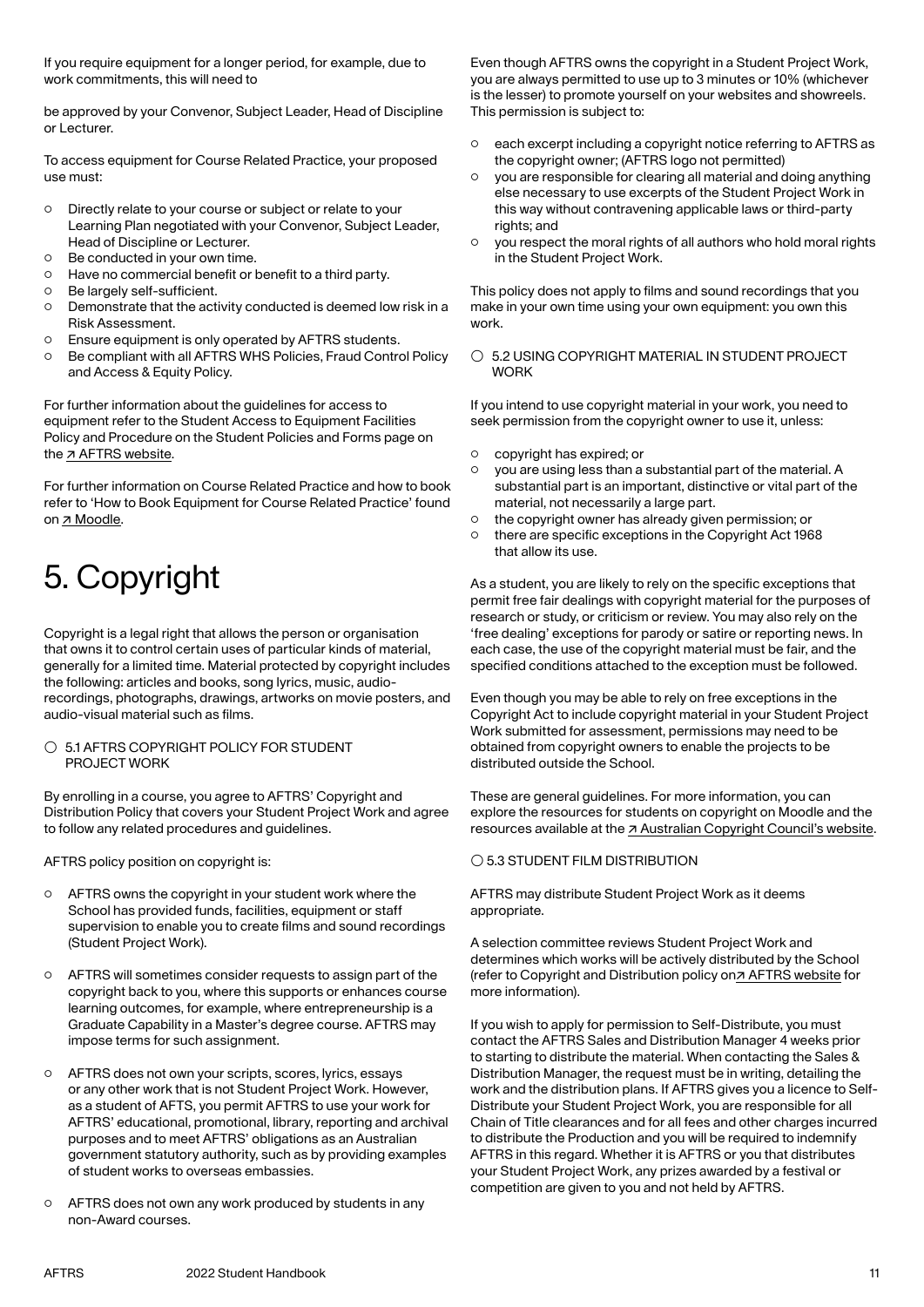<span id="page-12-0"></span>You are not permitted to distribute Student Project Work that AFTRS owns without the approval of the School. This includes circulation on social media, even if access to the content is partially restricted, as this could make work ineligible for distribution. You should also be aware of the rights of co-creators when making distribution decisions, whether AFTRS owns copyright.

## $\circ$  5.4 USE OF THE AFTRS LOGO, CREDITS

The AFTRS logo must not be displayed without AFTRS' prior written consent.

Only Student Project Work selected for Active Distribution and self-distributed Student Project Work selected for Festivals will display the logo, which will be activated by the School on completion of work. The AFTRS logo must not be displayed on any other works without AFTRS permission.

You must acknowledge AFTRS in the credits of Student Project Work on a separate line in the form: the student and staff of AFTRS. While we acknowledge that your work may have been supported and influenced by AFTRS staff members, you are not permitted to thank any individual AFTRS staff members.

## $\bigcirc$  5.5 FURTHER DEVELOPMENT OF STUDENT WORK

AFTRS strongly encourages you to continue to develop your Student Project Work once you have graduated for future development and production. If you wish to do so, you may need a licence or assignment of the copyright in your Student Project Work in which case you should contact the Head of Producing and Production, giving details of your plans. The Head of Producing and Production will advise you in writing if your request is approved and the terms of any approval.

AFTRS encourages you to continue to further develop student scripts, lyrics, compositions, essays and any other work that is not Student Project Work once you finish your studies and graduate. You must acknowledge that the work was developed with the support of the Australian Film, Television and Radio School in all materials submitted to competitions, investors and commissioning or funding agencies and on the completed project.

## $\bigcirc$  5.6 STUDENT SHOWREELS AND WEBSITES

Even though AFTRS owns copyright in a Student Project Work, you are entitled to request High Quality copies of your Student Project Work for inclusion in showreels and websites to promote and advertise yourself if you limit the use to private or domestic viewing; copy or otherwise permitted to use up to 3 minutes or 10% (whichever is the lesser) and include a copyright notice referring to AFTRS as the Copyright Owner.

This permission is subject to:

- ɀ each excerpt including a copyright notice referring to AFTRS as the copyright owner
- ɀ you being responsible for clearing all material and doing anything else necessary to use excerpts of the Student Project Work in this way without contravening applicable laws or third party rights; and
- ɀ you respecting the moral rights of all authors who hold moral rights in the Student Project Work.

You may privately screen your entire Student Project Work to potential employers and to anyone else interested in your creative work in a private screening capacity.

## 6. Progression

AFTRS enrols all students in award courses on a per semester basis. In some courses, you will be able to choose subjects from select list of offerings; once semester starts changes cannot be made.

You will be deemed to have completed a semester and be eligible to progress to the next semester (or graduate, if in your final semester) once AFTRS has determined that you have successfully completed all requirements including passing all subjects in an enrolled semester, according to the course progression rules. This process occurs after the semester has concluded. You will be notified of successful completion of a unit or your course through the release of your grades in the ⊼ Paradigm Portal.

Different assessment submission arrangements may apply if you have registered a medical condition and qualify for reasonable adjustments, or if you have been granted special consideration – please contact the Student Centre for more information.

If you are an international student, please be aware that meeting course progression requirements is a condition of holding a valid student visa, and that student progression is monitored and subject to Department of Home Affairs reporting requirements.

## $\bigcirc$  6.1 COURSE PROGRESSION RULES

You must attempt (submit) all assessments and pass each subject as described in your Subject Outlines. Progressing from one semester to the next (or graduation if you are in your final semester) is dependent on passing all subjects you are enrolled into in each semester. If you fail a subject, you will be determined to be At Risk and you will have to repeat it the next time it is offered (or in the case of electives, select another elective to make up the required Credit Points). If you are failing a subject see section below. 6.1.3.

You may not be able to enrol in other subjects until the outstanding subject is passed.

You will be formally informed by the school of your progression status. If you are offered the chance to retake the subject an individual study plan will be created for you with a new end date for course of study generated. In exceptional circumstances, you may be allowed to progress with a revised study plan approved by the Director or delegate. This may require you to take reduced or increased study load in a particular semester.

A student may only attempt a subject twice. After the second attempt you may be offered an alternate subject to enrol into if available. If not available, you will be unable complete your course of study; in such cases you may be awarded a degree at lower qualification if you have met the requisite subjects / credit points.

Assessment and subject fail notifications are sent by the Subject Leader. You will be offered ongoing learning support to assist your studies and may be required to attend specific and appropriate learning skills training.

Retaking a failed subject or undertaking an alternate subject incurs a fee as outlined in the Fees Schedule.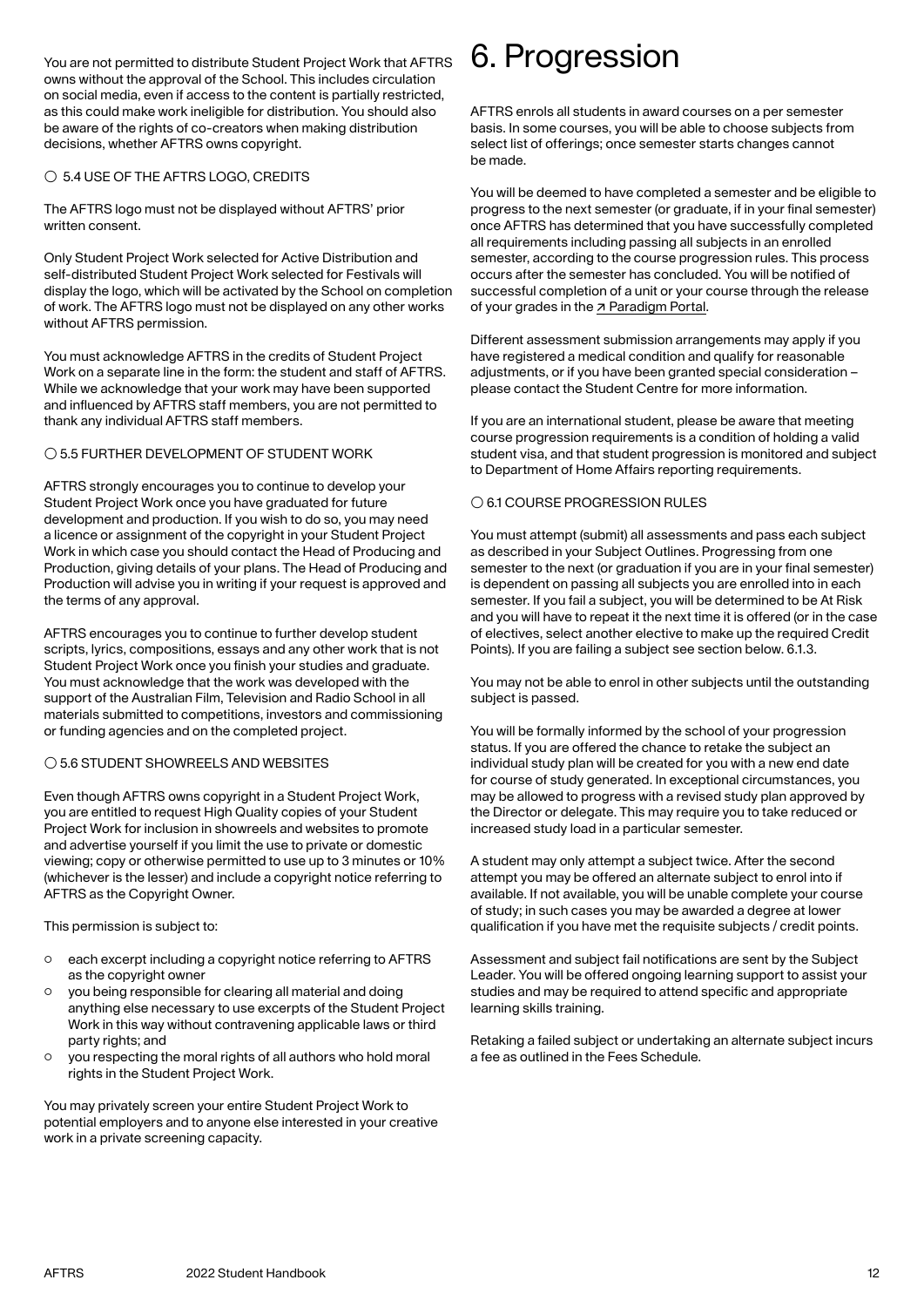## <span id="page-13-0"></span> $\bigcirc$  6.1.2 NON-SUBMISSION

If you do not submit the assessment by the end of the standard submission period, you will receive a mark of zero for that assessment. You may be given the opportunity to submit the original assessment task order to receive a conceded pass for that assessment. You must successfully complete all other assessments for that subject to pass the subject. You will only be granted a conceded pass once for each subject, at the discretion of the Convenor.

Not submitting assessment tasks is considered to be evidence of non-engagement. Should you not submit an assessment before the end of the standard submission period (up to 5 days from the original due date), you will be included on the At-Risk Register. If you do not submit your work after a secondary deadline is granted, you will be asked to show cause as to why you should not be excluded from your course of study.

## $\bigcirc$  6.1.3 FAILING A SUBJECT: 2ND ATTEMPT

If you are failing a subject, you will be given the opportunity to resubmit a revised or submit an alternate assessment task to pass and be granted a capped subject grade. This work must be submitted through Moodle where a personalised and revised deadline will be displayed and communicated to you by email to your AFTRS account.

This will be stipulated to you in your letter outlining the need for resubmission. If you do not attempt the resubmission by the due date, you will fail the subject and may be excluded from your course of study.

## $O$  6.2 AT RISK

Being identified as At Risk is a process by which the School has identified that you may need additional support so that you are better able to engage with your course and/or achieve passing grades in your assessments.

If you are not engaging in your subject or course, not submitting your assessments, or if you are failing assessments, you will be identified as being at risk of failure. If you have been identified as at risk of failure, you will be contacted, notified of the situation, and advised to seek assistance.

If identified as at risk, you will be requested to attend a meeting with a Student Engagement Manager to develop strategies to address the relevant issues and improve your academic performance. Progress against these strategies will need to be achieved within a defined timeframe. At Risk is the first formal stage in managing academic underperformance. The School maintains a register of students At Risk to track the support required and provided.

Your status on the At-Risk register will be monitored by the Student Engagement Managers until you are deemed no longer At Risk.

If you continue to demonstrate poor performance, you may have to attend a meeting with the Director, Teaching & Learning or their delegate to map out strategies to improve performance.

## $\bigcirc$  6.3 SHOW CAUSE

Show cause is a process where the School asks you to provide explanation as to poor performance or lack of engagement. It is the second stage in a process determining exclusion from a course of study. The first stage being identified as at risk, should your poor performance continue. The Head of Curriculum or delegate will write to you on behalf of the Director, Teaching & Learning to require you to provide a justification as to why you should not be excluded from your course of study. Typically, you will be requested to provide

a comprehensive explanation as to why your poor performance has occurred and how you intend to address the issues raised.

Assistance is available from the Student Centre in formulating your response and there is a template available to assist you. You will need to respond to a request to show cause within the timeframe stated. Failure to respond in a timely manner or at all may lead to exclusion. You will receive the School's decision relating to your submission within 14 days from the Director, Teaching and Learning or Head of Curriculum (as primary delegate).

If you can provide a satisfactory explanation, you may have to undertake remedial or alternative work to demonstrate achievement against the learning outcomes of your course and / or subject. You will also be given conditions regarding your continued enrolment in the course that may include expectations regarding your:

- ɀ communication standards,
- ɀ attendance in class,
- ɀ collaboration expectations, and
- ɀ participation in specific learning support activities.

You will remain on the At-Risk register for at least one semester following the show cause or until you are no longer identified as at risk.

Failure to adhere to the conditions of a show cause acceptance letter may risk exclusion. If, following acceptance of an earlier show cause, your performance or engagement becomes at risk you will be notified of this. Failure to correct the issue or improve performance will go straight to exclusion.

If you are unable to show cause as to your poor performance or do not satisfactorily complete the remedial or alternative work in the prescribed time, you may be excluded from your course by the Director, Teaching & Learning or their delegate.

## $\bigcirc$  6.4 EXCLUSION

Exclusion is where your enrolment in your course of study is discontinued, and you are not able to enrol in any other course of study at AFTRS for a specific period of time; set out to you in your exclusion letter.

The following provides a list of reasons for exclusion from a course of study:

- ɀ You may be excluded from the course you are enrolled in, by the Director, Teaching & Learning, if you do not meet course requirements in relation to attendance, assessment or progression. The standards for these are set out in this Handbook.
- ɀ You may be excluded by the CEO or their delegate if you are found to have committed misconduct (refer to Section 9 for information regarding what constitutes misconduct).
- ɀ You may be excluded if your behaviour is found to be a consistent disruption to the learning experience of other students by the Director, People & Culture. This would be considered a breach of the Student Code of Conduct.
- ɀ You may be excluded by the Chief Financial Officer if you do not pay your fees.

This list should not be considered exhaustive, and the Student Code of Conduct should be referred to if required.

If you are in the first year of your course, you can apply for re-admission to commence the first year again only after 12 months have passed from date of exclusion. Merit selection processes will apply.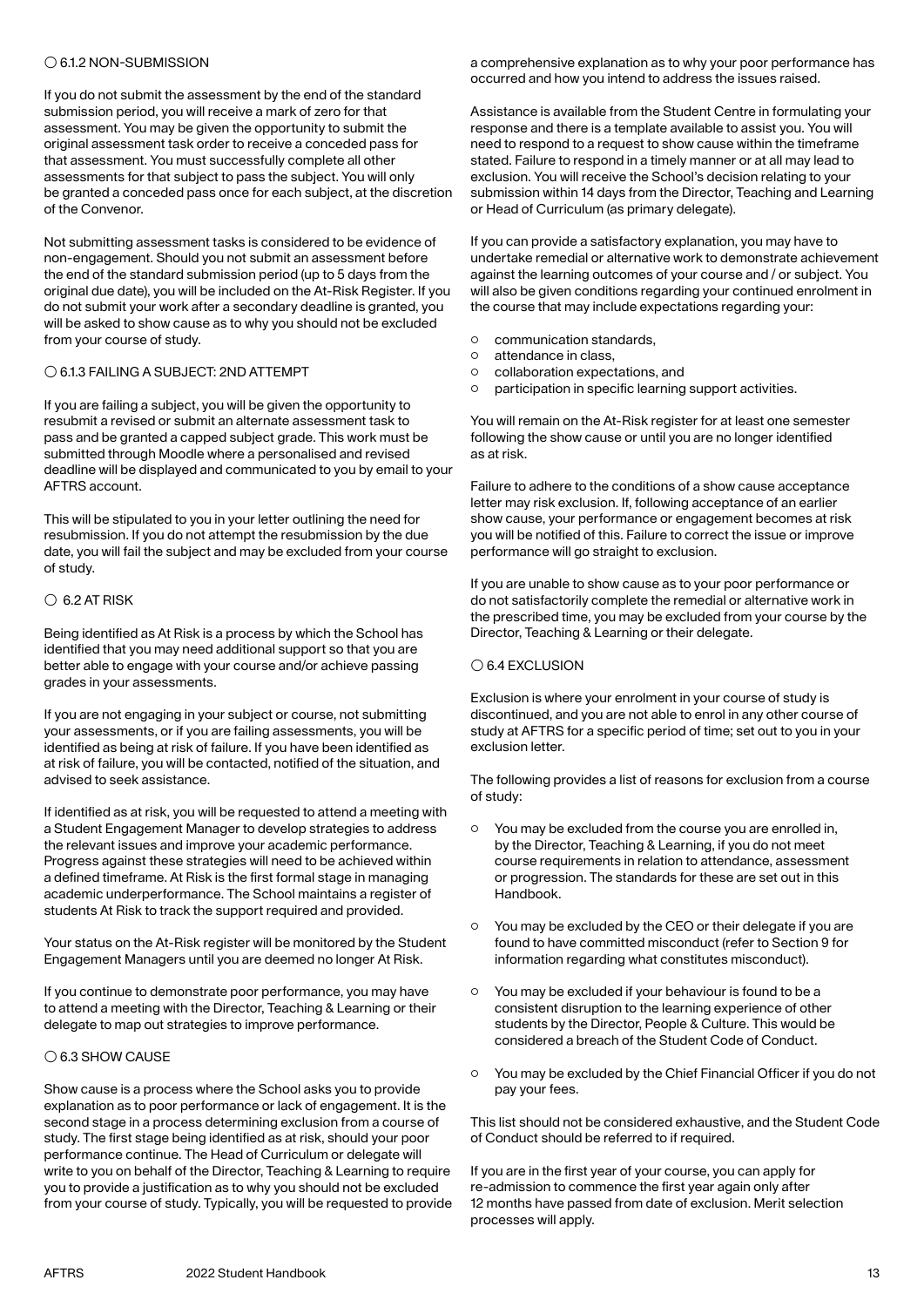<span id="page-14-0"></span>If you are in the second or third year of your course, AFTRS will notify you of specific conditions regarding your enrolment progress as appropriate to the circumstances surrounding the exclusion.

AFTRS will make a determination on the issuance of any awards you may qualify for in the event of exclusion.

If you would like to apply for any future course, you will have to demonstrate that you have taken action during the period of exclusion which will improve the likelihood of your success in a course.

Any decision made by AFTRS regarding exclusion and re-admission will be made in accordance with AFTRS policies.

If you have been excluded more than once from an AFTRS course, you are not eligible to reapply for admission.

If you are an international student, exclusion will mean that your enrolment with AFTRS will be cancelled, your Confirmation of Enrolment will be cancelled with the Department of Home Affairs, and this will affect the validity of your student visa. AFTRS' decision in relation to exclusion is final.

## O 6.5 INVESTIGATION OF APPEALS AGAINST EXCLUSION

Appeals against a decision relating to exclusion from a course of study must be lodged with the Director, Teaching & Learning within five days of being notified of the decision on the grounds that:

- equal opportunity principles were not applied; or there were factors outside the student's control w
- ɀ there were factors outside the student's control which contributed to failure to meet the required academic standards to date and that those factors are unlikely to operate in the future.

Documentary evidence should be supplied with the application where relevant. If the Director believes further investigation is called for, they may convene the Academic Appeals Committee.

## $\bigcirc$  6.6 EARLY EXIT & ALTERNATE QUALIFICATION

If you are unable or if you choose not to continue with your studies, you may be eligible to exit the course with the award for a lesser qualification, such as an Advanced Diploma and Graduate Diploma. Not all award courses have an approved exit award. Your entitlement will be course dependant and require you have achieved specific credits of study. Please contact the Student Centre for more information.

## O 6.7 OFFER OF ALTERNATE QUALIFICATION

If you do not complete required subjects and/or credit points to achieve the degree award for the course in which you enrolled but have met the subject/credit points for a nested award (an award of a lower qualification), you will be offered that award following the completion of the semester. Depending on the circumstance, this offer will be sent to you in a letter from the Director of Teaching & Learning, a delegate or from Student Centre.

All alternative qualification degrees require endorsement from AFTRS Academic Board and conferral from the AFTRS Council. This occurs twice a year.

Once approved, Student Centre will issue a testamur as per the Australian Qualifications Framework Issuance Policy, and an Academic Transcript issued in the legal name as provided by student at enrolment, and these will be mailed out via Registered Post.

The criteria of the AFTRS Exit Clearance process will apply to any Alternative Exit applications. You will not be able to graduate or receive your Academic Transcript or Testamur until all outstanding debts and equipment loans have been repaid and returned.

## 7. Assessment

Assessment aims to help you learn more effectively and to achieve the learning outcomes of a subject by providing opportunities to put into practice what you have learned and to receive feedback.

Assessments provide you with an opportunity to think about and explore important concepts relating to your creative practice. They also assist your lecturers in determining your progress in achieving the intended learning outcomes of the course. Passing assessments enables you to progress through your course of study.

The details of all assessments are contained in your Semester Outlines along with the due date, marking criteria, and a marking rubric. Marking criteria detail what is required from each assessment and marking rubrics clarify what is required to achieve each grade level from Fail through to High Distinction. Where practical, exemplars may be provided.

You are expected and required to submit work that is your own (or your teams'), to acknowledge the ideas and work of others correctly, and not submit work for assessment that has been submitted for another subject or another course of study.

Assessment due dates are published at the start of each semester. Please take time to carefully review this and plan out your work, ensuring that you meet all of the elements set out in each task.

## $O$  7.1 SUBMISSION OF ASSESSMENTS

 All assessments must be submitted through Moodle by the specified due date, unless otherwise indicated in the Subject Outline. Failure to submit as indicated will be treated as a non-submission and will be recorded as a fail for that assessment.

All written assessments must be formatted to include your name, your student number, subject name and assessment task. Submission through the Moodle portal will require you to confirm that the work submitted is your work, or that of you and your team, alone.

Assessments will be marked, and formal feedback provided to you within three weeks of submission. Additional oral feedback from lecturers may be available on request.

Assessment marks and formal feedback are available in Moodle for the duration of the semester of delivery. You are encouraged to keep copies of your feedback for review post-course or in later semesters, as this will help guide you in future assessments and activities. At the end of each semester, your subject marks are stored as part of your permanent student record and can be viewed on the ⊼ Paradigm Portal while you are enrolled. Once you have graduated, you can access your subject marks if needed from the Student Centre by request.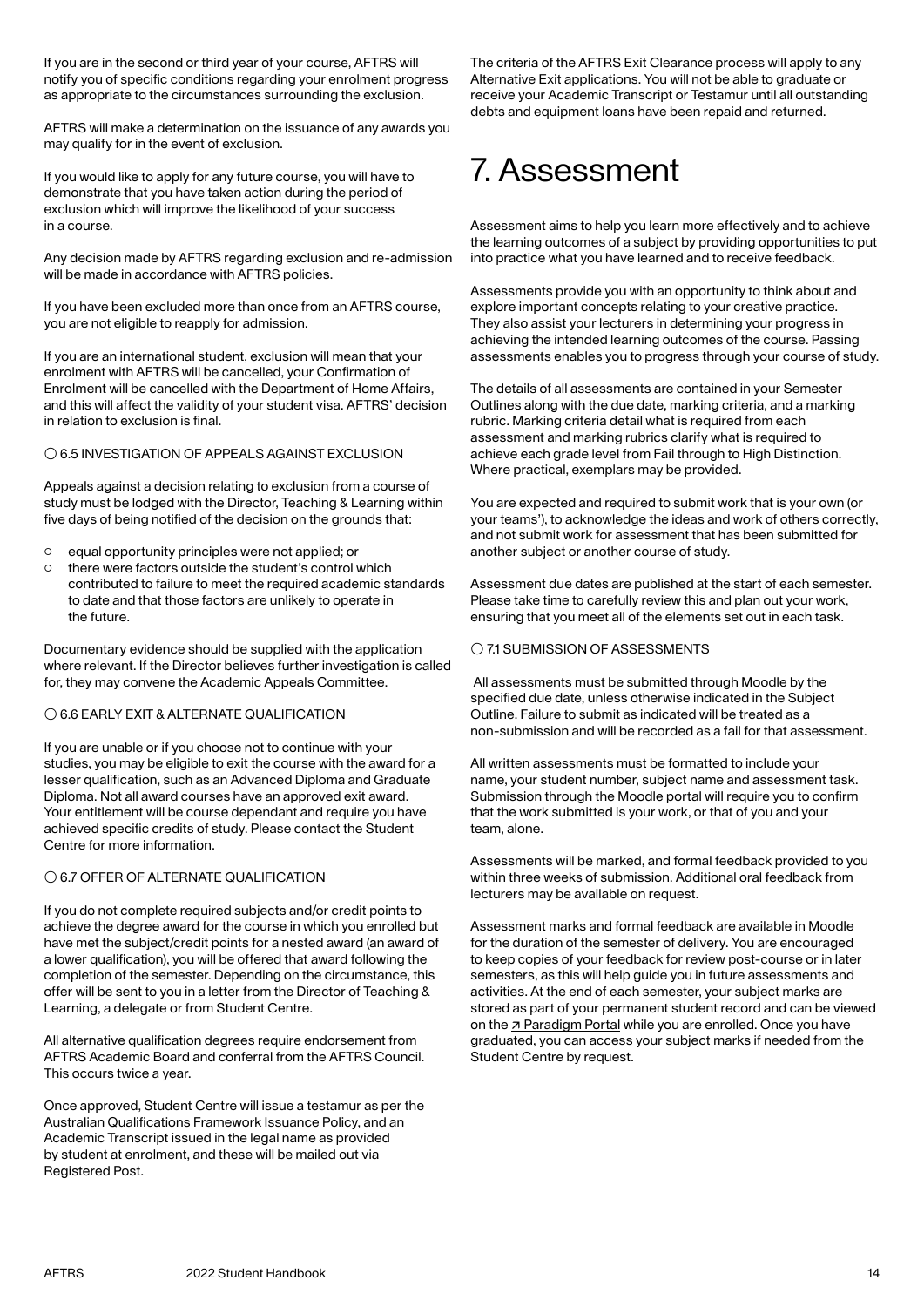## <span id="page-15-0"></span> $\bigcirc$  7.2 GRADING SCHEME

Assessment results are recorded as grades on your student record. The codes are as follows:

| CODE       | CATEGORY                        | GPA VALUE                      | DESCRIPTION                                                                                                                                                                                                                | SHOW IN<br>TRANSCRIPTION |
|------------|---------------------------------|--------------------------------|----------------------------------------------------------------------------------------------------------------------------------------------------------------------------------------------------------------------------|--------------------------|
| HD.        | High Distinction                | 4                              | 85-100%                                                                                                                                                                                                                    | Y                        |
| D          | Distinction                     | 3.5                            | 75-84%                                                                                                                                                                                                                     | Y                        |
| C          | Credit                          | 3                              | 65-74%                                                                                                                                                                                                                     | Y                        |
| P          | Pass                            | 1.5                            | 50-64%                                                                                                                                                                                                                     | Y                        |
| F          | Fail                            | $.5\,$                         | $0 - 49%$                                                                                                                                                                                                                  | Y                        |
| <b>NGP</b> | Non-Graded Pass                 | Pass for a Pass / Fail Subject |                                                                                                                                                                                                                            | Y                        |
| <b>NGF</b> | Non-Graded Fail                 | Fail for a Pass / Fail Subject |                                                                                                                                                                                                                            | Y                        |
| <b>CP</b>  | Conceded Pass                   | 1                              | Pass granted upon re-<br>consideration of borderline<br>fail. Requires approval<br>of Director and supporting<br>evidence.                                                                                                 | У                        |
| W          | Withdrawn before<br>census date | Not included                   | Student withdrew from subject<br>before the final date allowed<br>for withdrawal without academic<br>or financial consequence.                                                                                             | N                        |
| WF         | Withdrawn Fail                  | .5                             | Student withdrew from subject<br>after the final date allowed for<br>withdrawal. Subject will mark<br>will be zero.                                                                                                        | Y                        |
| WZ         | Withdrawn No Penalty            | Not included                   | Withdrawn from a subject before<br>census date or, if after census<br>date, under conditions permitted<br>for withdrawal. Student does<br>not incur academic or financial<br>consequences.                                 | N.                       |
| R          | Result Withheld                 | Not<br>included                | Temporary status used for<br>circumstances where the student<br>has been granted a deferred<br>assessment or the result is not<br>available; must be accompanied<br>with advice on circumstance and<br>time of completion. | N                        |
| AF         | Absent Fail                     | $.5\,$                         | Leads to abandoned course,<br>following faculty initiated<br>withdrawal at course level.                                                                                                                                   | Y                        |
| СG         | Credit Granted                  |                                |                                                                                                                                                                                                                            |                          |

All assessments are marked against the marking criteria and rubric which can be found in your Semester Outline. You are strongly encouraged to review the marking criteria and rubrics for your assessments at the start of semester and before you start working on your assessment. They will guide you in what is required to achieve the best possible marks. You may appeal an assessment result (refer to Section 8 for more information).

In circumstances where you are found to have not sufficiently participated in a group work assessment, you may be awarded a lower mark than the mark awarded to others in the group for the task, at the discretion of your lecturer. This will be made clear to you in your feedback, and you will have the right of appeal as set out in Section 8.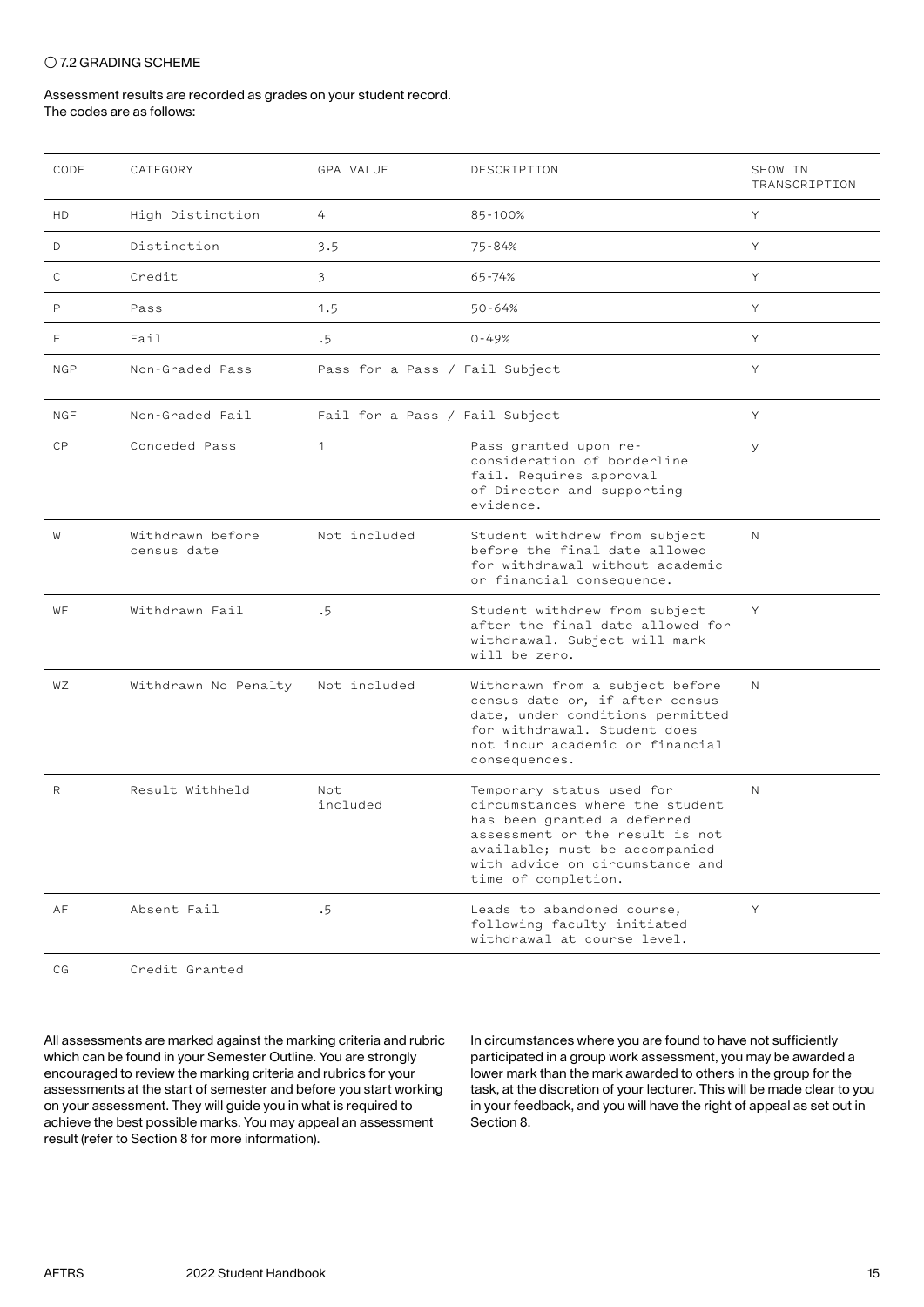## <span id="page-16-0"></span> $\bigcirc$  7.3 EXTENSION REQUESTS

If you need an extension for up to five days after your assessment's due date, you may apply to your Subject Leader for an extension by completing an electronic ⊼ Request for an Extension form via Moodle. This must be submitted at least two working days prior to the due date.

If you are granted an extension and find you cannot meet the new submission date you should communicate this to your Subject Leader/HOD.

If you need a longer or additional extension, you may need to submit a <sub>7</sub> Special [Consideration](https://www.aftrs.edu.au/students/current-students/student-policies-and-forms/) form and to supply evidence relating to the circumstances that have prevented you from submitting on time - contact the Student Centre for details.

## $\bigcirc$  7.3.1 EXTENSION REQUEST GUIDANCE

You can make a request for an extension on one of three grounds, as follows:

- ɀ Medical / health; you will need to supply a letter from a health professional note to support this submission.
- ɀ Other unforeseen circumstances (e.g., family or personal circumstances, unavoidable commitments).
- ɀ You have a Learning Access Plan which grants extensions upon request.

### Please note:

- ɀ Your course is designed to have appropriate and scaffolded levels of challenge intended to help you grow and develop industry ready skills including self-management of time and workloads. Production and broadcast planning or activity is not considered an acceptable reason for an extension.
- ɀ Normal work-related commitments will not be considered as a valid reason for the late submission of assessments.
- ɀ Should a circumstance arise, a student may request consideration if advanced notice is given along with reasons why exception to the rule should be granted. Appeals should be in writing to the Convenor.
- ɀ Computer failure will not be considered a valid reason for the late submission of assessment without valid and supporting evidence.
- ɀ Personal travel that impacts your attendance or assessment submission is not considered a valid reason to grant an assessment extension as you are expected to be available during semester.

## $\bigcirc$  7.4 LATE SUBMISSION AND LATE PENALTIES

For every assessment there is a period in which late submissions are accepted, with penalty. If you do not have approval for an extension, and you submit your assessment after the due date, a penalty of 5 marks will be deducted per day from the total possible mark for that task, for up to five days (totalling 25 marks). This includes Saturdays and Sundays. Assessments submitted after this 5-day period will not be accepted and will receive a zero mark.

If you have received an extension or special consideration for an assessment the new date will be confirmed with you at the point of approval and will be reflected in the individual due date displayed in Moodle for that subject. Normal late penalties will apply if you submit after the revised due date.

Non-submission of work will prevent you from being able to progress in your course of study (refer to Section 6 for more detailed information) and may result in exclusion. It may be treated as non-engagement, and you may be placed on the At-Risk Register or asked to show cause.

If you have been granted an extension and submit your assessment after the revised due date, the same penalties will apply.

If you have been granted special consideration, your Course/ Subject Leader, Head of Discipline or lecturer will discuss with you the best path to proceed in regard to submitting assessments.

The intent of this discussion is to provide the opportunity to accommodate the impact of the relevant life event, and to allow you to be assessed within a context of ensuring academic achievement.

Late penalties do not apply to assessment re-submissions; these must be submitted by the specified due date otherwise a mark of zero will be recorded.

## $O$  7.5 FAILING AN ASSESSMENT

If you receive a mark below 50% in any assessment, you have failed that assessment. Failing an assessment does not mean you automatically fail a subject. Subject scores are often the combination of several assessments. Refer to your Semester Outline for specific weightings for each assessment.

You will be given feedback to understand why you have failed this task.

If your failed assessment results in failing a subject, you may be given options to submit work to achieve a capped mark of 50 for the subject (refer to specific rules in Section 6 for more detail on how failing a subject will impact your progression).

## $\circ$  7.6 WEIGHTED AVERAGE MARK (WAM) & GRADE POINT AVERAGE (GPA)

AFTRS recognises the importance of providing students the ability to report on WAM and GPA calculations as they are nationally, and internationally recognised measures used to determine academic performance. WAM and GTA are often used by other institutions to determine entrance into honours and post-graduate levels courses, for scholarships and prizes.

You will be able to see your GPA and WAM on all completed units in the ⊼ [Paradigm](https://aftrs.edu.net.au/php/index.php) Portal, on the unofficial Statement of Results available on Paradigm and on your Academic Transcript.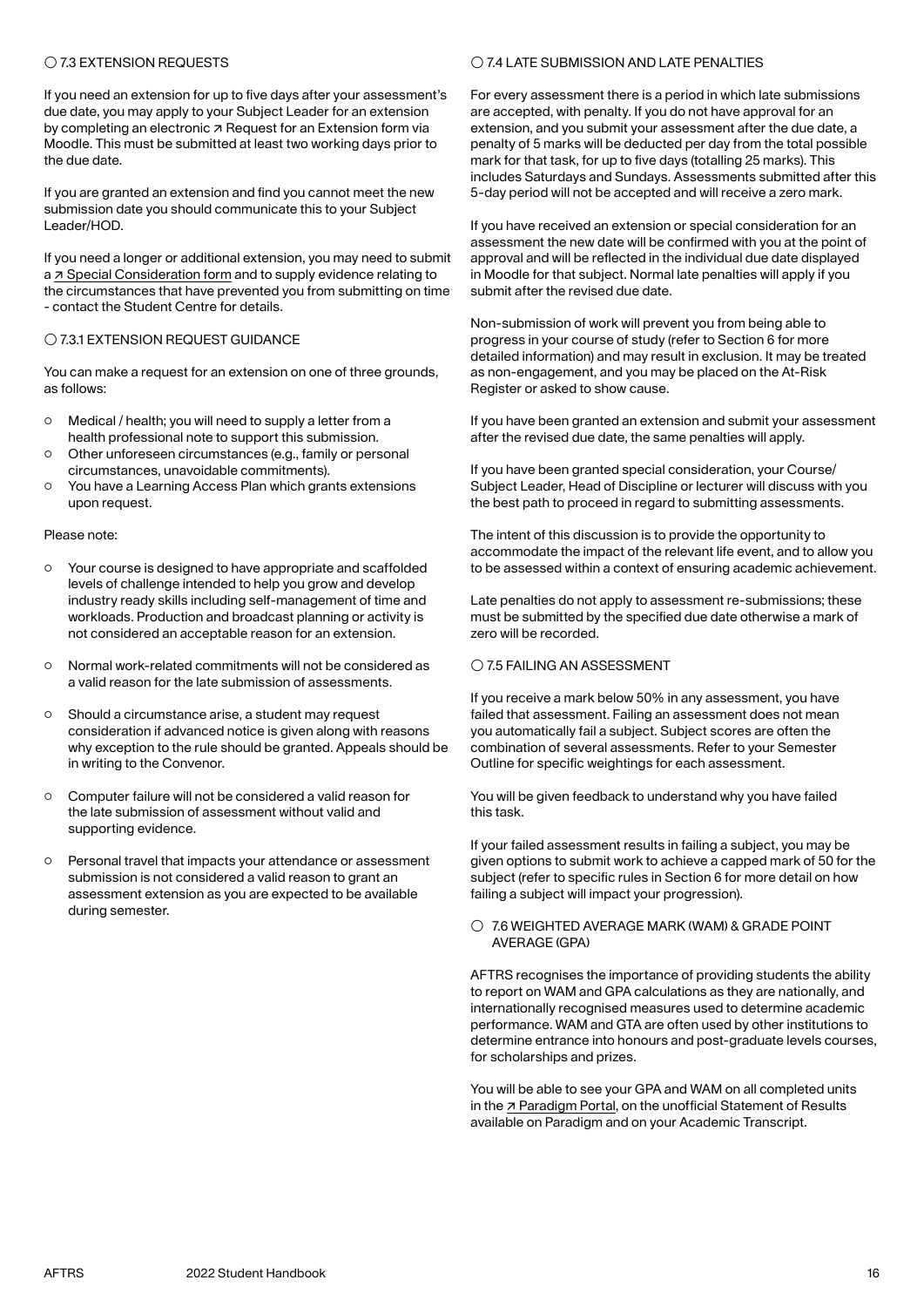## <span id="page-17-0"></span>8. Academic Appeals

You can appeal decisions related to academic assessment, exclusion from a course of study or failure to meet academic requirements.

## $\bigcirc$  8.1 GROUNDS FOR APPEAL AND DOCUMENTATION

Appeals against an assessment result must be lodged with your Convenor within five days of the results being posted online. Appeals will be allowed on the following grounds:

- ɀ assessment requirements were varied without prior warning or in an unreasonable way.
- ɀ assessment requirements were applied in a discriminatory way; or
- ɀ due regard was not paid to evidence of illness or misadventure advised during the semester that helps to explain poor performance in the subject.

Documentary evidence should be supplied where relevant.

If the Convenor believes further investigation is called for, they may convene the Academic Appeals Committee.

## $\bigcirc$  8.2 INVESTIGATION OF APPEALS

On receipt of an appeal, the Director, Teaching & Learning will request a preliminary report from a delegate to investigate your claim, and seek input from the relevant Convenor, Subject Leader, Head of Discipline or lecturer (to be provided within five working days where appropriate), and:

- ɀ review any information on discussions that may have been conducted between you, teaching staff and/or the Student Centre.
- ɀ receive a copy of the assessed work that is the subject of the appeal and the details of the criteria used to assess your work.
- ɀ any other information relevant to the appeal.

Once in receipt of this information, the Director, Teaching & Learning will assess the appeal within 10 working days.

For assessment, the potential outcomes are:

- ɀ Recommend a change of mark,
- ɀ the work is remarked, or
- ɀ final result previously awarded is warranted.

Please note that the final mark may be higher or lower than the original.

If the mark is to be changed or re-marked, the Director, Teaching & Learning will advise you, and a qualified faculty member will conduct re-marking. The Director may consider appointing an independent marker depending on the circumstances. Once re-marked, the Student Centre will change the mark on your student record if that is recommended.

If the Director, Teaching & Learning believes further investigation is needed, they may convene an Academic Appeals Committee.

The decision of the Director, Teaching & Learning is final.

## $\bigcirc$  8.3 ACADEMIC APPEALS COMMITTEE

The purpose of the Academic Appeals Committee is to ensure that due process has been followed, not to re-assess academic judgment. The Academic Appeals Committee is made up of the Director, Teaching & Learning (Chair), Head of Curriculum and one other delegate appointed by the Director, Teaching & Learning.

The Academic Appeals Committee will hear an appeal made under this policy within 10 working days of receipt.

All documentation submitted to the Academic Appeals Committee will be made available to you and all other relevant parties to the appeal at least two working days before the date set down for the hearing or as they become available.

The Academic Appeals Committee may seek written evidence or hold interviews with relevant parties at its discretion. This would generally include you (the appellant), the relevant Convenor, Subject Leader, Head of Discipline or lecturer and the Head of Curriculum.

If you are required to appear before the committee, you are encouraged to bring a support person to the meeting. You will need to advise the Chair of the Committee prior to the meeting if a support person will be in attendance.

The Academic Appeals Committee will make its decision within five working days of the hearing and will inform you of its decision within two working days of the decision being made. The decision will be in writing and will be sent to the last email address provided by you and held by the Student Centre.

Any decision made by the Academic Appeals Committee must be made in accordance with AFTRS policies.

The decision of AFTRS will be final.

## 9. Academic Integrity & **Misconduct**

## $\bigcirc$  9.1 ACADEMIC INTEGRITY

The opportunity to study at AFTRS comes with the responsibility to always work at a high level of academic integrity. You are responsible for ensuring the academic integrity of your academic and creative work in the following ways:

- ɀ engage in all educational activities with honesty and fairness.
- ɀ collaborate respectfully.
- ɀ produce and submit original work specifically for a particular assessment.
- ɀ acknowledge the work of others in your assessments.
- ɀ seek permission to use the work of others where appropriate.
- ɀ take reasonable steps to prevent your work from being used by others without credit.
- ɀ inform yourself about the expectations of your course, subjects and all assessments and the tools which you are required to use (Moodle - learning management system, Turnitin, etc.).
- ɀ take advantage of the support offered to develop a comprehensive understanding of proper referencing, citation and copyright.
- ɀ proactively seek assistance as required.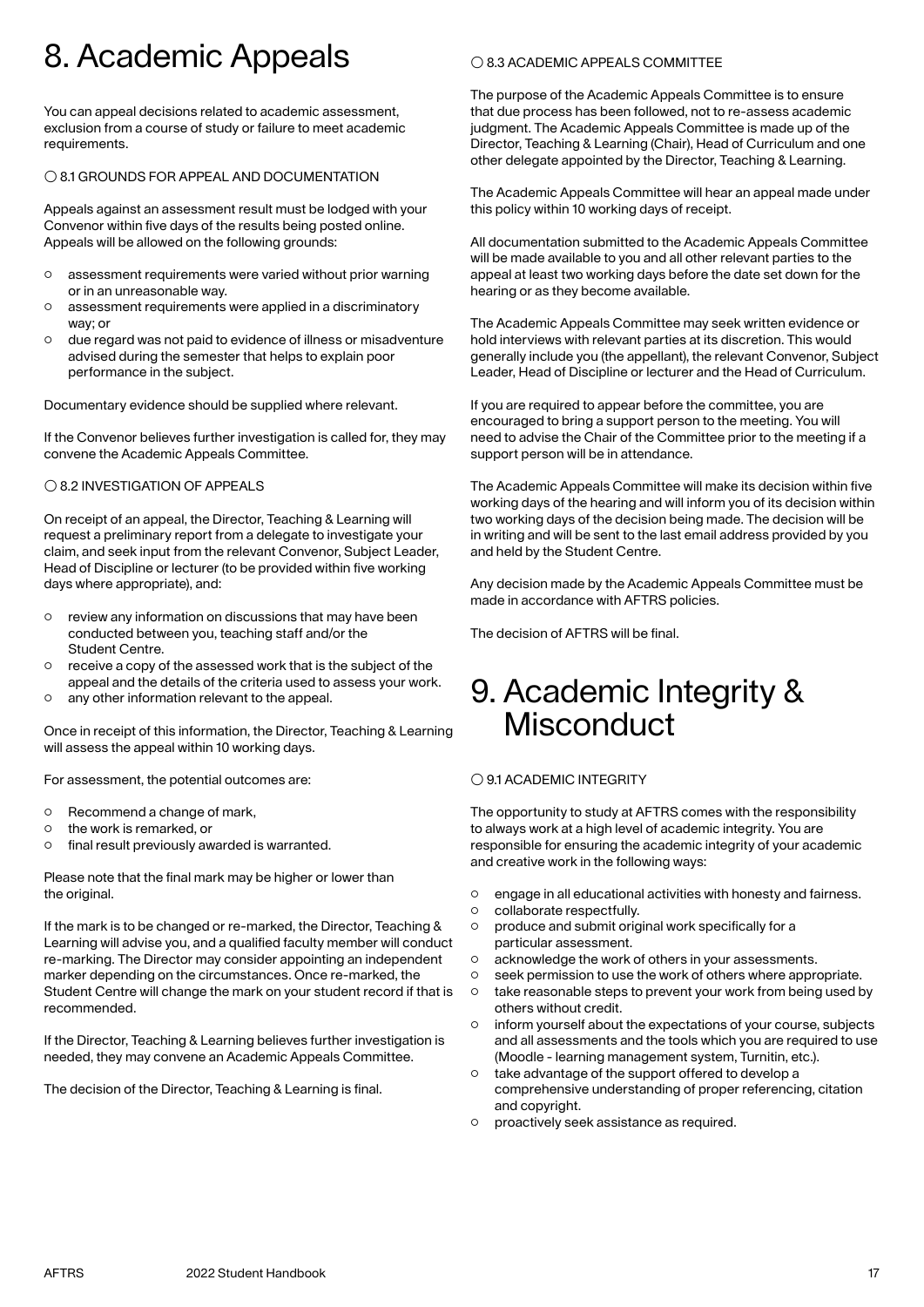## <span id="page-18-0"></span>O 9.2 ACADEMIC MISCONDUCT

AFTRS expects you to engage in your studies to the highest standard, based upon the principles of academic integrity, honesty, and a respect for knowledge and ethical practices.

This requires acknowledging the ideas, materials, concepts, processes and practices of others that have been used, borrowed or developed using proper citation and referencing conventions. When this is not practised, and you present another's ideas or work as your own, it is plagiarism.

If you are unsure about what constitutes plagiarism, or if you need advice on how to correctly cite sources you have referenced, please contact staff in the Library for assistance.

### ↗ [AFTRS](https://www.aftrs.edu.au/about/our-campus/library/) Library

Plagiarism is a form of misconduct with distinct penalties. Plagiarism includes:

- ɀ Submitting, as one's own, an assessment that another person has completed.
- ɀ Downloading information, text, computer code, artwork, graphics or other material from the internet and presenting it as one's own without acknowledgement.
- ɀ Quoting or paraphrasing material from a source without acknowledgement.
- ɀ Using visual material without permission or acknowledgement.
- ɀ Preparing a correctly cited and referenced assessment from individual research and then handing part or all of that work in twice for separate subjects/marks.
- ɀ Outsourcing production work to others and submitting it as one's own without acknowledgement.

Contract cheating involves a request to someone else to produce all or part of an assessment task and submitting that work as your own with the intention to deceive. It includes:

- ɀ requests to current and past students.
- ɀ arrangements made through a third party, such as through an essay service or website.
- ɀ paid or unpaid services.
- ɀ requests made on your behalf.

Plagiarism and copyright infringement are separate offences.

While some acts of plagiarism also constitute copyright infringement, plagiarism is an offence against the rights of an author and a violation of the Student Code of Conduct, while copyright infringement is a crime. You cannot avoid infringing copyright by crediting the author or owner of the material.

Other forms of prohibited academic misconduct include deception, including the falsification of attendance records, examination misconduct, such as copying and the use of prohibited materials, the fabrication or undisclosed manipulation of research results, and sabotage. Some types of academic dishonesty, such as collusion, may not be offences in other contexts, but constitute misconduct when they occur during the completion of assessment tasks and penalties will apply.

If you are unsure about:

- ɀ how to acknowledge the work of others, speak to the Research Librarian,
- ɀ what tasks you are permitted to complete collaboratively, speak to your lecturer or Convenor,
- ɀ what constitutes academic misconduct, speak to the Research Librarian, your lecturer or Convenor.

## O 9.2.1 INVESTIGATION OF ACADEMIC MISCONDUCT

You are required to confirm that all assessments are your work as you submit them. The School uses an application called Turnitin to help with checking the originality of submissions.

When a Convenor, Subject Leader, Head of Discipline or lecturer suspects an instance of academic misconduct, they will report the matter to the Head of Curriculum, identifying the grounds of the allegation. The Convenor, Subject Leader, Head of Discipline or lecturer will discuss the matter with the Head of Curriculum to determine the level of the alleged conduct (not a violation, minor, moderate or serious).

AFTRS has adopted an educative approach to academic misconduct. If the offence is minor, you will be issued with a verbal warning by the Convenor, Subject Leader, Head of Discipline or lecturer, and given support to understand what constitutes academic misconduct and how to prevent it in future. Minor penalties may apply (refer to Section 9.2.2 below).

If the conduct is found to be moderate or serious, the Head of Curriculum or their delegate, will write to you outlining the allegations and ask you to respond to the allegations in writing. You may have to attend a meeting with your Convenor, Subject Leader, Head of Discipline or lecturer. You will also be placed on the At-Risk Register.

If the response indicates that the plagiarism is serious, the matter will be directed to the Director, Teaching & Learning, who will either call for further investigation through the Misconduct Policy or determine the penalty.

The results of this process will be recorded and kept on file.

## $\bigcirc$  9.2.2 PENALTIES FOR ACADEMIC MISCONDUCT

The principal criteria for determining penalties will be the level of intent to deceive and the extent of the academic misconduct. Minor infractions may arise from a failure to understand academic referencing techniques and similar issues. In these cases, you will be given the chance to learn and be supported in that learning. A deliberate intention to deceive and gain an unfair advantage will attract severe penalties.

The following penalties may be imposed if you are found to have engaged in academic misconduct:

- ɀ A reduced mark for the assessment task.
- ɀ A requirement to undertake specific workshops and obtain learning support to learn more about plagiarism prevention.
- ɀ Placement on the At-Risk Register for a specified period of time.
- ɀ A requirement to undertake an additional assessment task in that subject with a potential capped mark at 50%.
- ɀ A mark of 0% for the assessment task.
- ɀ A conceded pass for the subject.
- ɀ A 'fail' grade for the subject.
- ɀ Exclusion.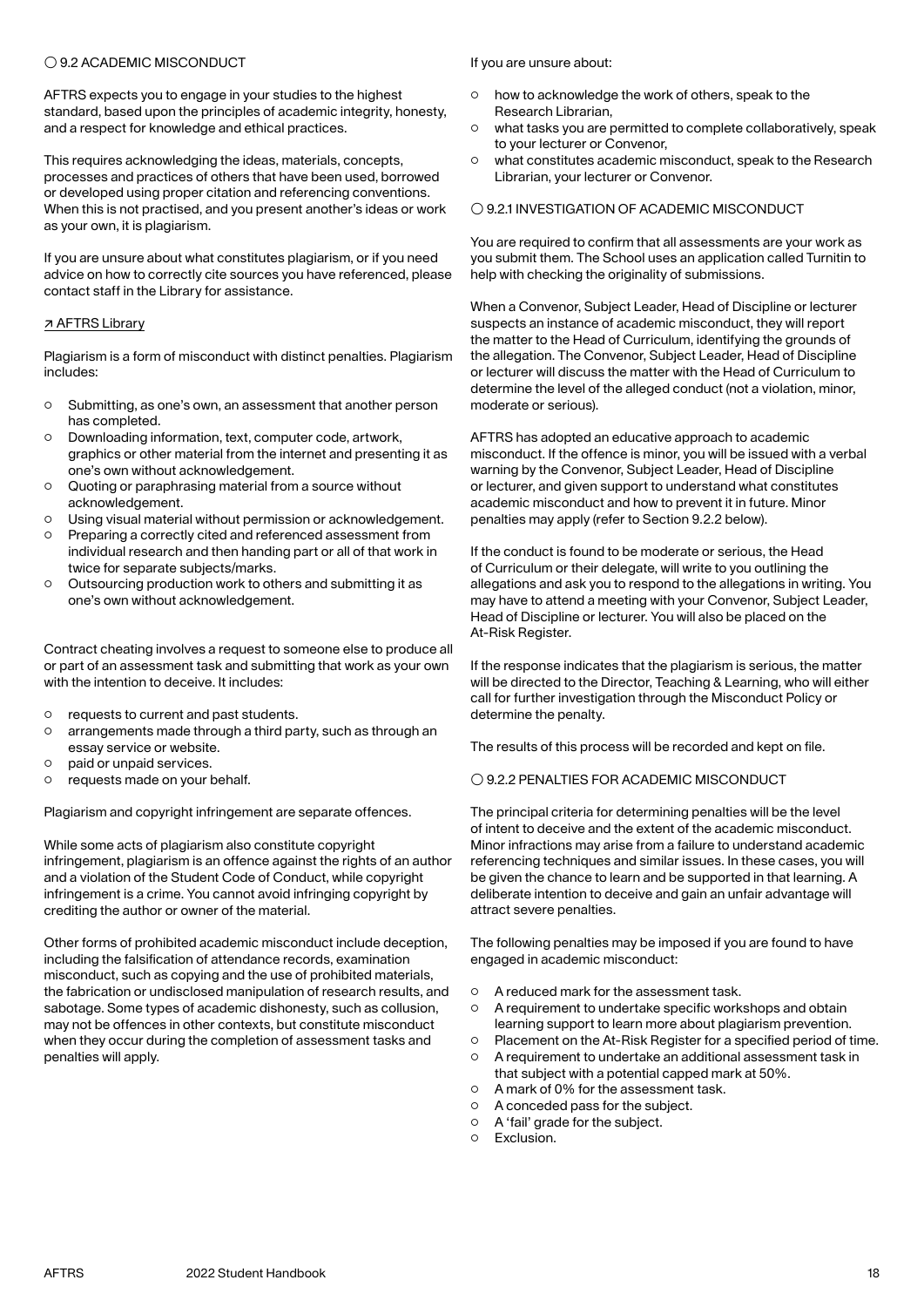## <span id="page-19-0"></span> $\bigcirc$  9.3 BEHAVIOURAL MISCONDUCT

Any behaviour that violates the Student Code of Conduct is taken seriously. The following may be considered acts of misconduct:

- ɀ Behaviour that is threatening, violent, coercive, or discriminatory, bullying, or disorderly and is deemed to be harassment or victimisation—wherever it may take place.
- ɀ Actions that cause disruption to the learning experience of other students or to the activities of the School.
- ɀ Conduct that causes, or potentially causes, harm to people or property which may include a breach of AFTRS Charter.
- ɀ Providing information to or about AFTRS that is false or misleading or failing to maintain confidentiality regarding your dealings with the School.
- ɀ Online behaviour involving staff or students that breaches the Student Code of Conduct, even if it occurs on communication platforms that are not administered by AFTRS.
- ɀ Violence or threatened violence within AFTRS' premises or during an activity which forms part of an AFTRS' course of study.
- ɀ Being found guilty of criminal offences affecting AFTRS.
- ɀ Misuse, theft, or vandalism of AFTRS resources as defined by relevant policies.
- ɀ Plagiarism or related conduct that compromises the academic integrity of an AFTRS course of study.
- ɀ Use of AFTRS name, reputation, or resources for private gain or for the benefit of a third party, without prior authorisation.

If you are found in breach of the Student Code of Conduct, or of other applicable AFTRS' policies or rules, this constitutes misconduct and AFTRS may terminate your enrolment.

Should an issue of misconduct arise, you will be given the opportunity to discuss the matter informally in the first instance with your Convenor or the Director, Teaching & Learning.

## $\bigcirc$  9.3.1 MISCONDUCT INVESTIGATION

Where it is believed you have committed misconduct and the matter is not resolved in your initial discussion with your Convenor or the Director, Teaching & Learning, the allegation may be referred to the Director, People & Culture. The Director may convene a Misconduct Committee, depending on the nature and seriousness of the allegation. The committee will include the Director, People & Culture (Chair), the relevant Lecturer and the Director, Teaching & Learning, or their delegates, as necessary.

The committee's function is to investigate allegations of a student's misconduct and make recommendations to the CEO, or delegate. The person who has started the misconduct process will not be a member of the committee.

If you are required to appear before the committee in relation to your alleged misconduct, you are encouraged to bring a support person to the hearing. You must advise the Chair prior to the meeting if a support person will be attending.

The Head of Curriculum will provide the Secretariat function for the committee.

The Chair will provide a written report including recommendations to the CEO, or delegate within five working days of the committee meeting. The report will identify those responsible for implementing the recommendations. The CEO, or delegate, may request further discussion or information before making a decision. The CEO, or delegate, will convey their decision to the Chair of the Committee and to you within five working days of receipt of the report.

The decision will be in writing and will be sent to your AFTRS' email address.

## $\bigcirc$  9.3.2 MISCONDUCT APPEALS

You may appeal against a decision arising from a misconduct investigation made by the CEO or their delegate, but only on the basis that due process was not carried out. Appeals must be lodged in writing with the CEO or their delegate within 10 working days of you receiving notice of their decision.

The Misconduct Appeals Committee will consist of the CEO or their Delegate, a member of the AFTRS' Council, a Convenor, and the student member of Council. The Appeals Committee will elect its own Chair.

The Head of Curriculum will conduct the secretariat function.

A person directly involved in the situation relating to the misconduct may not sit on the committee.

The committee will determine whether due process was carried out. The committee will make its decision within 20 working days of the lodgement of the appeal.

The Chair will inform you of the committee's decision in writing within 10 working days of the decision being reached. The decision will be sent to your AFTRS email address.

## $\bigcirc$  9.3.2 MISCONDUCT OUTCOMES

If misconduct is proven a penalty may be imposed. These may include (and are not limited to) the following:

- ɀ A ban from accessing school resources for a set period of time (tech store / library etc.).
- ɀ Suspension from program.
- ɀ A mark of 0% for the assessment task.
- ɀ A 'fail' grade for the subject.
- ɀ Exclusion.

When considering the penalty, the following may be considered:

- ɀ Any earlier findings of misconduct and penalties imposed.
- ɀ The year or level of study of the student.
- ɀ Any intention behind the conduct, and the level and effect of that intention.
- ɀ Any external circumstances that may have contributed to the conduct.
- ɀ The impact a potential penalty will have on your ability to complete your program of study.

For penalties relating to plagiarism please refer to Section 9.2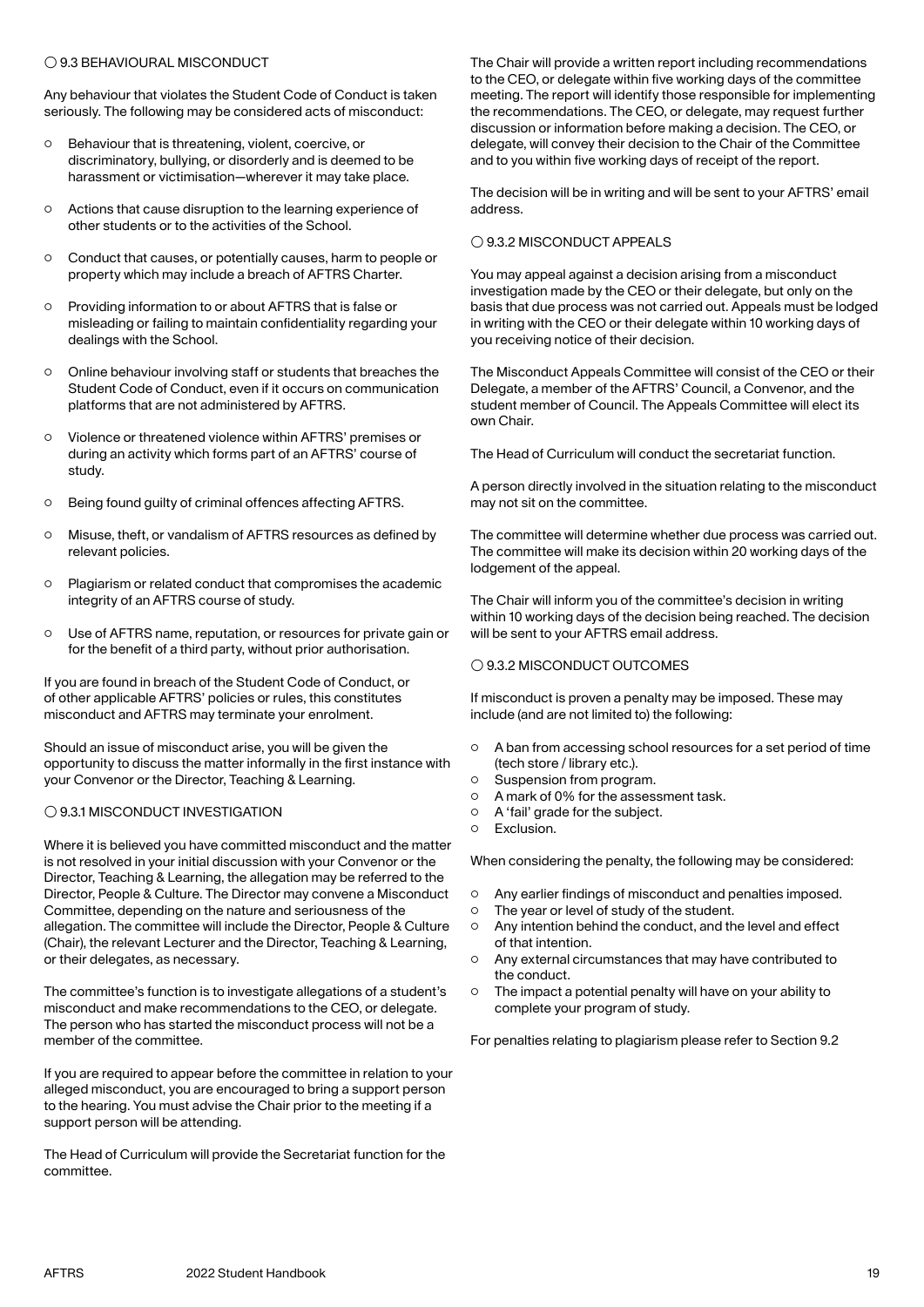## <span id="page-20-0"></span>10. Tuition Assurance Exemption

Tuition assurance is a requirement of the Higher Education Support Act 2003 (HESA Act) for all Higher Education Providers which means students can access alternative courses of study and or be financially compensated if the Higher Education Provider ceases being able to provide a course of study.

AFTRS has been granted a ministerial exemption from these requirements on the basis that:

- ɀ Its funding is secure.
- ɀ It is extremely unlikely that AFTRS will be in a position where it will be unable to deliver a course of study due to its established position as a federally funded government institution.
- ɀ The specialised nature of AFTRS courses of study and the unique production model offered is not available at any other institution in Australia.

## 11. Enrolment Status

These are the agreed enrolment statuses that can be assigned to you and are recorded in the Student Management System

## $O$  11.1 ENROLLED

You are considered to be enrolled in a course of study when you are undertaking the required subjects for the course in each semester. You will be enrolled on a full-time or part-time basis as determined by your course. Variation to study mode (full-time / part-time) including alterations to study plans may be considered in exceptional circumstances and approved only by the Director, Teaching & Learning or delegate.

## $\bigcirc$  11.2 CONDITIONAL ENROLMENT

You may be given a conditional enrolment with the proviso of meeting specific requirements by census date. This would typically be for students who are working through conditions of a Show Cause or Special Consideration, or as determined by the Director, Teaching & Learning or delegate.

## $\bigcirc$  11.3 LEAVE OF ABSENCE

A Leave of Absence is a period of time-off from studying, where you are not enrolled in any subject but are granted the right to return to study at a future date. You are expected to progress through your program with your cohort. However, a leave of absence may be approved in exceptional circumstances, a leave of absence is also contingent on course or discipline streams running in the following year. AFTRS reserves the right to not run a course or discipline stream. In that event, you will be notified at the earliest possible stage to discuss your options.

If you are a new student, in your first semester of study, a leave of absence may be approved if you are applying to withdraw prior to the first census date for your course. If approved, you will return to re-start your course again in the following year.

If you are a student who has already completed one or more semesters of your course, a leave of absence may be approved if you have made satisfactory progress in the course to date. You must have completed and passed all subjects in the semester preceding the semester(s) you wish to be absent for. Applications may be denied if there are any incomplete or failed subjects If this is the case, you will be asked to complete work prior to a leave application being approved.

In general, Leave of Absence must be applied for prior to the census date in a semester. Under specific circumstances, usually in relation to medical or other personal matters, Leave of Absence post-census date can be requested. In this instance, AFTRS would request documentary evidence to substantiate any claim.

Leave of Absence can only be granted for a period of one year due to the structured delivery of most courses. During the period of a Leave of Absence, your student status is suspended completely. That means during the period of absence you are not an AFTRS student.

If you are thinking about or are applying for a leave of absence, you should discuss your circumstances with a Student Engagement Manager and your Convenor by the relevant census date each semester. Following this, you will be provided with a Leave of Absence form to be completed and submitted to Student Centre. It must provide comprehensive details as to why you are seeking a Leave of Absence.

All Leave of Absence requests require the approval of the relevant Convenor and the Director, Teaching & Learning or delegate.

Leave of Absence is only available to domestic students. Rules relating to taking a leave of absence vary by course, please see below for your course. If you have questions about Leave of Absence, please contact the Student Centre.

## GRADUATE DIPLOMA IN RADIO:

If you are enrolled in the full-time stream of the Graduate Diploma in Radio & Podcasting, leave of absence is only available under exceptional circumstances. Resuming your place in the course in the following year will be subject to resource availability.

## MASTER OF ARTS SCREEN:

 A Leave of Absence is only granted in exceptional circumstances as you are expected to progress with your cohort. You will be expected to have completed and passed all subjects in the semester preceding the semester(s) you want to be absent for.

 If you are taking a leave of absence and returning to start the Capstone subjects, specific conditions apply. Capstone Rules including those regarding funding will be enforced as per the new cohort. Existing funding or other production arrangements will cease once leave of absence is approved.

If you are taking a Leave of Absence, and are already involved in a Capstone project, you may be invited to attend specific pitching sessions during the Semester before your return, at the discretion of the Convenor and Director, Teaching & Learning.

## MASTER OF ARTS SCREEN: BUSINESS:

Enrolment patterns can vary for Master of Screen Business students. A leave of absence may be granted for one semester, or one year (2 semesters) depending on your circumstances and course progression.

## $\bigcirc$  11.4 FACULTY INITIATED LEAVE OF ABSENCE

In some circumstances, a student may be automatically placed on a Faculty-Initiated Leave of Absence, following consultation where both the Director, People & Culture and the Director, Teaching & Learning consider it to be in the best interests of the student to take time away from the course.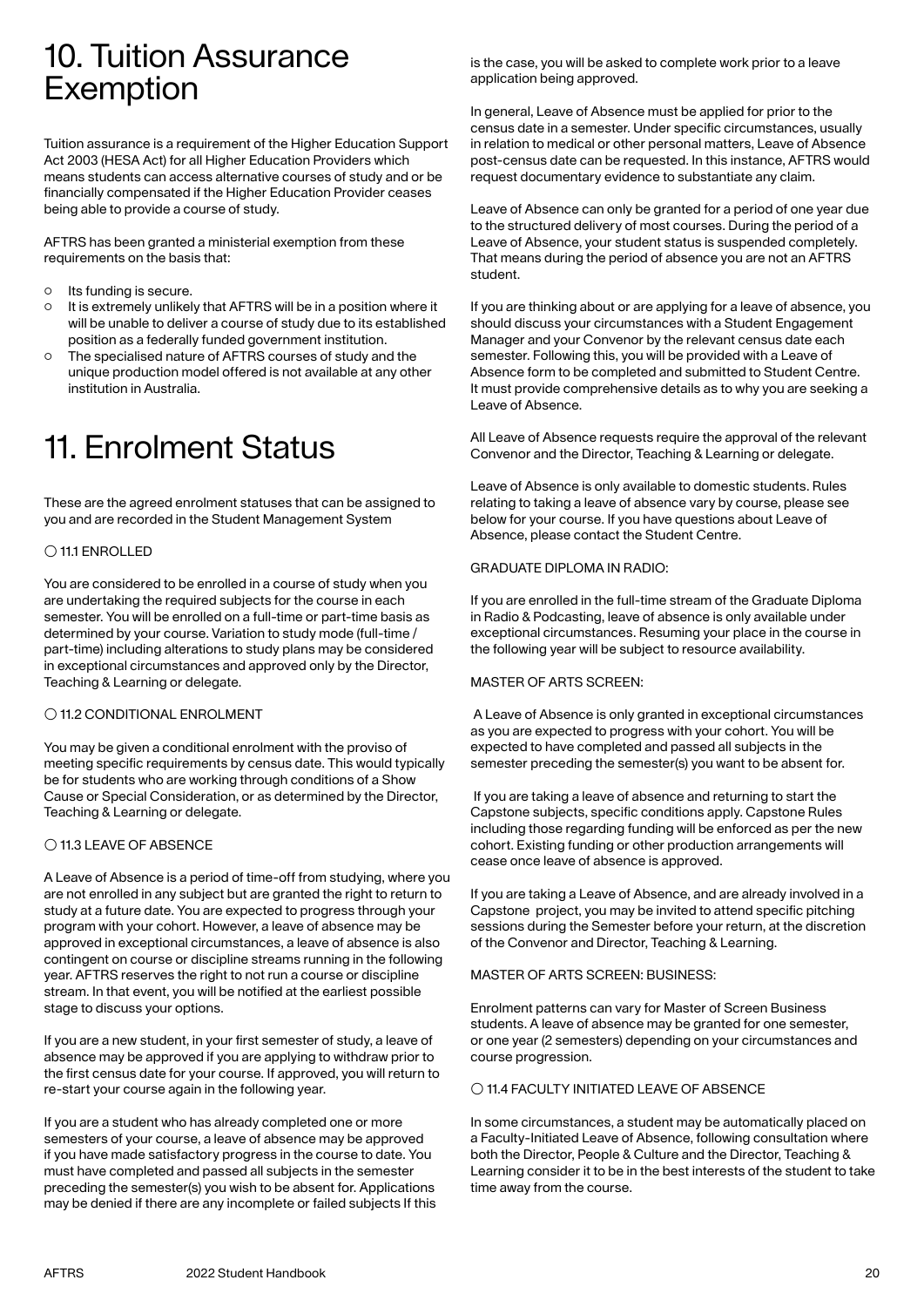## <span id="page-21-0"></span> $\bigcirc$  11.5 RETURNING FROM LEAVE OF ABSENCE STUDENT

If you are resuming your course after a leave of absence, you must advise the Student Centre of the proposed date you intend to resume your studies at least 2 months prior to end of your leave. The Student Centre may also be in contact regarding your intention to return and will correspond with you on your personal email address. It is your responsibility to keep the Student Centre informed if any of your contact details change during this period.

## $O$  11.6 WITHDRAWN

Withdrawn means that a student has cancelled their enrolment in a course of study and will not be eligible to re-enter a course of study after withdrawing.

If you are thinking of withdrawing from your course, take a moment to discuss your concerns with the Director, People & Culture, Director, Teaching & Learning, your Convenor, Subject Leader, Head of Discipline or lecturer, or the Student Centre.

If you wish to withdraw from your course, you will need to complete a Withdrawal from Course form which will be provided to you by the Student Centre.

In circumstances where you are unable to complete the withdrawal process, you may be withdrawn from your course by the School, following consultation with you and with the approval of the Director, People & Culture.

If you withdraw from your course after your census date, you are unable to obtain a refund or re-credit of your full fee for the semester unless there are exceptional circumstances.

If you withdraw from your course, you will have to complete the standard student exit clearance process.

If you have completed one or more accredited units whilst at AFTRS, you are entitled to a formal Statement of Attainment outlining your completed subjects. Alternatively, you may be eligible for an Alternative Exit Qualification. Please contact the Student Centre for further information and to action a request.

## $\bigcirc$  11.7 FACULTY INITIATED WITHDRAWAL

In exceptional circumstances, Faculty may initiate your withdrawal from a course of study. This is generally a last resort and is often actioned in relation to concerns for the welfare of the student being withdrawn or concerns for other students in the course. This can only be done by the Director, Teaching & Learning or delegate, following consultation with the Convenor, Student Engagement Managers, and following reasonable attempts to contact you or your representative.

## 12. Reasonable Adjustment & Learning Access Plan

AFTRS is committed to providing an effective and supportive learning environment for all students, including those with disability or medical condition that impacts on an ability to study.

AFTRS is committed to ensuring that all curriculum, classrooms, work areas, public areas, online environments such as Moodle and Library Search, and other tools and resources are accessible for any individual with disabilities.

*You do not have to disclose your disability or medical condition unless you choose to*.

You can make a disclosure at any time. You can disclose your disability status to the Director, People & Culture or the Student Engagement Manager. Disclosures and requests can be made verbally in person or via the medical information received during enrolment.

If you have a disability or medical condition you are encouraged to identify yourself during the enrolment process and are welcome to contact the Student Centre at any time. There will be a certain level of disclosure needed if you are seeking reasonable adjustments, however this will be discussed with you first and the information will only be used to ensure suitable adjustments are offered and implemented.

You can find more about reasonable adjustment policy on ↗ AFTRS [website](https://www.aftrs.edu.au/students/current-students/student-policies-and-forms/).

You can find the Medical Information form  $\overline{z}$  [here](https://www.aftrs.edu.au/students/current-students/student-policies-and-forms/)

## $\bigcirc$  12.1 LEARNING ACCESS PLAN

Reasonable adjustments are recorded in an agreed Learning Access Plan (LAP). Arriving at what is a reasonable adjustment for you involves discussion and agreement between you and the Student Engagement Manager. You can nominate a support person to assist you in negotiating reasonable adjustments. Approval for Reasonable Adjustments are approved by the Director, People & Culture.

LAPs are managed by the Student Engagement Managers and reviewed annually and are in place for the duration of your study at AFTRS.

## $O$  12.2 CARER SUPPORT PLAN

If you are responsible for providing personal care, support and assistance to another individual due to disability, medical condition, including terminal or chronic illness, mental illness or is frail and aged, you may be eligible for a Carer Support Plan with Student Centre. You can register as a Carer at any time during your studies if you can demonstrate that you are a Carer for another person as defined by the Carers Recognition Act 2010. If you are unsure about your eligibility, you can meet with a Student Engagement Manager for more information.

When you are registered as a Carer, you will work with a Student Engagement Manager to develop a Carer Support Plan. This support plan includes any required educational adjustments. Arriving at what is an appropriate adjustment for you involves discussion and agreement between yourself and the Student Engagement Manager. You can nominate a support person to assist you in negotiating reasonable adjustments. The Carer registration must be renewed every 12 months.

## $O$  12.3 SPECIAL CONSIDERATION

If your performance in an assessment task has been significantly affected by extenuating or special circumstances beyond your control such as illness, misadventure or other circumstances, special consideration is a process that is intended to provide equitable treatment for you. It is granted for a specific period only as outlined in the approved Special Consideration application; all other terms outlined in the approved form must be followed.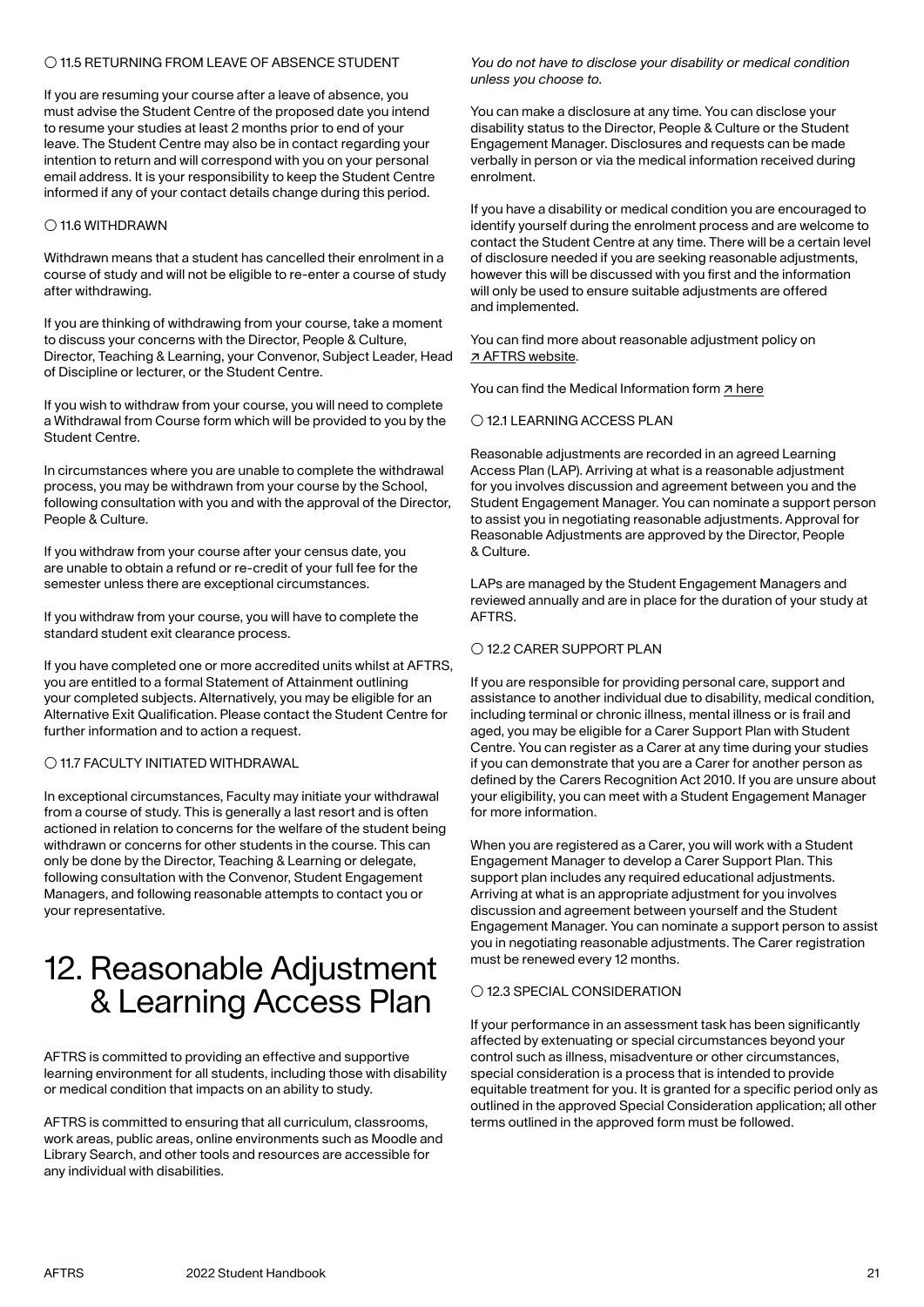## <span id="page-22-0"></span> $\bigcirc$  12.3.1 CIRCUMSTANCES FOR ELIGIBILITY

Potential circumstances may include:

- ɀ Short term illness at least 5 days duration of moderate severity.
- ɀ Serious illness or psychological condition.
- ɀ Hardship or trauma.
- ɀ Loss or bereavement.
- ɀ Exceptional employment demands.
- ɀ The following circumstances will not be considered valid:
- ɀ Minor ailments or illness where you are still capable of completing the assessment task.
- ɀ Balancing workload or work commitments.
- ɀ Public transport delays.
- ɀ Personal events such as weddings or birthdays or travel plans.
- ɀ Events which occurred an unreasonable length of time in the past.

Late applications may be lodged only in exceptional circumstances. Such requests must be supported by documentary evidence for the late submission.

Knowingly making false or misleading claims of extenuating circumstances or altering or falsifying any documentary evidence (e.g., medical certificate, professional authority form, or other supporting documentation) may be considered an act of student misconduct.

If the terms of Special Consideration have elapsed, they will need to be reviewed and revised in conjunction with the Student Engagement Managers.

## $O$  12.3.2 POSSIBLE STUDY ADJUSTMENTS

The following may be possible study adjustments:

- ɀ An extension.
- ɀ Re-weighting of other assessment.
- ɀ Another assessment task.
- ɀ Supplementary work.

Applications for special consideration are to be lodged with the Student Engagement Manager who will facilitate approval from the Director, Teaching & Learning or their delegate and communication to the Convenor, Subject Leader, Head of Discipline or lecturer. You will need to provide alternate dates for assessments or details of other adjustments if required. Where necessary, alternative coursework may be authorised by the Director, Teaching & Learning.

Approved alterations to assessment requirements, either extension of due date or alternative tasks, are to be clearly defined in the Special Consideration form or an accompanying learning contract. Review of assessments tasks will be carried out under normal assessment and progression rules (refer to Section 6 and 7). Any requested variation to the agreed arrangements will need approval of the Director, Teaching & Learning or delegate.

If you are not able to meet the revised date to submit assessments, you must alert the Student Engagement Manager prior to the revised due date.

If you who have failed the assessment or did not submit an assessment due to illness or misadventure and are granted special consideration after submission you will be provided with support identified in a learning contract and the opportunity to complete the original or alternate assessment as deemed appropriate in a timely manner.

## $\bigcirc$  12.4 SPECIAL FINANCIAL ASSISTANCE

If you are experiencing severe or sudden financial hardship that may affect your ability to continue in your course of study, you may apply for special financial assistance up to a maximum amount of \$1,000.

Depending on your circumstances, the financial support may be available as either:

- ɀ A grant that does not need to be repaid
- ɀ A personal loan with a schedule of repayments to be negotiated by AFTRS with you.

If a grant is made, it may need to be declared as income to the Australian Tax Office or to Centrelink as relevant. The following criteria apply without exception:

- ɀ You will not be provided with financial assistance for the purpose of paying rental bonds or rent.
- ɀ You will not be provided with assistance for repayment of debts or loans or FEE-HELP.

All applications are assessed on a case-by-case basis.

If you need special financial support complete the Special Financial Assistance form which you can download from ⊼ AFTRS [website](https://www.aftrs.edu.au/students/current-students/student-policies-and-forms/) or contact the Student Centre.

## ↗ AFTRS [Student](https://www.aftrs.edu.au/students/current-students/student-policies-and-forms/) Policies and Forms

You will need to make an appointment with a Student Engagement Manager to discuss your application. Support documents should be provided when you apply which may include bank statements and rental agreements. All details of your financial situation are strictly confidential.

Applications will be approved or declined within 10 working days from receipt by the Student Centre.

Decisions will be made at AFTRS' discretion on the merits of each case and are dependent on availability of funds.

You will be advised in writing as to whether your application is approved. AFTRS' decision is final.

## $\bigcirc$  12.5 VARIATION TO STUDY LOAD

You may apply for an altered study load where there are compassionate or compelling circumstances that are supported with appropriate documentation.

If you are considering applying for a variation to study load, you should discuss your circumstances with a Student Engagement Manager and Convenor by the relevant census date each semester. Following this, you will be provided with a form to be completed and submitted to Student Centre. It must provide comprehensive details as to the reasons for requesting a variation to study load. While every effort will be made to accommodate reasonable requests, there may be limitations to the potential patterns of enrolment.

Your application will be reviewed by the relevant Convenor, the Director, Teaching & Learning. You should be aware of the time limits for completing course requirements. A reduced enrolment load may impact eligibility for scholarships, internships, government assistance such as Youth Allowance, Austudy, Abstudy and travel concessions. It is your responsibility to seek advice and disclose any variations in study load to Centrelink and any other relevant bodies.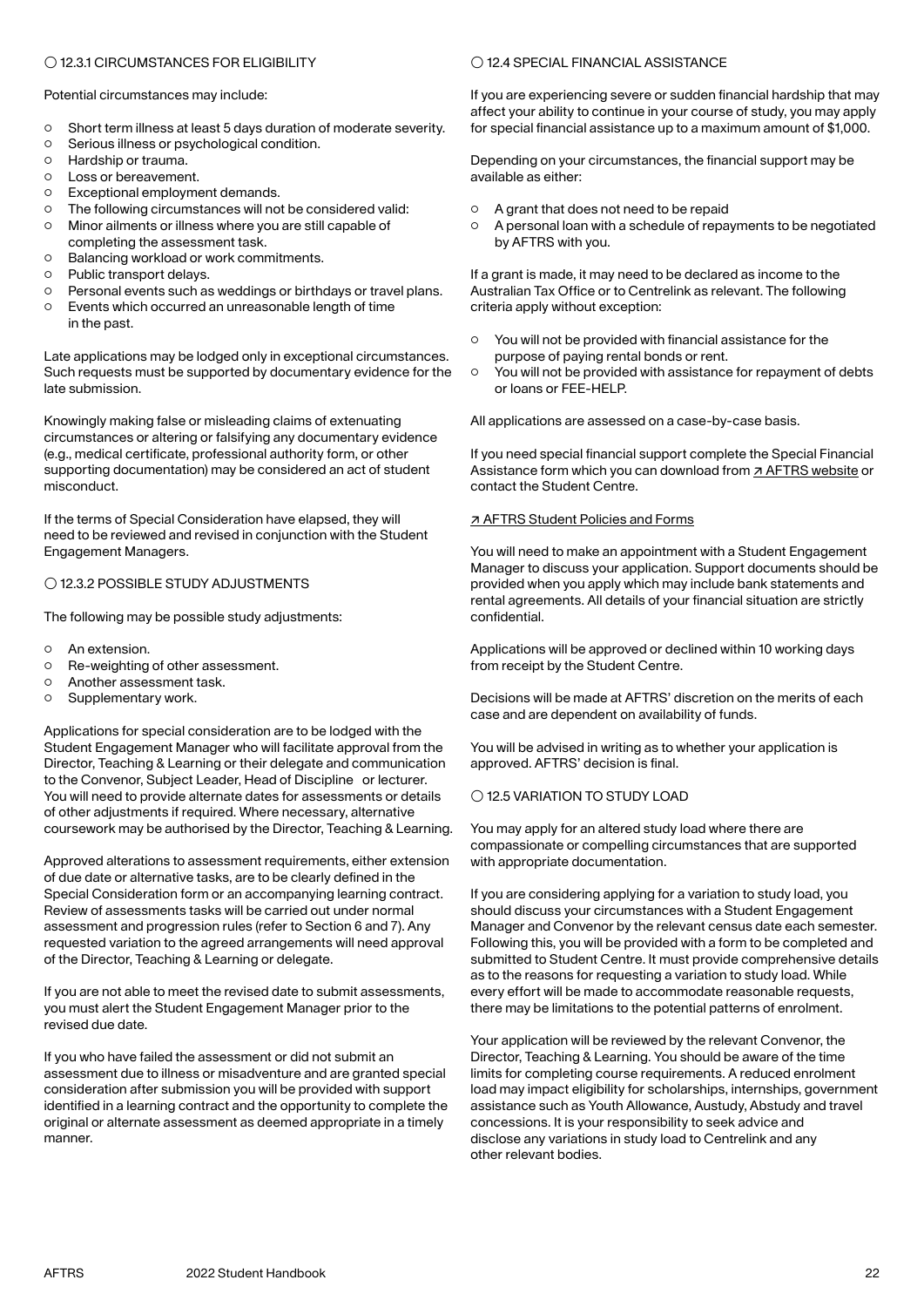## <span id="page-23-0"></span>MASTER OF ARTS SCREEN BUSINESS STUDENTS ONLY:

If you are in the MASB full time or part time course, you will be offered the opportunity to choose your subjects, or amend your existing study pattern, for the following semester. This selection is based on the available subjects each semester and you will be directed to confirm or amend by the Student Centre.

As an MASB student, if you wish to withdraw from a unit during a semester or alter your study load by adding or withdrawing from a unit for the subsequent semester, you will have to complete a variation to study load as outlined above.

## $\bigcirc$  12.6 FITNESS TO STUDY

AFTRS is committed to ensuring a safe learning environment for all students. In a limited number of cases a student may be unable to suitably engage with their studies and the wider AFTRS community in a way that does not significantly compromise the health, wellbeing, learning or teaching of themselves or others.

Where we have reason to suspect that your health, wellbeing and/or behaviour is adversely impacting your performance or engagement, AFTRS maintains the right to engage in a Fitness to Study process with you. This may include requiring you to attend an external and independent medical assessment to determine your fitness to continue with your studies, considering your current state of health (mental and physical) and wellbeing.

Consideration of Fitness to Study is not a disciplinary process; it is not intended to punish any alleged breach of rules, but rather to support you if you are in difficulty. If you are deemed unfit to study, you will be placed on Leave of Absence and you will work with a Student Engagement Manager on a learning access plan to support your return to study.

## $\bigcirc$  12.7 MEDICAL CERTIFICATES AND OTHER SUPPORTING **DOCUMENTATION**

Evidence to support applications for special consideration, recrediting of fees, documenting attendance gaps etc. must be supplied when you apply for consideration. The following provides a guide to assist you submitting correct documentation

## $\bigcirc$  12.7.1 STUDENTS AFFECTED BY MEDICAL CIRCUMSTANCES OR HARDSHIP

If you have been affected by illness or hardship, you must submit a medical certificate or a letter which must include the:

- ɀ nature of the illness or hardship.
- ɀ duration of the illness or hardship (start and end dates that cover the period outlined in the special consideration form).
- ɀ impact on your ability to attend classes or complete assessments.
- ɀ BOTH the Practitioner Registration Number AND the Medicare Provider Number. If either number is missing, then the letter cannot be accepted.

AFTRS requires BOTH these numbers to authenticate the registration of the health practitioner. If either number is missing, then the Special Consideration form cannot be accepted.

↗ The Australian Health [Practitioner](https://www.ahpra.gov.au/) Regulation Agency (AHPRA) Register of Practitioners provides the Practitioner Registration Number to health practitioners.

ɀ AFTRS does not accept medical certificates issued by practitioners following online, video or phone consultations. AFTRS will only accept medical certificates issued by medical practitioners at a face-to-face consultation at a medical practice.

ɀ Exemptions may be made if you are living in an area currently impacted by COVID-19.

## $\bigcirc$  12.7.2 STUDENTS AFFECTED BY OTHER CIRCUMSTANCES

If you have been affected by other circumstances (i.e., not based on medical or mental health grounds), you should provide a third party or independently verified document (e.g., a letter from a relevant authority) such as a:

- ɀ detailed police report for incidents.
- ɀ formal letter from a minister of religion (e.g., priest, rabbi, imam).
- ɀ formal letter from a counsellor.
- ɀ formal letter from a funeral director (accompanied by an obituary or funeral notice) or copy of medical certificate or hospital admission documents.
- ɀ copy of a summons, subpoena, court order, or notice of selection for jury duty.

This should be written on an official letterhead and must include the following details:

- ɀ your full name.
- ɀ details of your circumstances.
- ɀ impact on your ability to study.
- ɀ a physical signature and phone number of an appropriate representative.
- ɀ date the statement was created.

When supporting documentation is in a language other than English it must be accompanied by an English translation by a

↗ [NAATI-accredited](https://www.naati.com.au/) translator (opens an external site).

Where there are unexpected circumstances which cannot be confirmed by a professional or official body and there are no alternative independent means of supporting your circumstances, then you may submit a statutory declaration.

A statutory declaration is a written statement which a person declares to be true in the presence of an authorised witness (e.g., Justice of the Peace, lawyer, notary public).

It should include the following:

- ɀ your full name
- ɀ nature of the unexpected circumstances
- ɀ duration of the circumstances (start and end date)
- ɀ impact on your ability to attend classes or complete assessments
- ɀ details of any group work that might be affected.

You can download a NSW statutory declaration form ⊼ [here](https://www.jp.nsw.gov.au/Pages/justices-of-the-peace/nsw-statutory-declaration.aspx).

You may also need to provide any secondary documents that verify your circumstances and address the impact on your studies. Examples of appropriate supporting documents include a police report or a death certificate. If you need to travel interstate or overseas for a funeral, you will need to provide a travel itinerary or statutory declaration for the additional time you are away.

If unsure, please contact the Student Centre for assistance.

## $O$  12.8 TRANSFER

Transfer of enrolment to a separate course and/or stream from which you applied is not permitted. An exception applies where AFTRS may suspend a course and, as part of course transitional and closure arrangements, offer a transfer of enrolment to another course for affected students.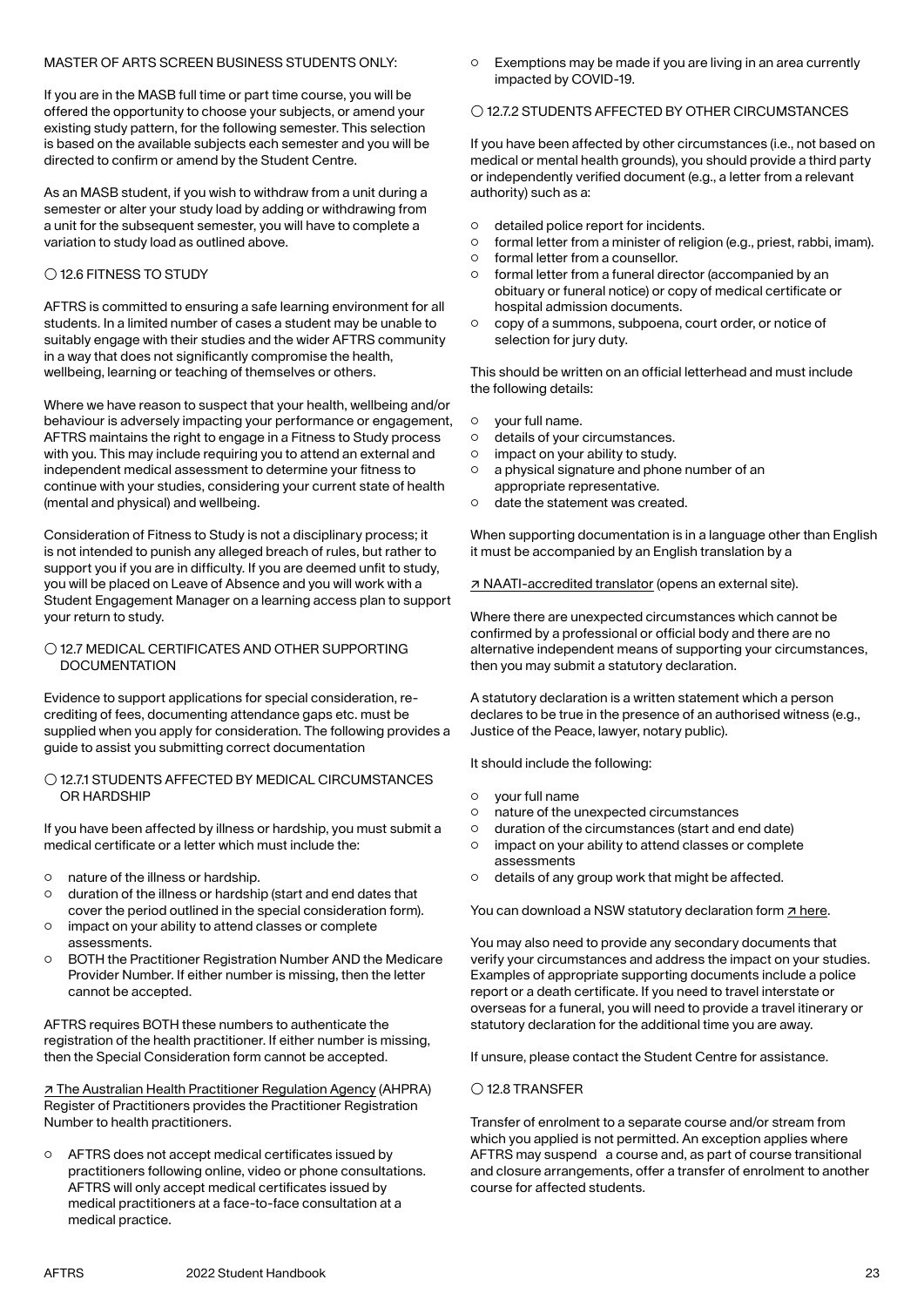## <span id="page-24-0"></span>13. Complaints

The intent of the AFTRS Student Complaint Policy and Procedure is to deal effectively, equitably and efficiently with complaints from enrolled students. Parties who are not enrolled students should refer to the AFTRS Service Charter.

## $\bigcirc$  13.1 GENERAL PRINCIPLES

- ɀ Every effort will be made to deal with complaints with the people involved and in the least formal way that is appropriate, involving as few people as possible.
- ɀ Confidentiality will be preserved as far as is practically possible whilst ensuring thorough investigation of the issue and the development of an action plan, as appropriate.
- ɀ Delays in raising a concern may make it difficult or not possible to resolve.
- ɀ Complaints will be dealt with as quickly as possible whilst ensuring thoroughness of process.
- ɀ Complaints lodged in writing will be acknowledged within seven days and an anticipated timeframe for resolution will be outlined.
- ɀ Any recrimination, harassment or discrimination against you as a result of lodging a complaint may result in a charge of misconduct against the perpetrator.
- ɀ Complaints may be informal or formal and may be lodged internally or with an appropriate external body.
- ɀ Both you (the complainant) and the respondent may be accompanied by a third party or involve a representative in any part of the internal process. Permission must be sought from the CEO or their delegate to involve a legal representative.
- ɀ You may access the internal procedures set out in this policy free of charge.
- ɀ AFTRS will not accept responsibility for costs incurred because of the involvement of any third party requested by the complainant but will consider any reasonable request for assistance.
- ɀ The reasons and a full explanation in writing for any internal decision made and actions taken in response to a complaint will be provided to both the complainant and the respondent if requested.

## $\bigcirc$  13.2 EXCLUSIONS TO THIS POLICY

- ɀ Complaints regarding academic misconduct and academic judgment including outcome of assessments; decisions made about student's progress on a course; decisions about awards; admissions decisions; and disciplinary procedures will be made according to the Academic Appeals Policy and the responsible officer will be the Director, Teaching & Learning.
- ɀ Complaints of misconduct including discrimination or harassment will be handled through the Misconduct Policy and the responsible officer is the Director, People & Culture.

## $\bigcirc$  13.3 PROCEDURES FOR LODGING A COMPLAINT

Initially complaints can be lodged with your Student Engagement Manager, Director, People & Culture, a student representative or the Director, Teaching & Learning. The Student Centre can advise you if your complaint is an academic or non-academic matter.

The Director, People & Culture will make an initial assessment to determine whether the complaint falls within the scope of this policy and determine who in the School is best placed to deal with the complaint and refer you appropriately.

 $O$  13.4 STAGE 1: INFORMAL PROCEDURE FOR RESOLUTION OF A COMPLAINT

Initially attempts to resolve the complaint will be made with the people involved. A decision about the complaint will be made within 14 days of the complaint being received by AFTRS.

The following procedures apply (in order until the matter is resolved).

- ɀ Informally discuss the issue/s to define the problem with the persons concerned, with a view to a resolution. At this stage, the complainant should not forward any written material.
- ɀ Informally discuss the problem with the Director, People & Culture who will refer you to the appropriate person, with a view to a resolution.
- ɀ Submit a written request for internal mediation to the Director, People & Culture who will facilitate the request. A written record of the internal mediation need not be kept however outcomes of the mediation may be recorded as required.

Mediation is a process in which a neutral third party helps people in conflict to discuss and negotiate a mutually agreeable outcome. The mediator facilitates communication, works to encourage understanding and use creative problem solving to reach agreement.

If you are dissatisfied with the process or outcome, you may refer the matter to the CEO or their delegate in writing, explaining the action and stating why you feel aggrieved. This action will conclude the informal procedure for the resolution of a grievance.

## $\bigcirc$  13.5 STAGE 2: FORMAL PROCEDURE FOR RESOLUTION OF A COMPLAINT

If your preference is for formal resolution the matter is referred to the CEO or their delegate to investigate. Investigation by the CEO or their delegate will proceed as follows.

The CEO or their delegate will take a written record of the complaint from you. The written record will contain:

- ɀ your name.
- ɀ the name of the person(s) against whom the complaint is made.
- ɀ the date the complaint is made;
- ɀ the date(s) the matter resulting in the complaint took place; a brief description of the nature of the complaint; and
- ɀ a summary of follow up actions taken since stage 1, where relevant.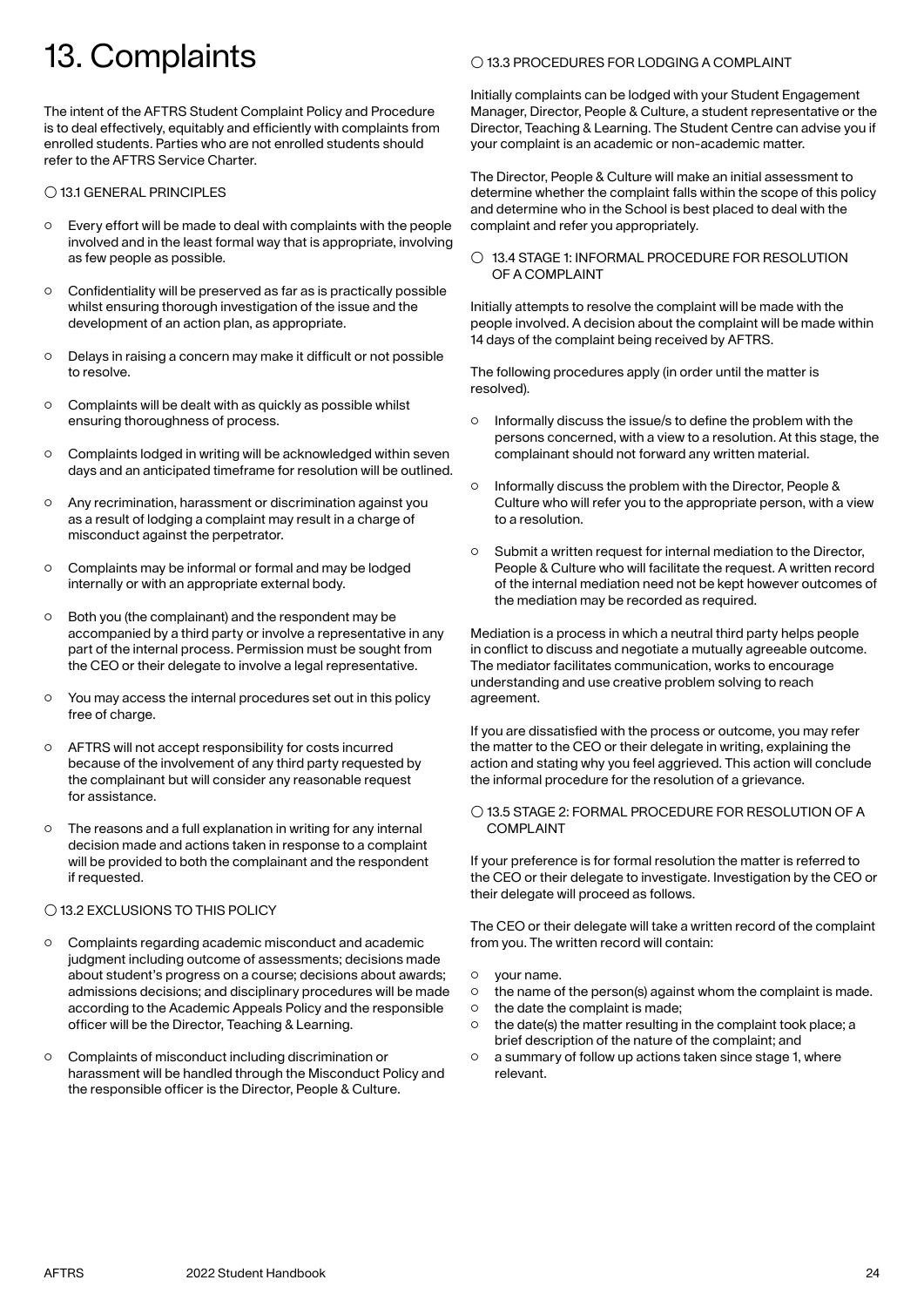<span id="page-25-0"></span>This written record will be the basis for further action. Further processing of the matter based on the written record may involve disciplinary or misconduct actions as appropriate.

As soon as possible after receiving your complaint, the CEO or their delegate will consider the matter. The CEO or their delegate may investigate in any manner they think fit. Any person may be requested to provide information or documents in relation to the complaint.

The CEO or their delegate may decide not to investigate the matter if:

- ɀ they reasonably believe the complaint is frivolous, vexatious or not made in good faith.
- ɀ there is a more appropriate person or authority to lodge the complaint with; or,
- ɀ they reasonably believe investigation is not warranted having regard to all the circumstances of the case, or you have referred the matter to a court or tribunal.

The CEO or their delegate will inform you in writing of the outcome of the investigation, related decisions and reasons for making the decisions.

The CEO or their delegate will deal with the complaint within a reasonable time, normally within 6 weeks of receipt of the complaint.

ɀ 13.6 STAGE 3: EXTERNAL PROCEDURES FOR RESOLUTION OF A COMPLAINT

If you are dissatisfied with the outcome of the complaint procedure you may pursue the matter by referring it to the Chair of the AFTRS Council or their delegate. The complaint will be addressed within a reasonable time, usually 30 days. Externally, the options for resolution of a complaint may include the Commonwealth Ombudsman.

## The Ombudsman's website is  $\overline{z}$  [www.ombudsman.gov.au](https://www.ombudsman.gov.au/)

The complaint will be dealt with according to the procedure of the external organisation selected. If the appropriate organisation makes recommendations in relation to your complaint that relate to, and are received by, AFTRS, the AFTRS' CEO will take reasonable steps to implement them.

## $\bigcirc$  13.7 DOCUMENTS

Investigation reports and documents collated as part of an investigation are confidential and will not be shared. However, you will be provided with documentation outlining the allegations, findings and the outcomes of the investigation into the complaint by the CEO or their delegate.

## $\bigcirc$  13.8 RECORD KEEPING

All documents relating to complaints will be kept strictly confidential and will not be accessible to anyone who is not directly involved in the handling of the complaint.

Material relating to the outcome of the complaint will be placed in a separate file (not kept on the student or staff file) and stored in the Student Centre in accordance with AFTRS' policies.

Separate complaint files will only be accessible to authorised AFTRS' staff. Permission for others to access the files must be obtained from the CEO or their delegate.

Records in relation to a complaint may only be destroyed according to the Archives Act 1983 and any applicable AFTRS' Disposal Authority issued under that Act.

## $\bigcirc$  13.9 COMMUNICATION REGARDING THESE PROCEDURES

You are entitled to use the complaint procedures set out in this policy, regardless of your place of residence or your mode of study. Applicable policies and procedures are available for students on the AFTRS website.

## 14. Exiting Your Course & Graduation

## $\bigcirc$  14.1. GRADUAND PERIOD & ACCESS TO AFTRS RESOURCES

You are regarded as having completed your course once AFTRS has determined that you have successfully completed all course requirements within the prescribed times. The time between the end of your course (the completion of classes and the submission of final assessment) and graduation is called the Graduand Period. In 2021, the Graduand Period for all students in their final year of study will be from the end of the courses to until the end of the day on:

## Exit Date: 28 April 2022

During the Graduand period, you will still have access to AFTRS email and Office 365 as well as the Library, facilities and equipment booking. Access to Moodle and other services, as communicated to you by Student Centre, will cease once you have completed your course.

## $O$  14.2 EXIT CLEARANCE

The school requires you to complete your exit clearance by the end of the Graduand Period. The exit clearance process requires you to have:

- ɀ Paid all monies owing to AFTRS.
- ɀ Returned all resources borrowed including Library items and any IT and Tech Store equipment.
- ɀ Returned your Student ID pass and your locker key to the Student Centre.
- ɀ Saved and sent all file components on your projects that you want to keep.

You must complete the exit clearance process prior to graduation. Your academic transcript and testamur will be withheld if you have any equipment loans or debts to the School outstanding after the relevant exit clearance date for your course. Missing items may incur a fine.

You will not be able to graduate or receive your academic transcript or testamur until all outstanding debts and equipment loans have been repaid and returned. Missing items may incur a fine.

## $\bigcirc$  14.3 GRADUATION

You will be eligible to graduate from your course of study if you have completed all the course requirements and completed the Exit Clearance. You must complete the exit clearance process prior to graduation. Your academic transcript and testamur will be withheld if you have any equipment loans or debts to the School outstanding after the relevant exit clearance date for your course.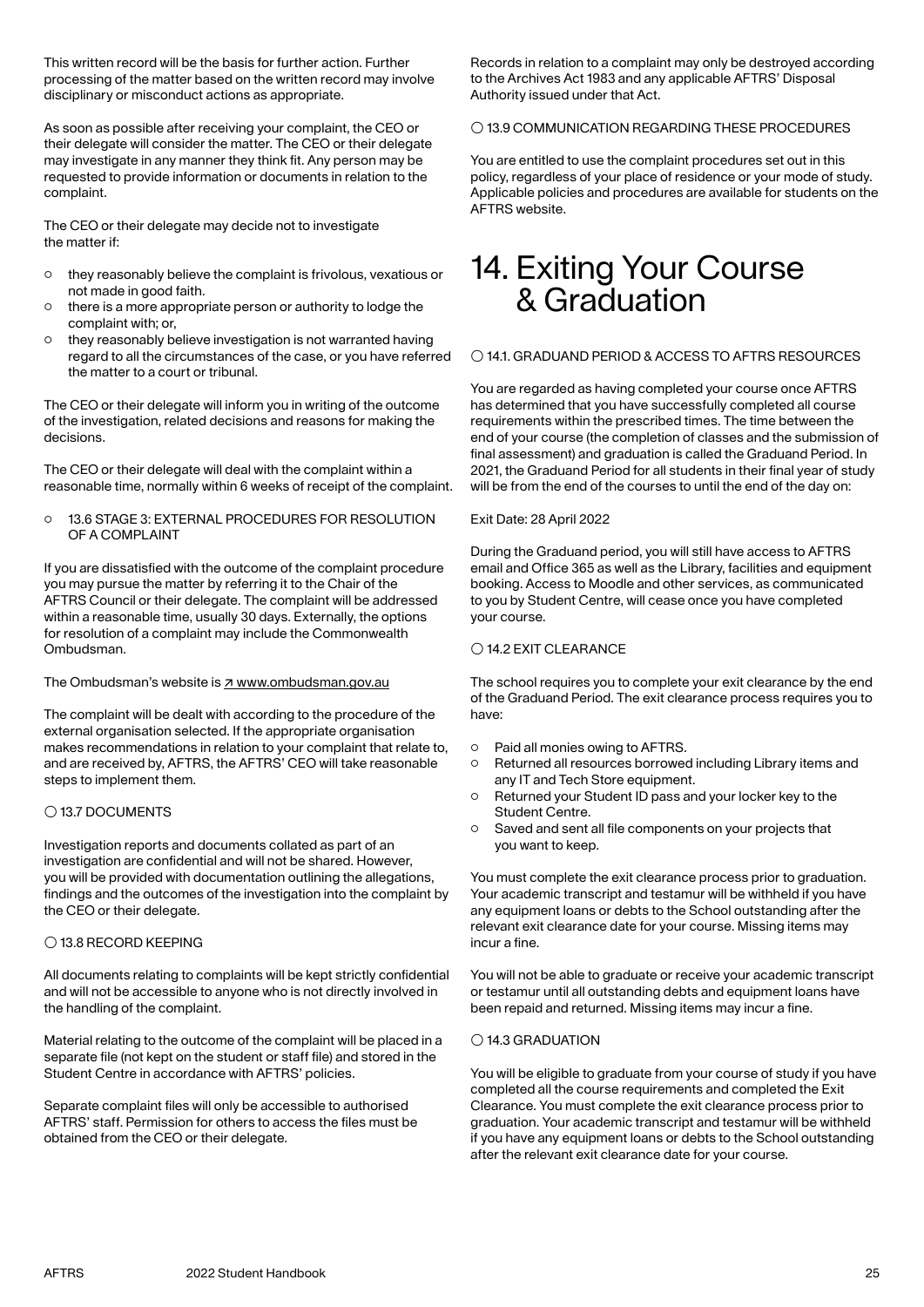<span id="page-26-0"></span>You will be notified and receive an invitation to your graduation ceremony only after confirmation that you have met course requirements and your grades have been confirmed by the School.

You will be notified if you have not completed course requirements.

Fees apply for the generation of replacement testamurs and additional transcripts. Graduates who wish to order testamurs or transcripts should contact the Student Centre.

## $\bigcirc$  14.4 TESTAMURS AND ACADEMIC TRANSCRIPTS

A testamur is a legal document issued to graduates by the authority of AFTRS Council under the AFTRS' Common Seal. The provision of testamurs is subject to the Australian Qualifications Framework Issuance Policy. An academic transcript is an official record of the results received during an award course. Both testamurs and academic transcripts are secure documents that can only be issued under the authority of the Registrar and Chief Executive Officer.

Your testamur and academic transcript will be issued in your legal name as provided by you at enrolment and presented to you at Graduation. If you require confirmation of completion prior to Graduation, you can print a non-academic Statement of Results from Paradigm Student Portal or speak to the Student Centre regarding an interim transcript.

A replacement testamur may only be issued in circumstances where the original document has been lost, damaged or destroyed. You must supply either the original testamur or a statutory declaration stating that the original has been destroyed or lost if you wish to order a replacement.

Fees apply for the generation of replacement testamurs and additional academic transcripts. Graduates who wish to order testamurs or transcripts should contact the Student Centre.

## 15. Building Information

 $\bigcirc$  15.1 HOURS OF OPERATION AND ACCESS

Mon–Fri: The building is accessible via the front entrance from 8am–9pm.

Sat–Sun: Access is between 8.30am–5.30pm.

- ɀ The School is closed on public holidays.
- ɀ The rear dock vehicle entry is opened on request.
- ɀ Clearance from the Head of Facilities must be sought for entry outside these hours.

Please note that opening times may vary throughout the year. You may check the opening hours on the Student HUB.

## $O$  15.2 ON-SITE SECURITY

AFTRS has on-site security in the building during operational hours. The Entertainment Quarter (EQ) also has on-site security 24 hours a day which services the precinct.

If you have any concerns regarding your safety or that of others call:

- ɀ AFTRS security contact (02) 9805 6577
- ɀ EQ security contact (02) 8117 6718 (24 hours)

## $\bigcirc$  15.3 SMOKING

Smoking is not permitted in any AFTRS building or within 10 metres of any entrance. There is a designated smoking area at the rear of the building.

### $\bigcirc$  15.4 EMERGENCY EVACUATION

When the initial evacuation alarm sounds (beep…beep…beep) await further instructions from staff emergency wardens and prepare yourself for possible evacuation.

When the evacuate alarm sounds (Whoop…whoop…whoop) please leave by the nearest available exit. This tone will be accompanied by the words "Evacuate Now". Please proceed directly to the Meeting Point at the other side of the park in front of Brent Street Dance studios.

Information about emergency procedures is found physically around the building and can also be found  $\overline{z}$  here.

## $O$  15.5 FIRST AID

If you are injured or ill during normal hours and require first aid, please seek the assistance of AFTRS First Aid Officers who have current certified qualifications.

The names of AFTRS First Aid Officers can be found on noticeboards, near photocopiers, and next to the first aid kits. If you cannot find help, ask your lecturer to help with finding first aid assistance or call Reception on extension 900 or Security on 577.

If you are injured or ill at AFTRS outside normal hours, please contact Security as all officers are trained in first aid.

## $\bigcirc$  15.6 LIFTS

The lift, which is in the foyer, operates to Levels G, 1 and 2. ID access card is then required to enter office areas and lecture rooms.

The goods lift (near studios 4 and 5) will only operate with an ID access card.

The goods hoist is for goods only and should only be operated by those who have training on its operation.

## 16. Glossary of Terms

ACADEMIC MISCONDUCT: Any action or attempted action, including plagiarism, that may result in creating an unfair advantage for oneself or an unfair academic advantage or disadvantage for any other member or members of the academic community.

ACADEMIC TRANSCRIPT: A document that is a formal record of your studies, which includes all subjects (attempted and completed) and your grade for each subject.

ACTIVE DISTRIBUTION: When AFTRS enters your film or sound recording into festivals and other distribution avenues. Any prizes awarded by a festival or competition are given to the appropriate student.

AT RISK: Students who are identified as at risk include those that are not attending or engaging with their subject or course, not submitting assessments, or failing assessments.

AT RISK REGISTER: Identified students placed on the register will be offered additional support that may help them better engage with their course and/or achieve passing grades for their assessments.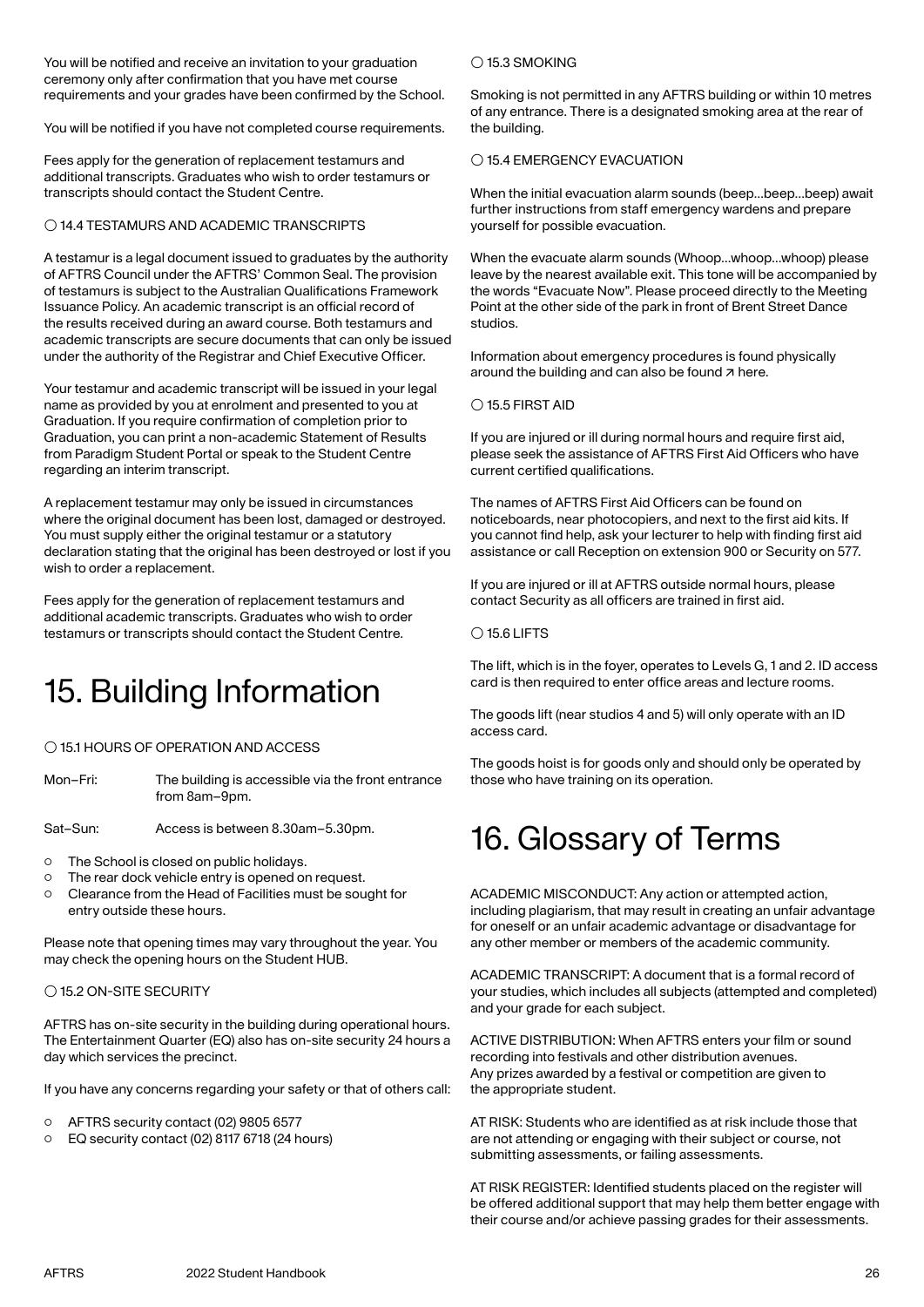AWARD COURSE: A structured sequence of subjects which, when successfully completed, entitle the student to a qualification or an award.

CENSUS DATE: The date after which a student incurs a financial debt for the subject in which they are enrolled.

CONFLICT OF INTEREST: A situation in which a person can derive personal benefit from actions or decisions made in their official capacity.

COPYRIGHT: Legal right that allows the person or organisation who owns it to control certain uses of kinds of material, generally, for a limited time. Material protected by copyright includes the following: articles and books, song lyrics, music, audio- recordings, photographs, drawings, artworks on movie posters, and audiovisual material such as films.

COURSE OUTLINE: Contains information about a course, including subject and assessment details.

COURSEWORK: Written or practical work done by a student during a course of study, usually assessed to count towards a final mark or grade.

CREDIT POINT: Value attached to each subject, which is used to measure study load. It is used in the calculation of an EFTSL.

DEFERRAL: Delaying the commencement of your study by one year if you have a compelling reason why you cannot take up your offer immediately.

EFTSL: Equivalent Full-Time Student Load. It is the measure of the study load, for a year, of a student undertaking a course on a fulltime basis. A full-time study load is defined as 1 EFTSL for one year (or 0.5 EFTSL for one semester).

EQUAL OPPORTUNITY: All people will be treated equally and not disadvantaged by prejudices or bias.

EXCLUSION: Discontinuation from an award course for a specified period.

EXIT CLEARANCE: Process that begins one week after the last timetabled class when you have completed all course requirements up until end of the Graduand Period exit date, by when students are required to return all AFTRS owned facilities and equipment and pay any outstanding monies owed. Access to AFTRS facilities and equipment ceases on the exit date.

FEE-HELP: Australian Government loan program to help eligible fee- paying students to pay their tuition fees, up to a lifetime limit, for eligible courses at approved higher education providers. The loan is repaid through the Australian Government taxation system once a graduate's income reaches the minimum threshold for compulsory repayment.

INDUSTRY EXPERIENCE: Undertaking work with established industry professionals.

LEAVE OF ABSENCE: Period that a student takes leave from study, subject to approval by the Director, People & Culture or delegate.

MARKING RUBRIC: System to create and communicate consistent criteria for grading of an assessment task.

MARKING SCHEME: Predetermined system for grading assessment tasks.

MERIT SELECTION: Competitive selection based on the quality of applications, considering submitted application tasks, fulfilment of specified education levels and compliance with other regulatory requirements.

MISCONDUCT: Any behaviour that violates the Student Code of Conduct.

PROGRESSION: Meeting the requirements of your course on a semester-by-semester basis, including fulfilling attendance requirements and passing subjects.

SELF-DISTRIBUTION: A student can apply to AFTRS for permission to self-distribute their work to festivals, markets and awards, and online. Any successes the work has had must be reported to AFTRS. Any prizes awarded by a festival or competition are given to the appropriate student.

SHOW CAUSE: Written submission for why you should be allowed to continue in your course if you have not met progression requirements.

SPECIAL CONSIDERATION: An adjustment made to your current study or assessment plan to allow for exceptional circumstances. To apply for special consideration, students must complete a Special Consideration form and supply evidence demonstrating the circumstances that have prevented submission of work on time.

SPENT CONVICTION: The Commonwealth Spent Convictions Scheme allows an individual not to disclose certain criminal convictions after a sufficient period of good behaviour and prohibits unauthorised disclosure and use of this information.

SUBJECT OUTLINE: Contains information about a subject, including assessment details.

TESTAMUR: A legal document issued to graduates by the authority of AFTRS Council under the AFTRS Common Seal and provided to students at graduation. The provision of testamurs is subject to the Australian Qualifications Framework Issuance Policy.

TRANSCRIPT: An official record of the results received during an award course.

TUITION ASSURANCE: Requirement of the Higher Education Support Act 2003 (HESA) for all Higher Education Providers which means students can access alternative courses of study and/or be financially compensated if the Higher Education Provider ceases being able to provide a course of study. AFTRS has been granted exemption from this requirement.

TURNITIN: An online plagiarism checking tool used by AFTRS to check similarity ratings for students' submitted work.

WEIGHTED AVERAGE MARK (WAM): An average of your academic performance that considers the credit point value of the subjects that you have completed. At AFTRS marks received in first year are not included in the calculation, marks received in second year are weighted by credit point at 40% of total WAM, and marks received in third year are weighted by credit point at the remaining 60% of total WAM.